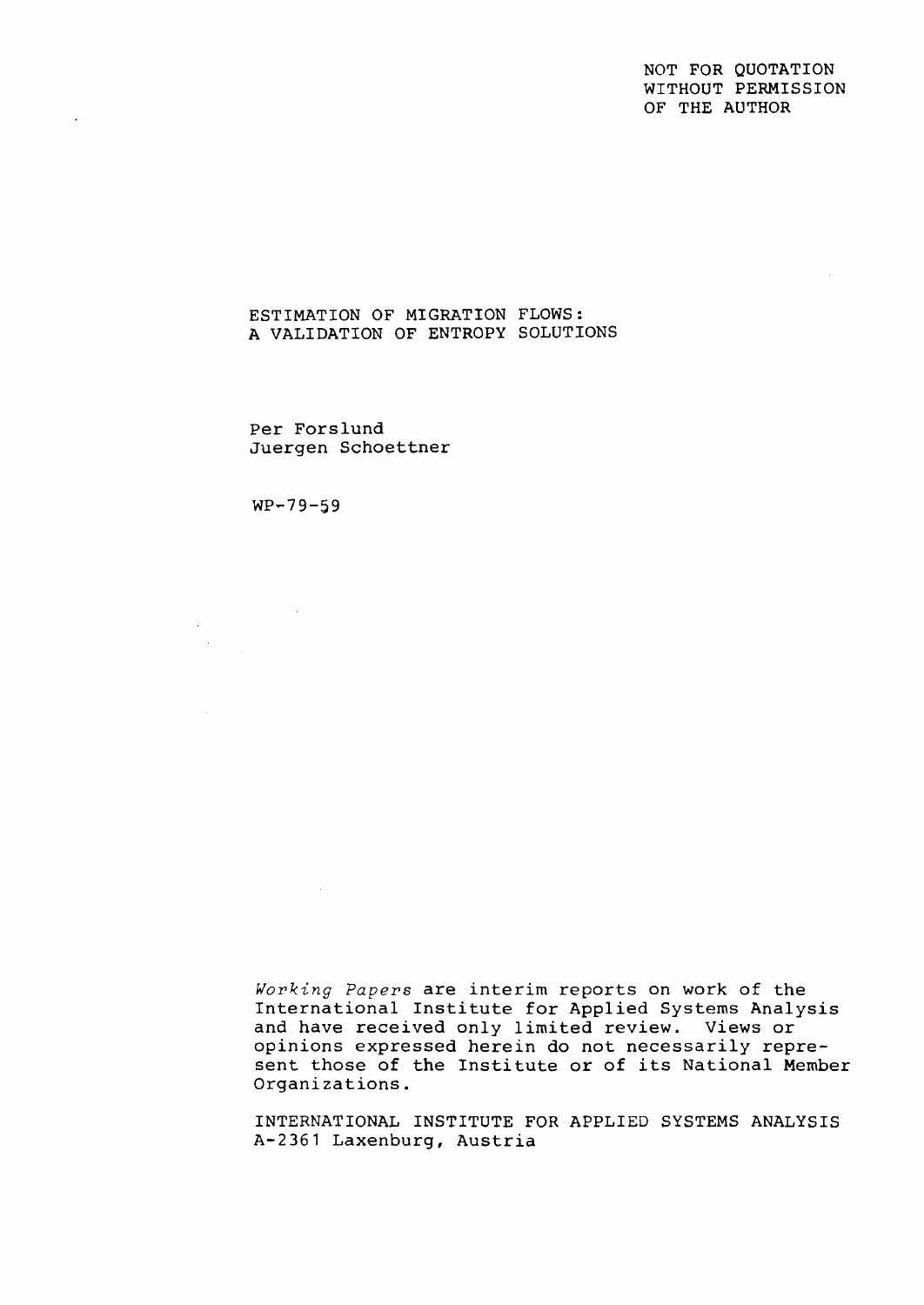$\label{eq:2.1} \frac{1}{\sqrt{2}}\int_{0}^{\infty}\frac{1}{\sqrt{2\pi}}\left(\frac{1}{\sqrt{2\pi}}\right)^{2\alpha} \frac{1}{\sqrt{2\pi}}\int_{0}^{\infty}\frac{1}{\sqrt{2\pi}}\left(\frac{1}{\sqrt{2\pi}}\right)^{\alpha} \frac{1}{\sqrt{2\pi}}\frac{1}{\sqrt{2\pi}}\int_{0}^{\infty}\frac{1}{\sqrt{2\pi}}\frac{1}{\sqrt{2\pi}}\frac{1}{\sqrt{2\pi}}\frac{1}{\sqrt{2\pi}}\frac{1}{\sqrt{2\pi}}\frac{1}{\sqrt{2\pi}}$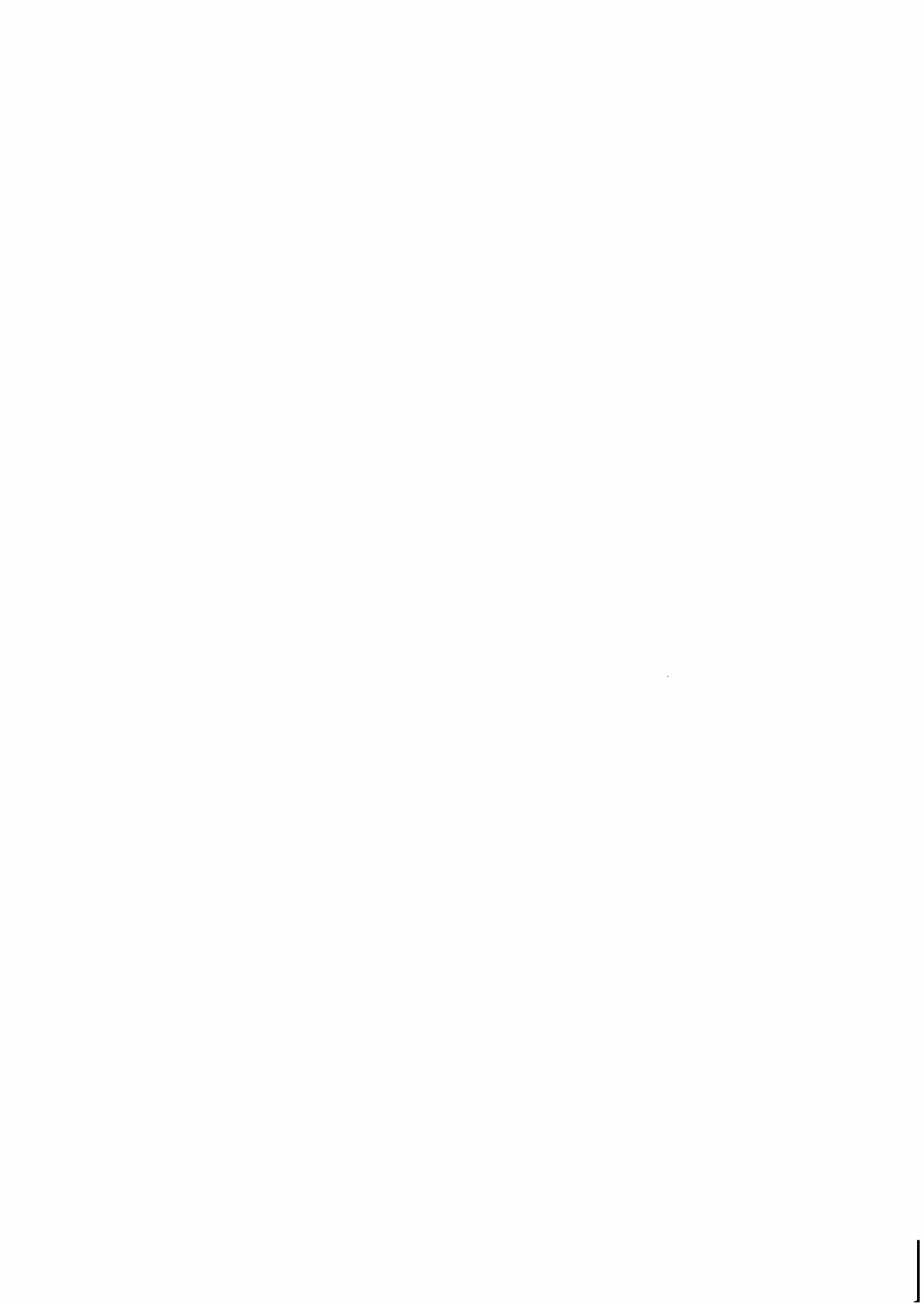FOREWORD

Interest in human settlement systems and policies has been a central part of urban-related work at IIASA since its inception. From **1975** through **1978** this interest was manifested in the work of the Migration and Settlement Task, which was formally concluded in November **1978.** Since then, attention has turned to dissemination of the Task's results and to the conclusion of its comparative study which, under the leadership of Frans Willekens, is carrying out a comparative quantitative assessment of recent migration patterns and spatial population dynamics in all of IIASA's **17** NMO countries.

As part of its work on migration and settlement, IIASA has concluded research on entropy maximization and bi- and multiproportional adjustment techniques to infer detailed migration flows from aggregate data. This paper reports on some of this research, which was carried out by Per Forslund and Juergen Schoettner working under the direction of Frans Willekens in the IIASA Summer Students' Program in **1978.** Mr. Forslund is from the University of Stockholm, Sweden, and Mr. Schoettner is from the University of Mannheim, Federal Republic of Germany. The paper focuses on ways to test the validity of entropy maximization as an estimation procedure in migration studies and illustrates the results using data from Sweden and Austria.

Selected papers summarizing previous work on migration and settlement at IIASA are listed at the back of this paper.

> Andrei Rogers Chairman Human Settlements and Services Area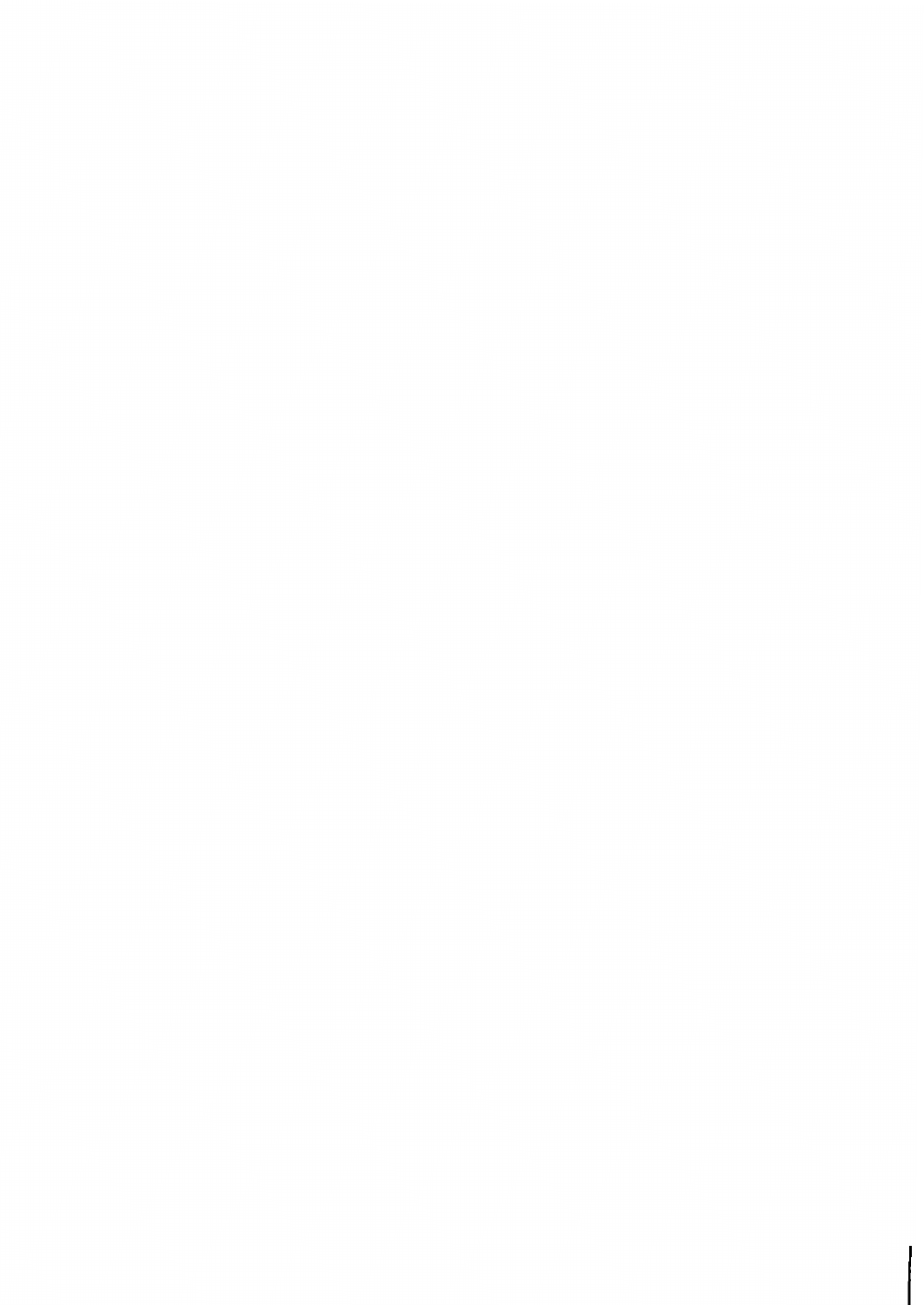#### ABSTRACT

The collection of disaggregated data is in most economic<br>an expensive as well as a time-consuming procedure. If areas an expensive as well as a time-consuming procedure. real data could be replaced by estimations from data on a highly aggregated level, much effort could be saved,

The entropy maximizing method can be used to estimate interregional migration flow matrices for the whole population or subgroups of the population, when the available data are in an aggregated form. This means estimating the elements of matrices in which individuals are classified according to two or more discrete variables. Matrices of this form are called contingency tables.

In this paper we present the entropy-maximizing method and test its validity for different levels of data aggregation. The tests are carried out by means of information theory and the chi-square distribution. For the tests we have used data from two of the countries that produce disaggregated data, Sweden and Austria.

#### ACKNOWLEDGEMENTS

The idea for this paper, as well as all the data used, was provided by Dr. F. Willekens.

We are also indebted to A. Por for his help with the statistical part of the paper.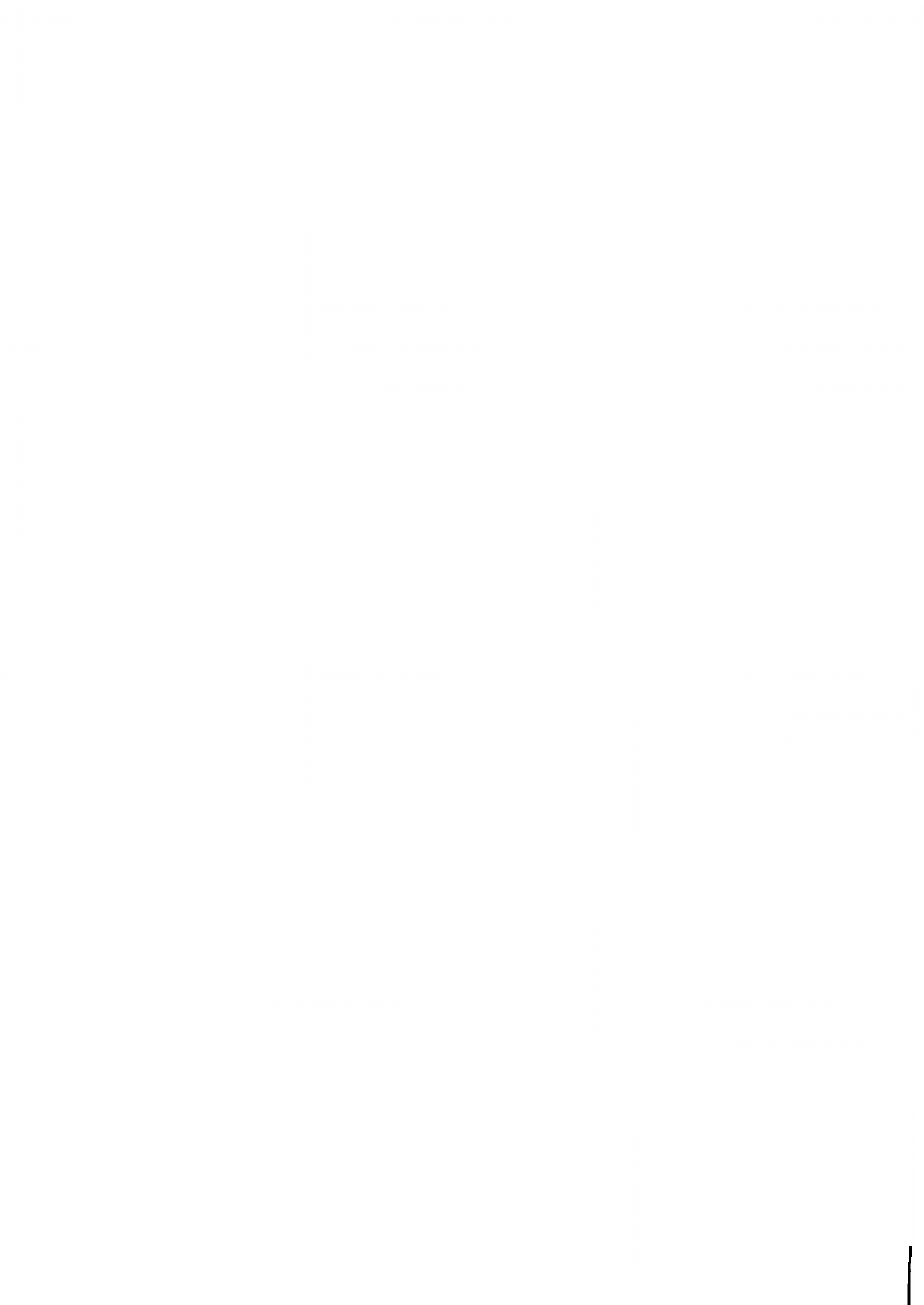## Table of Contents

 $\sim$ 

 $\sim$   $\sim$ 

 $\mathcal{L}_{\mathcal{L}}$ 

| 1. |                   | SPATIAL POPULATION ANALYSIS                          | 1                        |
|----|-------------------|------------------------------------------------------|--------------------------|
|    | 1.1               | Introduction                                         | 1                        |
|    |                   | 1.2 Available Statistical Data                       | $\overline{2}$           |
| 2. |                   | THE ENTROPY MAXIMIZING METHOD                        | 3                        |
|    | 2.1               | A Thermodynamic Analogy                              | 4                        |
|    | 2.2               | An Information Theoretical Explanation               | 4                        |
| 3. |                   | FORMULATION OF THE HYPOTHESES                        | 7                        |
|    | 3.1               | The Basic Hypothesis                                 | $\overline{\mathcal{L}}$ |
|    | 3.2               | The Hypotheses to be Tested                          | 9                        |
|    |                   | Three Edges Given (3E)<br>3.2.1                      | 9                        |
|    |                   | 3.2.2 One Face and One Edge Given (FE)               | $\cdot$ 10               |
|    |                   | 3.2.3 Two Faces Given (2F)                           | 11                       |
|    |                   | 3.2.4 Three Faces Given (3F)                         | 11                       |
| 4. |                   | TESTS OF THE HYPOTHESES                              | 12                       |
|    | 4.1               | Computation of the Highest Level of<br>Significance  | 13                       |
|    | 4.2               | Results                                              | 13                       |
|    |                   | 4.2.1 Three Edges Given                              | 14                       |
|    |                   | 4.2.2 One Face and One Edge Given                    | 14                       |
|    |                   | 4.2.3 Two Faces Given                                | 16                       |
|    |                   | Three Faces Given<br>4.2.4                           | 18                       |
| 5. |                   | CONCLUSIONS                                          | 18                       |
|    | <b>REFERENCES</b> |                                                      | 20                       |
|    | <b>APPENDIX</b>   |                                                      | 21                       |
|    |                   | SELECTED PAPERS ON MIGRATION AND SETTLEMENT AT IIASA | 37                       |

 $\ddot{\phantom{1}}$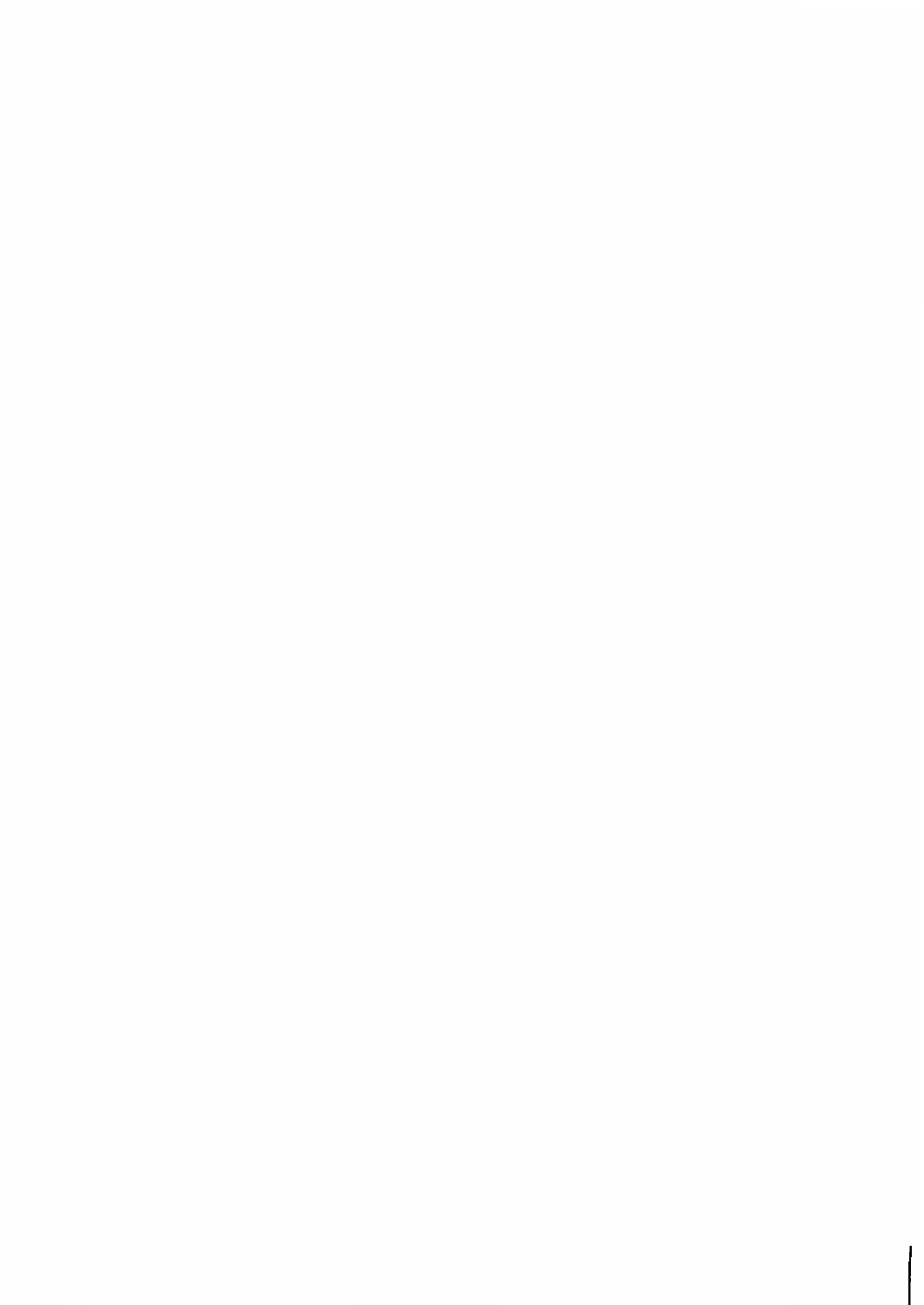#### Estimation of Migration Flows: A Validation of Entropy Solutions

#### **1. SPATIAL POPULATION ANALYSIS**

#### **1.1** Introduction

In neoclassical economic growth theory, population is entered as an exogenous variable affecting economic growth through the labor supply, but is itself unaffected by changes in economic conditions. A few economists have endogenized population in their models by relating it to per capita income or a similar economic index. In recent years there has been an increasing interest in the dynamics of spatial demographic growth. Models for multiregional population growth have been developed to describe the growth process and to analyze its impact on future population characteristics [Rogers, I].

The dynamics of a multiregional population system are governed by fertility, mortality and migration. Age-specific rates of fertility, mortality and migration are the fundamental components of demographic analysis [Rogers and Willekens, 21. They determine not only the growth of the population, but also its age composition and spatial distribution.

In this paper we are only concerned with age-specific migration, which may be represented in a three-dimensional space (Figure **1** ) .

If we let i denote the area of origin, j the area of destination, and k the age group, then we represent the number of people in age group  $k$  migrating from i to j by  $x_{i,jk}$ , and the whole matrix by  $X = \begin{pmatrix} x_{i,jk} & x_{i,j,k+1} \\ i,j,k+1 & i \end{pmatrix}$ . With this notation the face **d**  will contain the origin-destination flow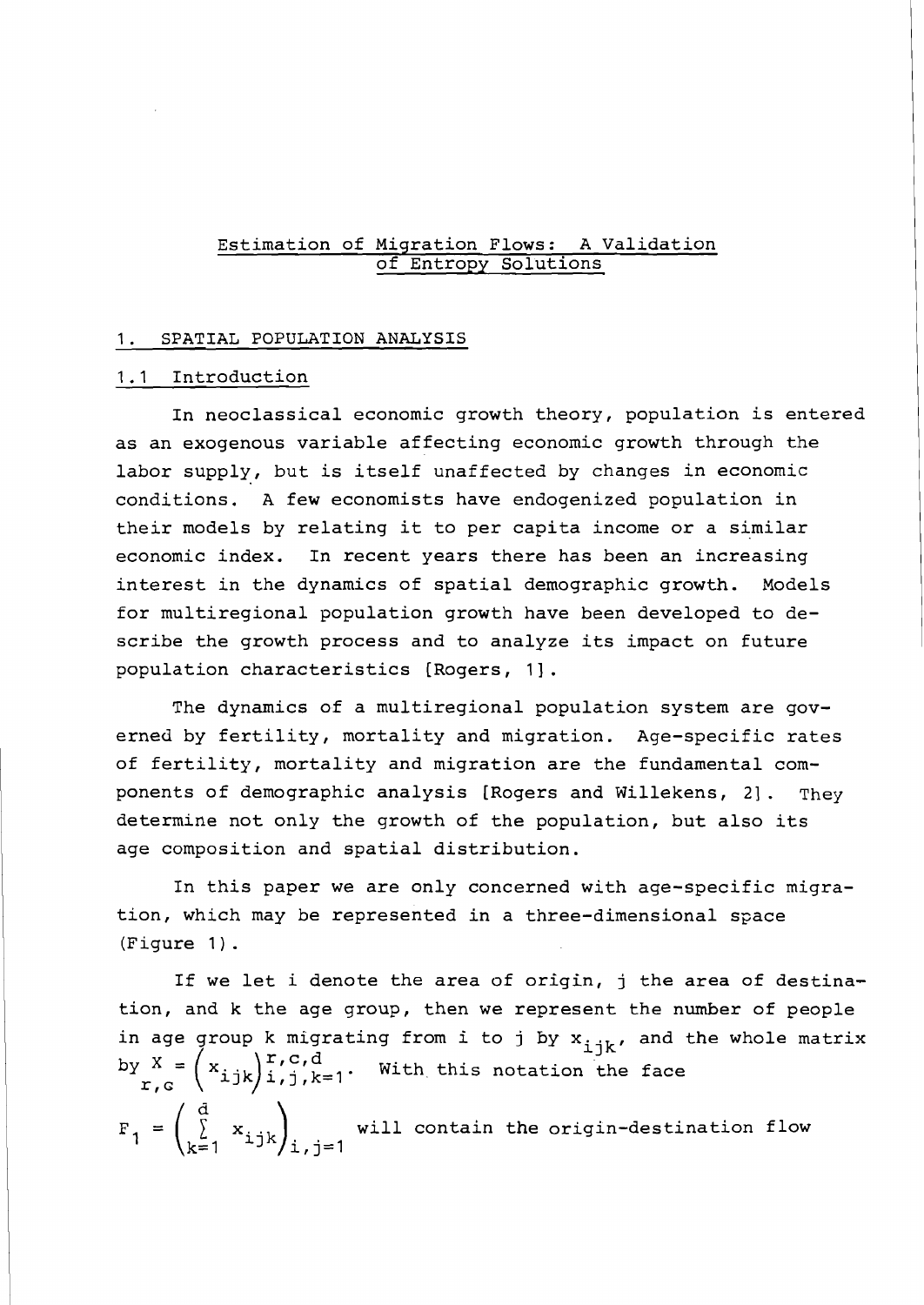

Figure 1. Age-specific migration represented in a threedimensional space.

matrix of the total population,  $F_2 = \begin{pmatrix} F & F \ \end{pmatrix} c$ ,d the age dis $j$ ,  $k=1$ tribution of arrivals and  $F_3 = \left(\sum_{j=1}^C x_{1jk}\right)_{i,k=1}^{r,d}$  the age distribuc **d'**  tion of departures. The edge  $E_i = \begin{pmatrix} 0 & u \ 1 & v \end{pmatrix}^T$  will give  $j=1$  k=1  $1JK$  $j=1$ total distribution of arrivals and  $E_3 = \left(\sum_{i=1}^{r} \sum_{j=1}^{C} x_{i,jk}\right)_{k=1}^{d}$  the

total age distribution.

#### 1.2 Available Statistical Data

The lack of statistical data is a great problem for regional analysis. The major deficiency is interregional migration data, while the situation is generally better as far as data on population, births and deaths are concerned.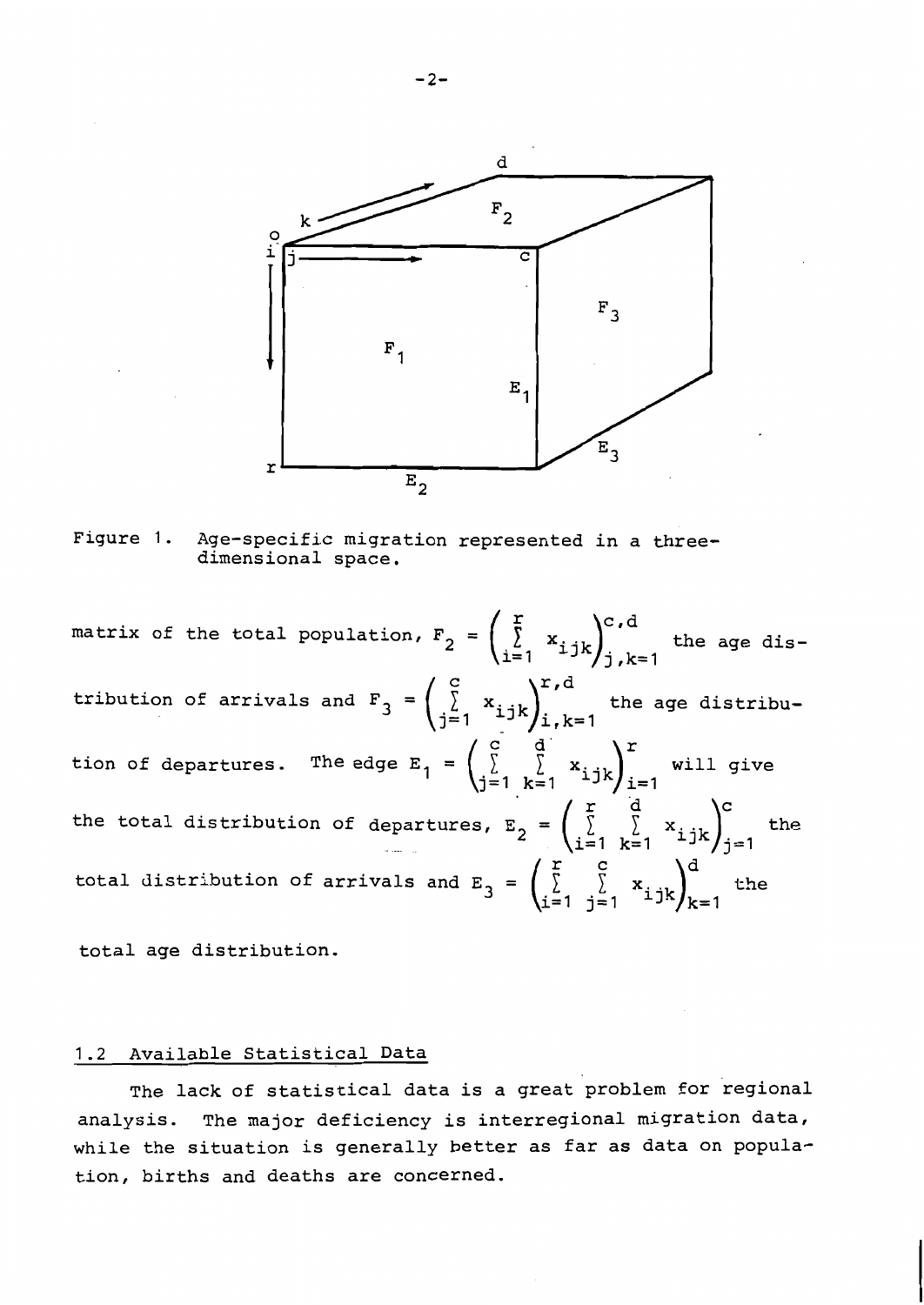Among IIASA's National Member Organization countries, complete age-specific origin-destination flows are available for nine of the 17. These are:

- Austria,
- Canada,
- The Federal Republic of Germany,
- Finland,
- Hungary,
- Japan,
- Sweden,
- the United Kingdom,
- the United States of America.

However, the procedures of collecting data vary. The data for Austria, Canada, Japan, the UK and the USA are based on population census questions, such as where people were living one or five years ago. The Swedish and Finnish data, on the other hand, are derived from population registers and relate to migration during a single year.

Some countries do not publish the complete interregional migration flow matrices by age, but only the flow matrix of the total population and the age-structure of arrivals and departures by region, e.g., the Netherlands and Poland.

For the following statistical analysis we will use data from Austria and Sweden (see Appendix), two of the countries providing complete data. The Austrian data contain four regions and 18 age groups, while the Swedish contain eight regions and 18 age groups.

#### 2. THE ENTROPY MAXIMIZING METHOD

The entropy maximizing concept can be justified in different ways. We will concentrate on the information theoretical explanation, but first we present a more descriptive explanation, using an analogy from thermodynamics. For a more comprehensive explanation of the method, see Willekens [3].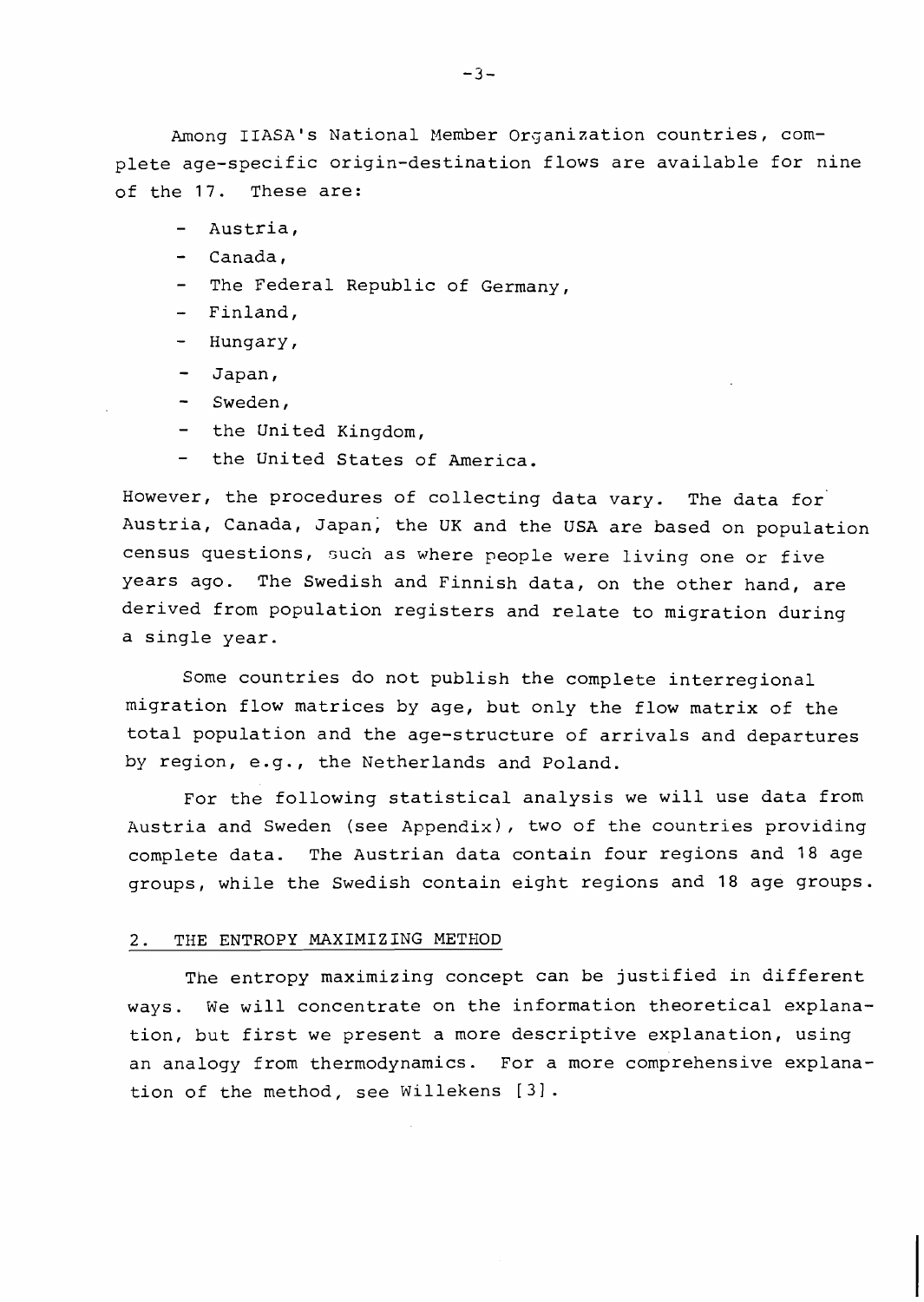#### 2.1 A Thermodynamic Analogy

The second law of thermodynamics tells us that the most likely arrangement of a system is one which maximizes the entropy. Consider a three-dimensional migration matrix with probabilities  $p_{i,jk}$ , for a person of age k to migrate from i to j. The entropy, or degree of disorder, can be expressed as

-c  $\cdot$   $\sum_{i}$   $\sum_{j}$   $P_{ijk}$  ln  $P_{ijk}$ 

where c is a constant [see Wilson, 41.

In analogy with the second law of thermodynamics we estimate the migration matrix, which is the most likely one, i.e., the one having the maximum entropy. However, we usually.have some a priori information, consisting of marginal distributions, To use this information, we enforce it on the estimation by giving it as constraints.

The problem may now be formulated as

 $\max$  -  $\sum_{i}$   $\sum_{j}$   $P_{ijk}$  ln  $P_{ijk}$ 

subject to marginal constraints.

#### **2.2** An Information Theoretical Explanation

The entropy model can be justified in more detail by using information theoretical tools. This can also provide us with a better understanding of the basic statistical assumptions of this approach. If H<sub>i</sub> is the hypothesis that  $\hat{x}$  (where  $\hat{x}$  is the stochastic variable and x a specific value of  $\hat{x}$ ) is from the statistical population with density function  $f_i(x)$ , then it follows from Bayes' theorem for conditional probabilities that:

$$
P(H_{i}|x) = \frac{P(H_{i}) \cdot f_{i}(x)}{P(H_{1}) \cdot f_{1}(x) + P(H_{0}) \cdot f_{0}(x)}, \qquad i = 0, 1
$$

from which we obtain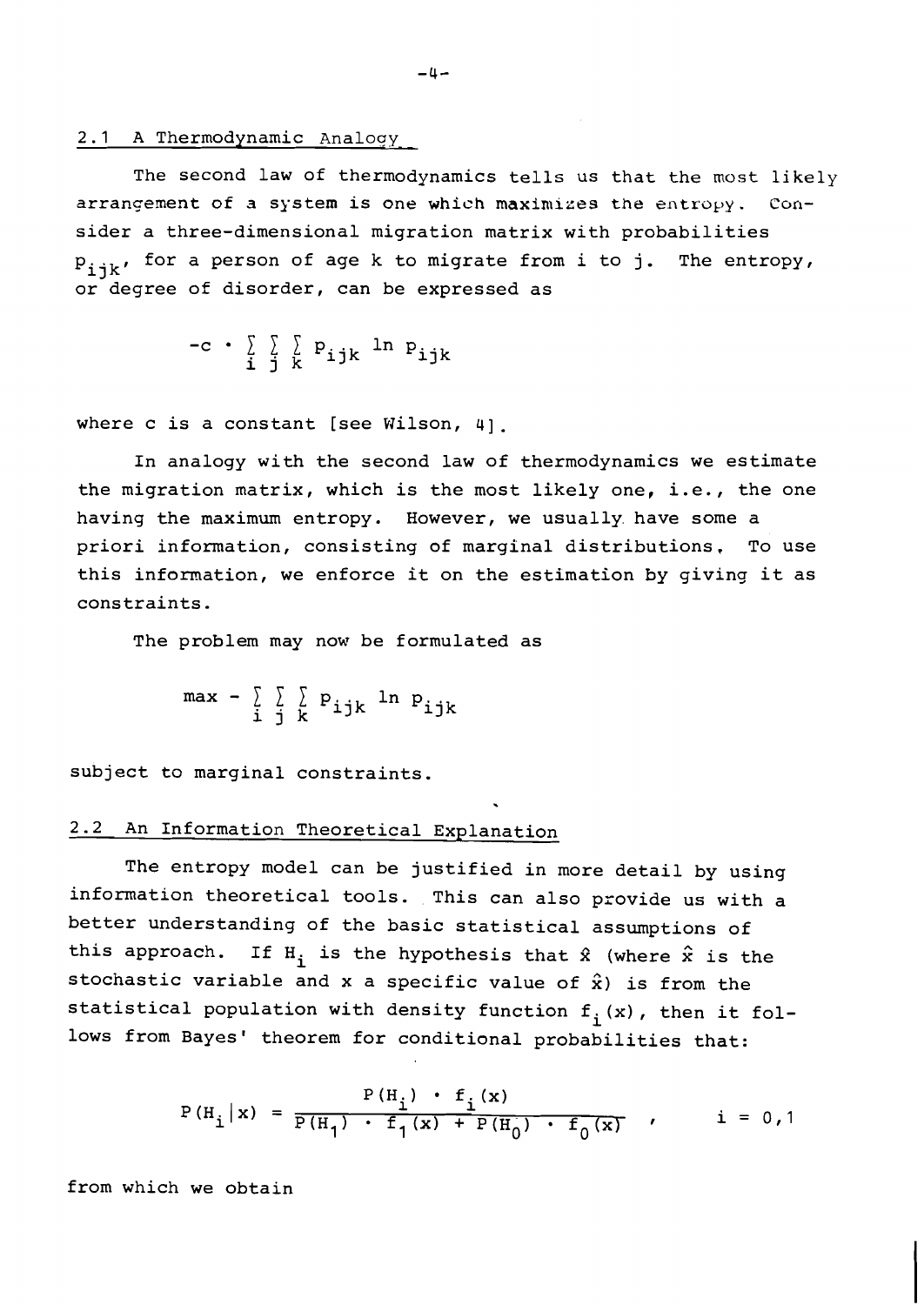$$
\ln \frac{f_1(x)}{f_0(x)} = \ln \frac{P(H_1|x)}{P(H_0|x)} - \ln \frac{P(H_1)}{P(H_0)}
$$

where P(H<sub>i</sub>) is the prior probability of H<sub>i</sub> and P(H<sub>i</sub>|x) is the posterior probability of H<sub>i</sub>, given the observation  $\hat{x} = x$ .

The right-hand side of this equation is a measure of the difference between the logarithm of the odds in favor of **H,** after and before the observation of  $\hat{x} = x$ . This difference may be considered as the information resulting from the observation  $\hat{x} = x$ . The logarithm of the likelihood ratio,  $ln[f_1(x)/f_0(x)]$ , is defined as the information in  $\hat{x} = x$  for discrimination in favor of H<sub>1</sub> against  $H_0$ .

Consider the hypotheses

$$
H_0: p(x) = p_0(x) = p_0(x_1, x_2, ..., x_c) = \frac{N!}{x_1! ... x_c!}
$$
  
\n
$$
\cdot p_0^x 1 \cdot p_0^x 2 ... p_{0c}^x 2
$$
  
\n
$$
H_1: p(x) = p_1(x) = p_1(x_1, x_2, ..., x_c) = \frac{N!}{x_1! ... x_c!}
$$
  
\n
$$
\cdot p_{11}^x \cdot p_{12}^x ... p_{1c}^x
$$

where  $p_0(x)$  and  $p_1(x)$  are two different N-total multinomial distributions on a c-valued population. The mean information for discrimination in favor of  $H_1$  against  $H_0$  per observation from p1 (x) is Kullback **[5].** 

$$
I(H_1, H_0) = \sum_{x_1 + ... + x_c = N} p_1(x) \ln \frac{p_1(x)}{p_0(x)}
$$
  
= 
$$
\sum_{x_1 + ... + x_c = N} \frac{N!}{x_1! ... x_c!} \cdot p_{11}^{x_1} \cdot p_{12}^{x_2} ... p_{1c}^{x_c} \ln \left(\frac{p_{11}}{p_{01}}\right)^{x_1}
$$
  

$$
... \left(\frac{p_{1c}}{p_{0c}}\right)^{x_c}
$$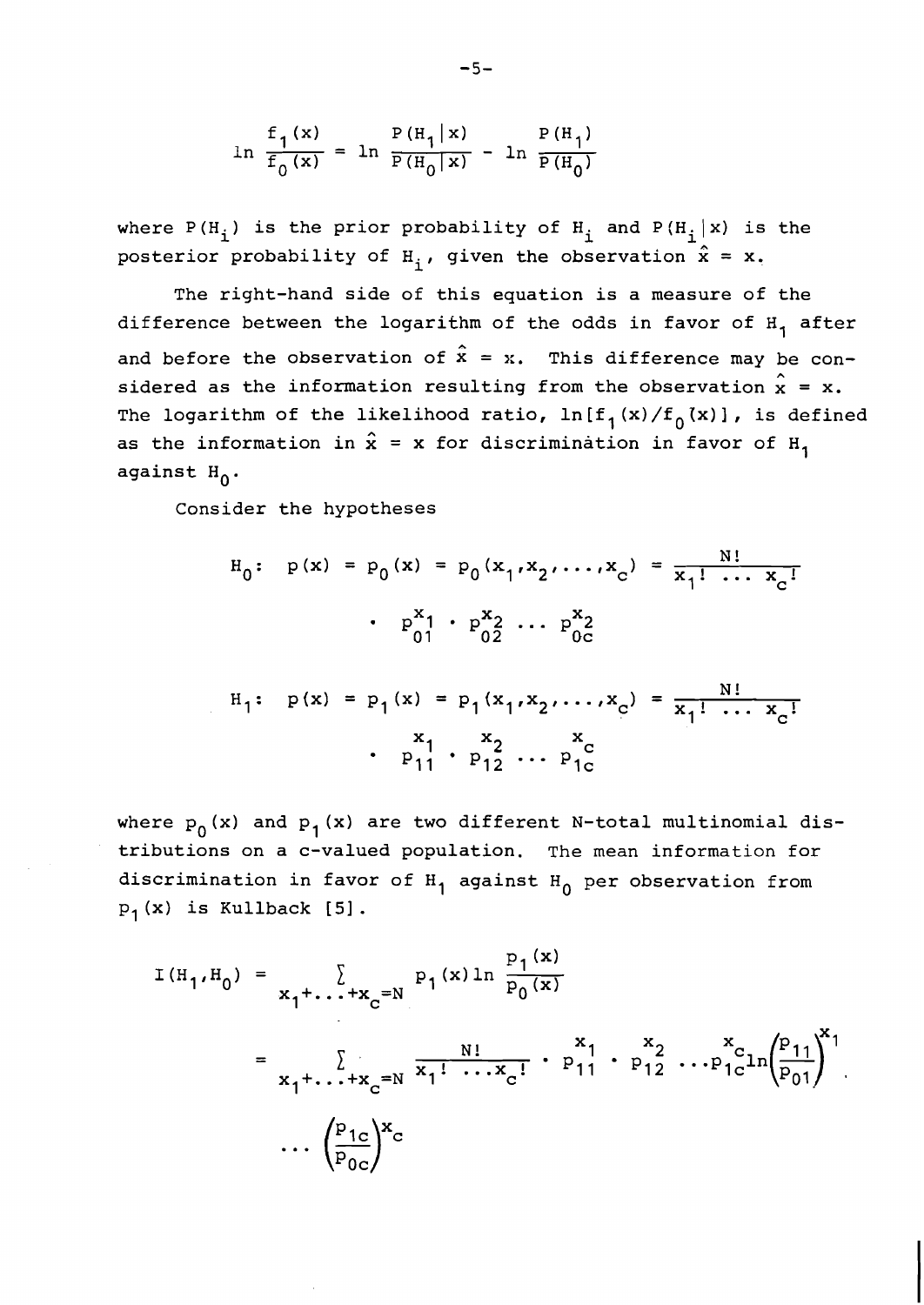$$
= \sum_{x_1 + ... + x_c = N} \frac{N!}{x_1! ... x_c!} \cdot p_{11}^{x_1} ... p_{1c}^{x_c} \sum_{i=1}^{c} x_i ln \frac{p_{1i}}{p_{0i}}
$$
  
\n
$$
= \sum_{i=1}^{c} ln \frac{p_{1i}}{p_{0i}} \sum_{x_1 + ... + x_c = N} \frac{N!}{x_1! ... x_c!} \cdot p_{11}^{x_1}
$$
  
\n
$$
= \sum_{i=1}^{c} ln \frac{p_{1i}}{p_{0i}} \sum_{x_1 + ... + x_c = N} p_1(x) \cdot x_i
$$
  
\n
$$
= \sum_{i=1}^{c} N \cdot p_{1i} ln \frac{p_{1i}}{p_{0i}}
$$
 (1)

In the migration matrix with only marginals given, nothing is known about the distribution of the migration. An obvious a priori assumption is then a uniform distribution, which maximizes the entropy. The effort is now to find the matrix which is "nearest to" or most closely resembles the uniform a priori distribution and also fulfills the constraints given in the marginals. To measure the discrimination in favor of the adjusted distribution we use the mean information for discrimination in favor of the adjusted distribution against the uniform distribution (1), which in the three-dimensional case is

$$
N \cdot \sum_{i} \sum_{j} P_{ijk} \ln \frac{p_{ijk}}{u_{ijk}}
$$

where  $p_{ijk}$  are the adjusted probabilities,  $u_{ijk}$  are the uniformly distributed probabilities, and N is the total amount of migrations. We call the distribution "optimal" if this discrimination is the smallest. The problem can be formulated as

$$
\min \; \sum_{i \; j} \; \sum_{k} \; p_{ijk} \; \ln \; p_{ijk}
$$

subject to the marginal constraints.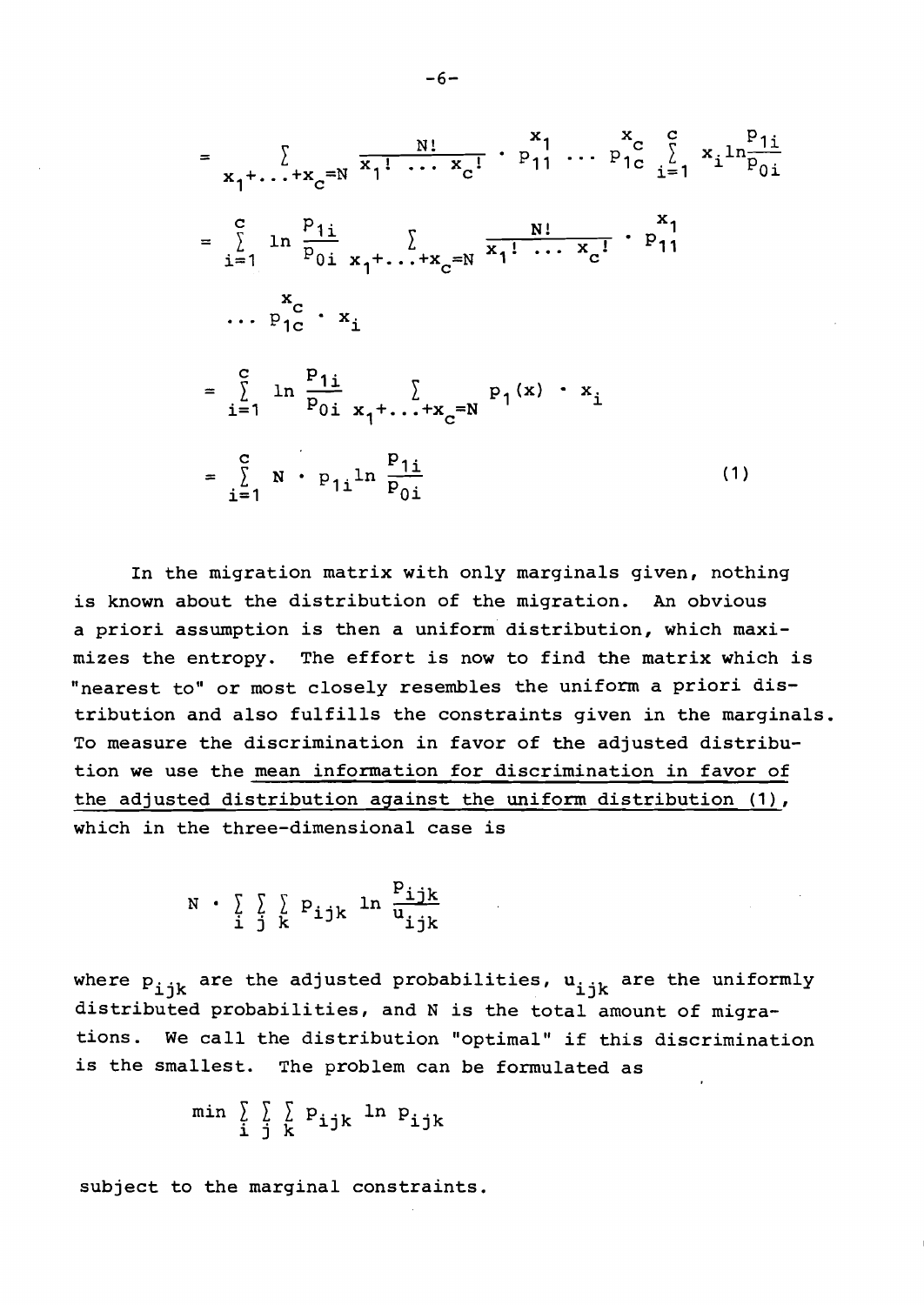## **3.** FORMULATION OF THE HYPOTHESES

To test the validity of the solutions provided by the entropy model, we will formulate four hypotheses referring to four different levels of data aggregation.

We deal with three-dimensional migration matrices where origin-destinations (i,j) are described for age-specific subgroups  $(k)$ .

The first hypothesis to be tested refers to the situation where only three edges in the matrix are known. This means that the information consists of the total number of people leaving every region, the total number of people arriving in every region and the total number of people of every age-group migrating.

The second hypothesis refers to the case where one face and one edge of the matrix are known. This can obviously be given in three different ways. The given face, for example, can show the origin-destination flow for the aggregated population and the edge can show the distribution of migration among the age groups. We will only formulate the hypothesis for this case, but tests will be carried out for all three cases.

The third hypothesis is applied when two faces of the matrix are known. Even this can be given in three different ways. We will formulate the hypothesis for the case when one face shows the number of people of each age group leaving each region, and the other the number of people of each age group arriving in every region. Tests will, however, be carried out for all three cases.

The fourth hypothesis is for the case where all three faces are known. This means that the flow matrix of the total population and the age structure of the departures as well as arrivals is known.

We first formulate the basic hypothesis from which the hypotheses for the different levels of aggregation can be derived. We also describe the test procedure here.

#### 3.1 The Basic Hypothesis

The validity of the entropy solution with respect to the observed matrix can be tested by examining the discrimination in

 $-7-$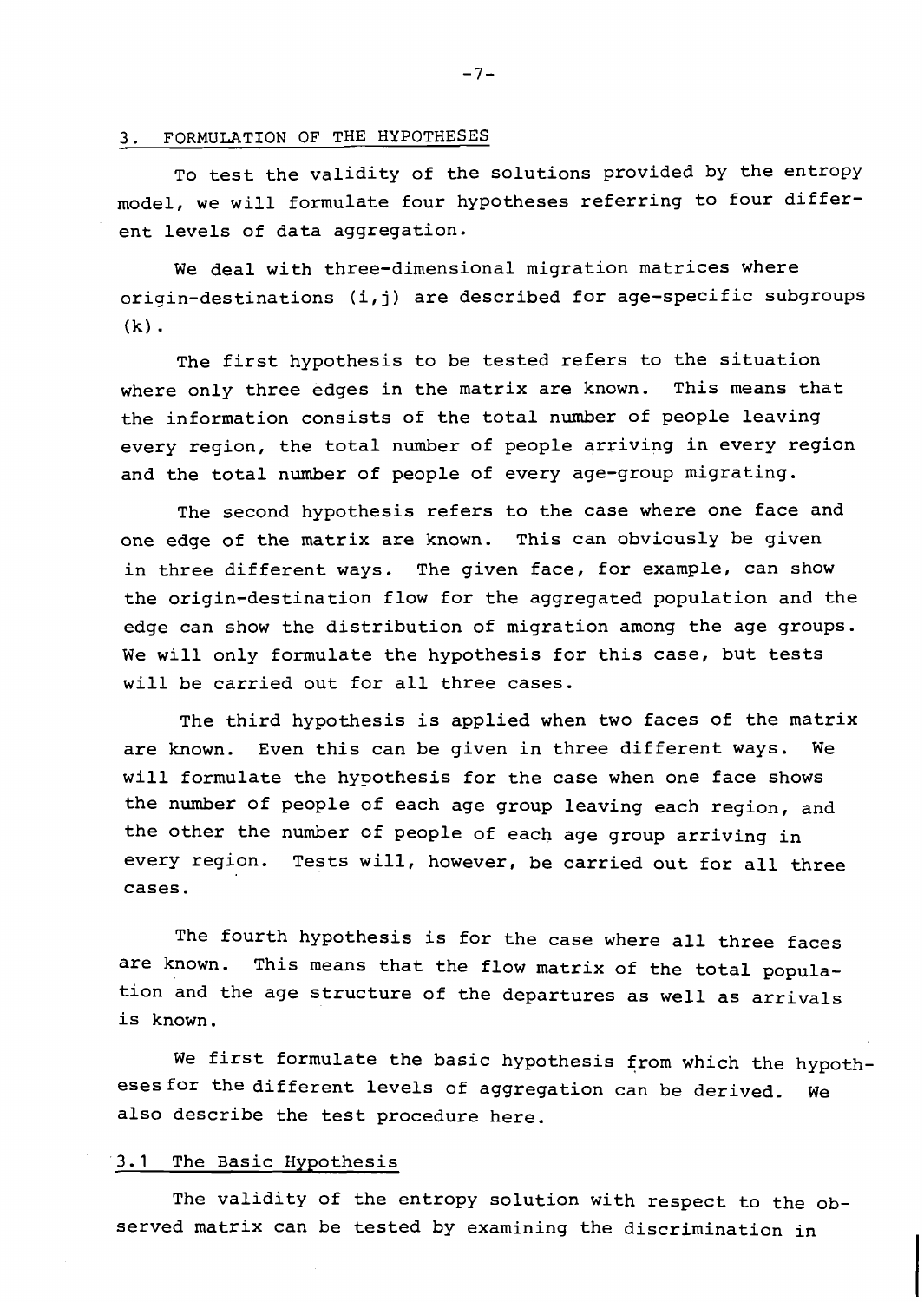favor of the observed matrix against the entropy solution. We want to test the hypothesis:

$$
H_0: x^{obs} = x^{est} ,
$$
  

$$
H_1: x^{obs} \neq x^{est} ,
$$

where

$$
X^{obs} = \left(x^{obs}\right)^{r,c,d}_{i,j,k=1}
$$

is the observed matrix, and

$$
X^{est} = \left(x_{ijk}^{est}\right)_{i,j,k=1}^{r,c,d}
$$

is the matrix estimated with the entropy method.

When in Section 2.2 we explained the entropy approach by means of information theory, we used the mean information for discrimination in favor of  $H_1$  against  $H_0(1)$  as a measure of the discrepancy between the two distributions, Accordingly, we will consider (1) as an appropriate measure of the discrepancy in our tests.

As a statistic for testing the hypotheses we use the minimum discrimination information multiplied by two [see (I)]:

$$
21(H_1, H_0) = 2 \cdot \sum_{\substack{i \ j \ k}}^{\infty} \sum_{\substack{k \ i \ j \ k}}^{\text{obs}} \ln \frac{x_{ijk}^{\text{obs}}}{x_{ijk}^{\text{est}}},
$$
 (2)

which is asymptotically distributed as  $\chi^2$ , with degrees of freedom (DF) depending on the form of the entropy solution [Kullback, 5]. In the tests we will compute the value (v) of the test variable, 2I(H<sub>1</sub>, H<sub>0</sub>). We then get the highest level of significance  $\alpha$ , for which H<sub>o</sub> can be accepted in a  $\chi^2$ -test, as  $\chi^2$  (v) = 1 -  $\alpha$ , where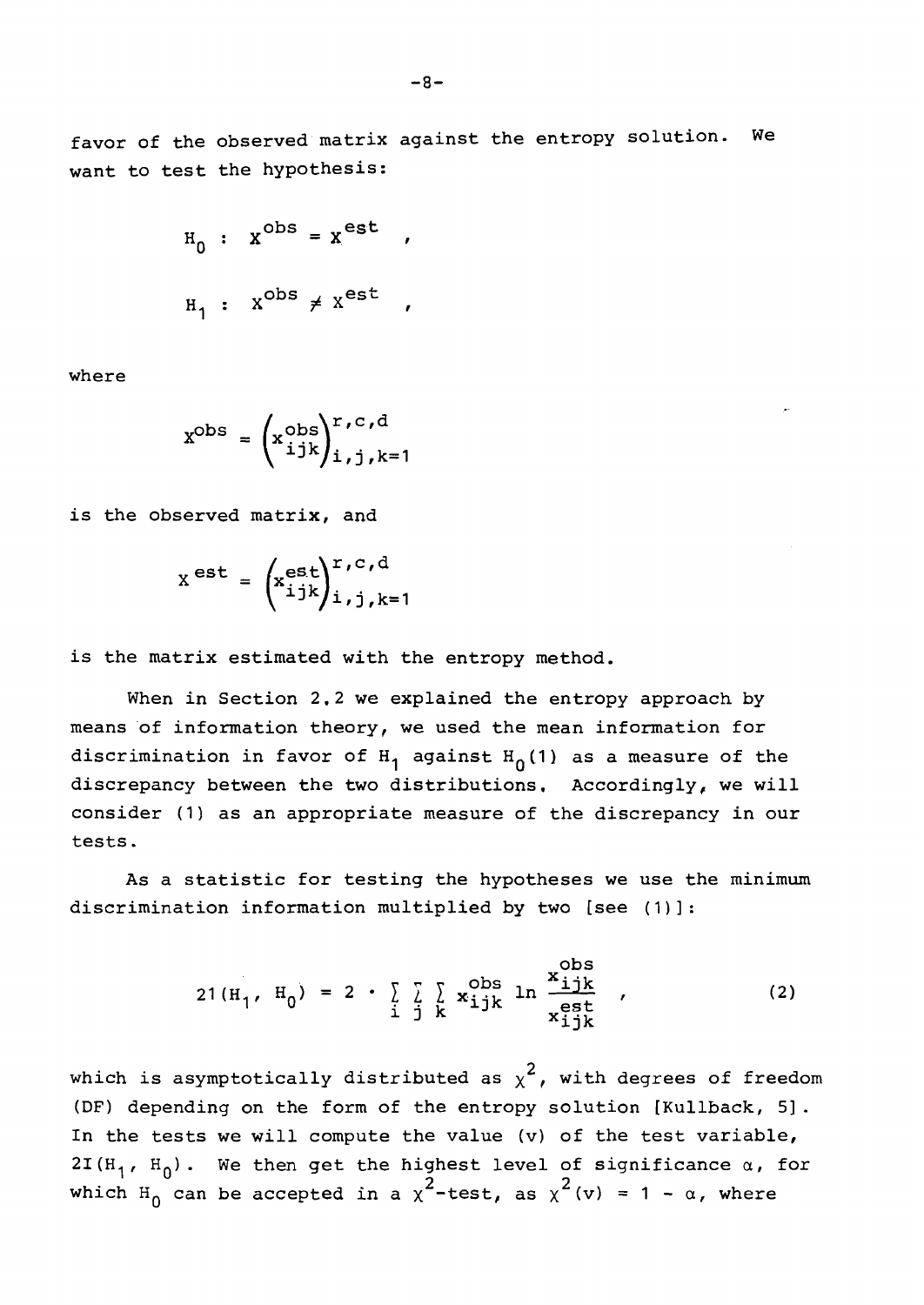$\chi^2$ (v) is the value of the  $\chi^2$ -distribution function at **v** with DF degrees of freedom. We will obviously consider the tested solution acceptable for reasonably high values of  $\alpha$  ( $\alpha > 0.05$ ) and unacceptable for too small values of  $\alpha$ .

### **3.2** The Hypotheses to be Tested

#### **3.2.1 Three Edges Given (3E)**

With three edges known, the entropy problem to be solved is:

$$
\min \; \sum_{i \; j} \; \sum_{k} \; \mathbf{x}_{ijk} \; \ln \; \mathbf{x}_{ijk}
$$

subject to

$$
\sum_{j} \sum_{k} x_{ijk} = x_{i} \cdot \sum_{i} \sum_{k} x_{ijk} = x \cdot \sum_{j} \cdot \sum_{i} x_{ijk} = x \cdot \sum_{k} \cdot \sum_{k} x_{ijk} = x \cdot \sum_{k} \cdot \sum_{k} x_{ijk} = x \cdot \sum_{k} x_{ijk} = x \cdot \sum_{k} x_{ijk} = x \cdot \sum_{k} x_{ijk} = x \cdot \sum_{k} x_{ijk} = x \cdot \sum_{k} x_{ijk} = x \cdot \sum_{k} x_{ijk} = x \cdot \sum_{k} x_{ijk} = x \cdot \sum_{k} x_{ijk} = x \cdot \sum_{k} x_{ijk} = x \cdot \sum_{k} x_{ik} = x \cdot \sum_{k} x_{ik} = x \cdot \sum_{k} x_{ik} = x \cdot \sum_{k} x_{ik} = x \cdot \sum_{k} x_{ik} = x \cdot \sum_{k} x_{ik} = x \cdot \sum_{k} x_{ik} = x \cdot \sum_{k} x_{ik} = x \cdot \sum_{k} x_{ik} = x \cdot \sum_{k} x_{ik} = x \cdot \sum_{k} x_{ik} = x \cdot \sum_{k} x_{ik} = x \cdot \sum_{k} x_{ik} = x \cdot \sum_{k} x_{ik} = x \cdot \sum_{k} x_{ik} = x \cdot \sum_{k} x_{ik} = x \cdot \sum_{k} x_{ik} = x \cdot \sum_{k} x_{ik} = x \cdot \sum_{k} x_{ik} = x \cdot \sum_{k} x_{ik} = x \cdot \sum_{k} x_{ik} = x \cdot \sum_{k} x_{ik} = x \cdot \sum_{k} x_{ik} = x \cdot \sum_{k} x_{ik} = x \cdot \sum_{k} x_{ik} = x \cdot \sum_{k} x_{ik} = x \cdot \sum_{k} x_{ik} = x \cdot \sum_{k} x_{ik} = x \cdot \sum_{k} x_{ik} = x \cdot \sum_{k} x_{ik} = x \cdot \sum_{k} x_{ik} = x \cdot \sum_{k} x_{ik} = x \cdot \sum_{k} x_{ik} = x \cdot \sum_{k} x_{ik} = x \cdot \sum_{k} x_{ik} = x \cdot \sum_{k} x_{ik} = x \cdot \sum_{k} x_{ik} = x \cdot \sum_{k} x_{ik} = x \cdot \sum_{k} x_{ik} = x \cdot \sum_{k} x_{ik} = x \cdot \sum_{k} x_{ik} = x \cdot \sum_{k} x_{ik} = x
$$

where  $x_i \ldots$ ,  $x \ldots$  and  $x \ldots$ <sub>k</sub> are the given edges.

It can be proved [Csizár, 6, 7, 8; Ireland and Kullback, 9; Sinkhorn, 10] that this has the solution:

$$
x_{ijk}^{est} = x_i^{obs} \cdot x_{j}^{obs} \cdot x_{k}^{obs} \cdot (x_{i}^{obs})^2
$$

where

$$
x^{\text{obs}} = \sum_{i} \sum_{j} x^{\text{obs}}_{ijk}.
$$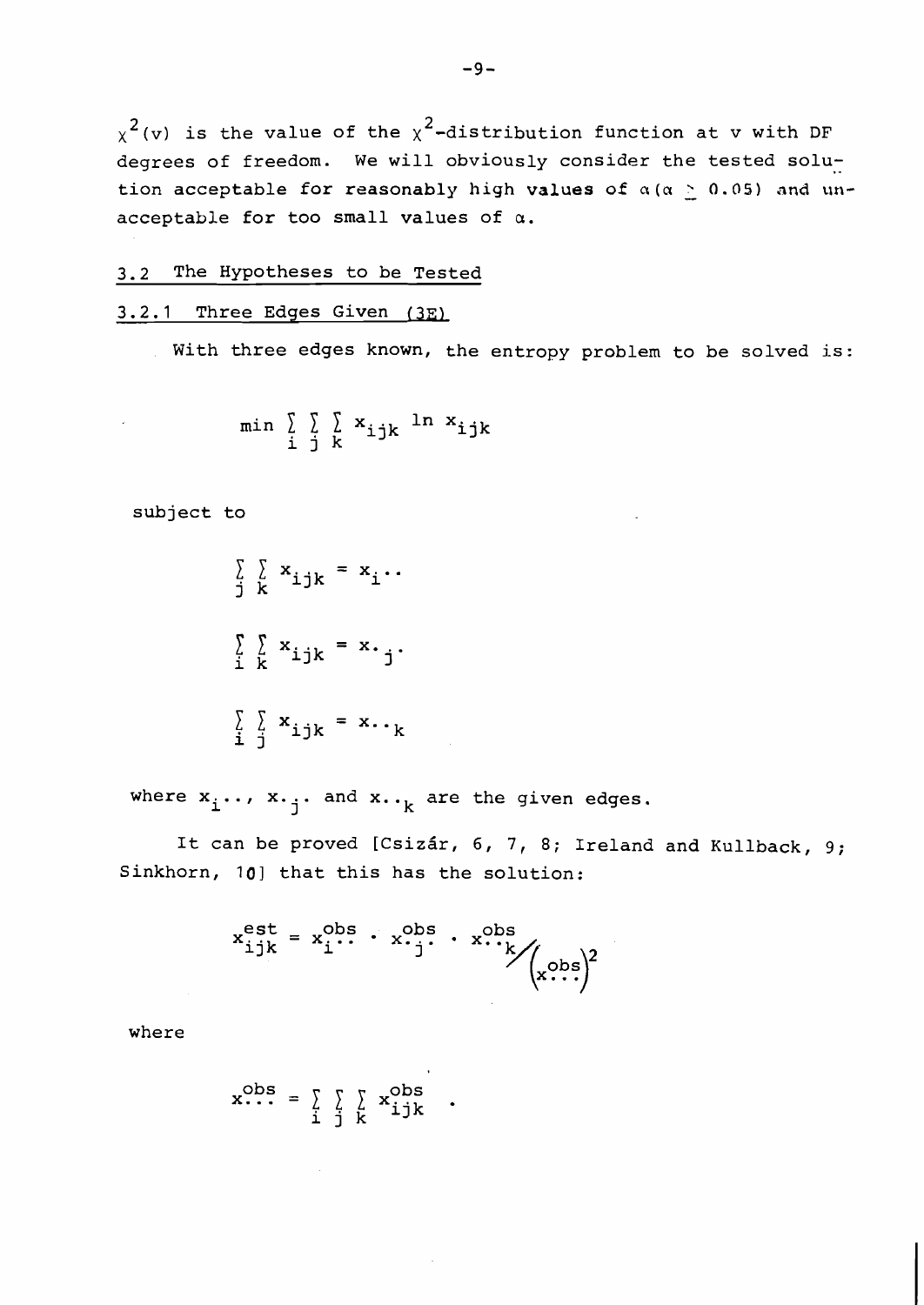The solution implies the assumption of independence between all three classifications. We examine the validity of the assumption and the solution by testing with the statistic **(2),** which here has  $[rcd - r - c - d + 2]$  degrees of freedom. The degrees of freedom are derived by reducing the unconstrained degrees of freedom (rcd-1) with the number of degrees of freedom locked by the constraints. In this case the given edges represent respectively r-1, c-1 and d-1 degrees of freedom.

#### 3.2.2 One Face and One Edge Given (FE)

When one face and one edge are known, e.g., the j,k-face and i-edge, the entropy problem can be formulated as

> min  $\sum_i \sum_i \mathbf{x}_{i,ik}$  · ln  $\mathbf{x}_{i,ik}$ ijk

subject to

$$
\sum_{\substack{j \ i \ j}} x_{ijk} = x_i \cdots
$$

where

 $x_i$ .. is the given edge, and  $x_{i,k}$  is the given face. 'It can be proved (see Section 3.2.1) that the solution is

$$
x_{ijk}^{est} = x_i^{obs} \t x_{jk}^{obs} / x_{x}^{obs}
$$

This implies the assumption of independence between the i classifications and the other classifications, which can be tested by the test statistic  $(2)$ . In this case we have  $[(r - 1)$  $\cdot$  (cd - 1)] degrees of freedom.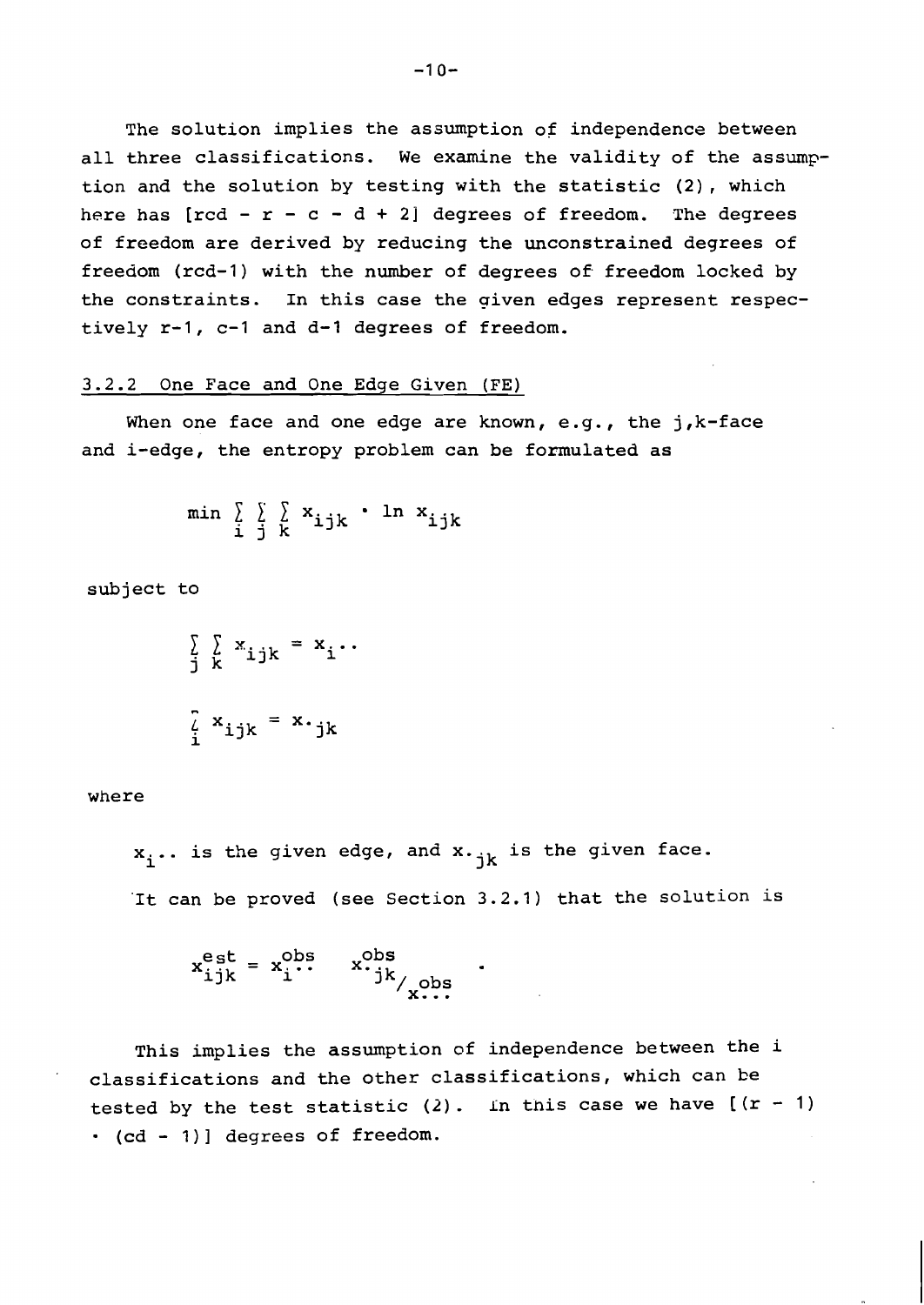#### $3.2.3$  Two Faces Given  $(2F)$

Knowing two faces, e.g., the  $i, k-$  and the  $j, k-$  face, we formulate the following entropy problem:

$$
\text{min} \ \underset{\text{i} \ j}{\sum} \ \underset{\text{k}}{\sum} \ x_{\text{i}jk} \cdot \text{ln} \ x_{\text{i}jk}
$$

subject to

$$
\sum_{j=1}^{n} x_{ijk} = x_{i \cdot k}
$$
  

$$
\sum_{i=1}^{n} x_{ijk} = x_{ijk}
$$

where  $x_i \cdot_k$  and  $x \cdot j_k$  are the given faces.

It can be proved (see Section 3.2.1) that this problem has the solution:

$$
x_{ijk}^{est} = x_{i,k}^{obs} \cdot x_{jk}^{obs} / x_{k,k}^{obs}
$$

 $x_{n,k}^{\text{obs}}$   $x_{n+1,k}^{\text{obs}}$ i.k,  $\lambda$ . The probabilities **/x?b~** and jk/xobs are conditional. and the **<sup>1</sup>**'k solution obviously implies the assumption of conditional independence between the i and **j** classifications for every k. To test the assumption and the solution we will use the test statistic (2) with  $[d \cdot (r - 1) \cdot (c - 1)]$  degrees of freedom.

#### 3.2.4 Three Faces Given (3F)

When the a priori information consists of three faces, the entropy problem is

$$
\min \; \sum_{i \; j} \; \sum_{k} \; x_{ijk} \; \ln \; x_{ijk}
$$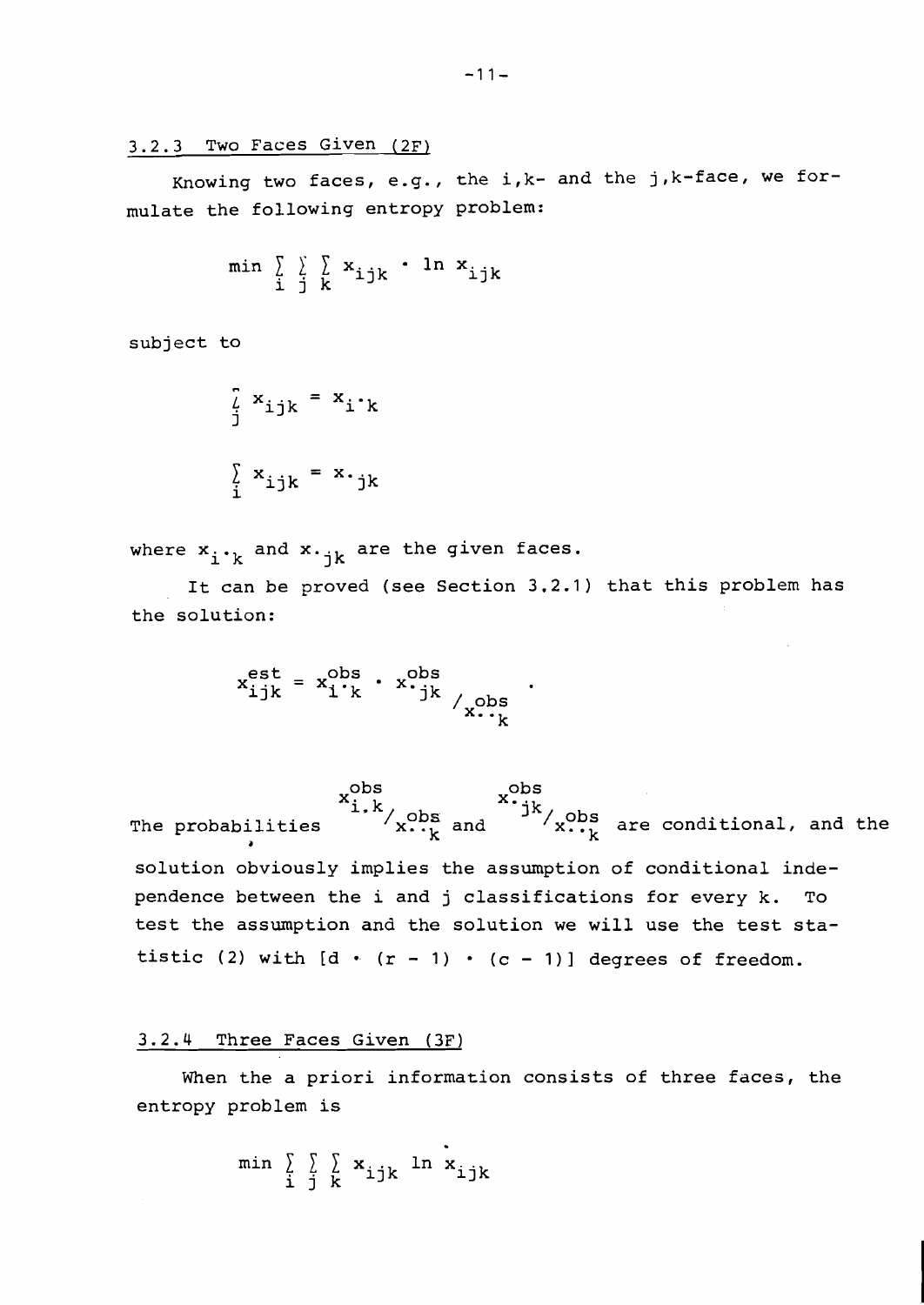subject to

$$
\sum_{j} x_{ijk} = x_{i \cdot k}
$$
  

$$
\sum_{k} x_{ijk} = x_{ij}.
$$
  

$$
\sum_{i} x_{ijk} = x_{ijk}
$$

It can be proved [Willekens, **31** that the solution is of the form

$$
x_{ijk}^{est} = s_{ij} \cdot s_{jk} \cdot s_{i'k}
$$

We test the validity of the solution with the test statistic with  $[(r - 1) \cdot (c - 1) \cdot (d - 1)]$  degrees of freedom.

The entropy solutions for this case and for Sweden and Austria are shown in the Appendix.

#### 4. TESTS OF THE HYPOTHESES

As mentioned earlier the tests will be carried out with an asymptotically  $\chi^2$ -distributed information statistic as a test variable. The test variable measures the discrepancy between the real migration array and the array estimated by the entropy method. We will from that compute the highest value of the level of significance for which the estimated matrix can be accepted. The dimensions of the input arrays leave a high degree of freedom which makes the test very decisive.

As input data for the analysis, we use migration data from Sweden and Austria. Both Sweden and Austria are among the few countries that publish detailed migration statistics. For the purpose of this study, age-specific data are used.\* The available

<sup>\*</sup>The data were provided by Dr. A. Arvidsson of Sweden, and by Dr. M. Sauberer of Austria and were collected as part of the Comparative Migration and Settlement Study at IIASA.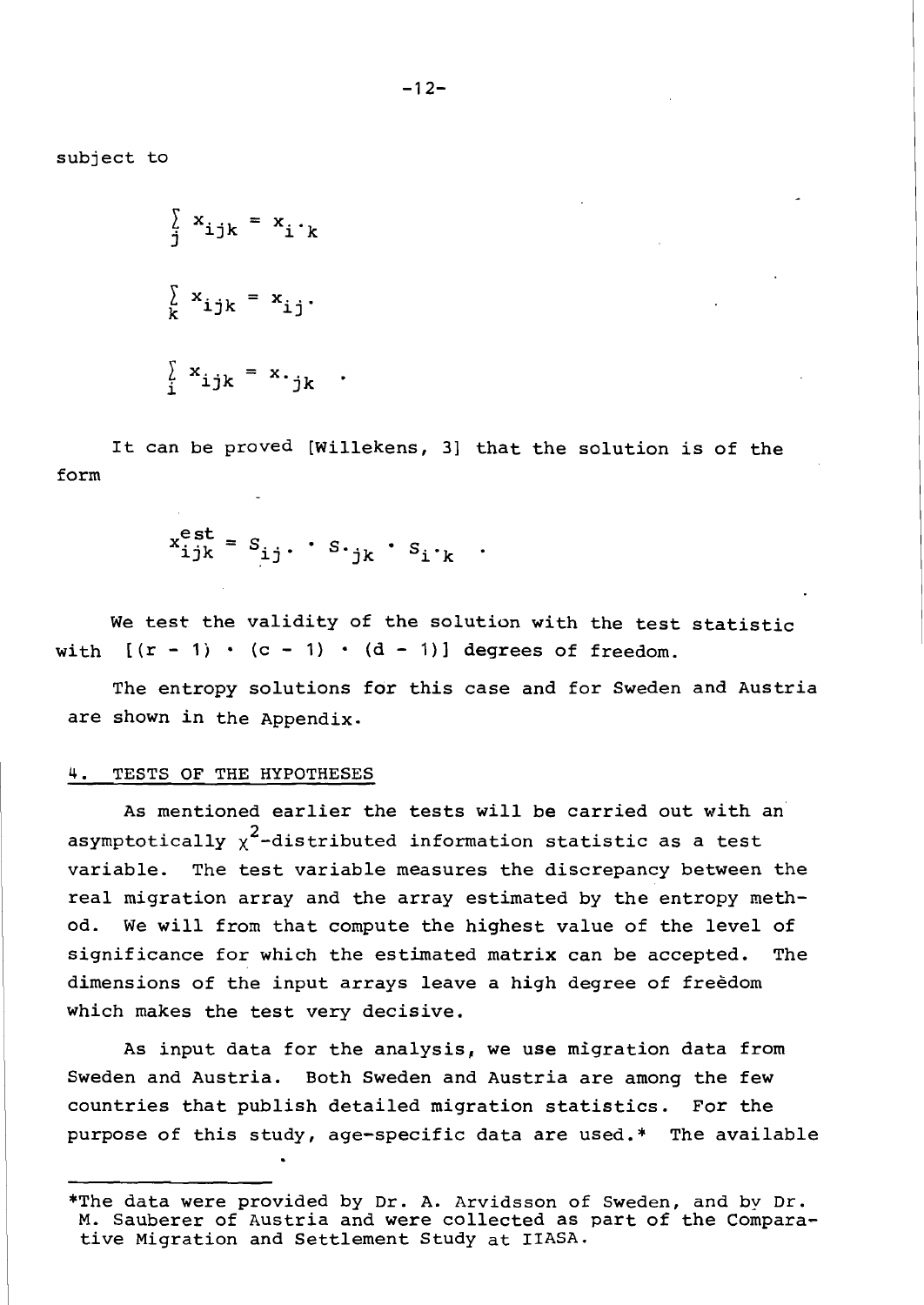statistics on origin-destination migration flows by age group were first aggregated to obtain the marginal totals for the various levels of aggregation mentioned in Section **3.2.** For instance, the aggregate data for the three-face problem consists of: (i) the number of arrivals and departures by region and age group, and (ii) the flow matrix of the total population. The aggregate information is then used to estimate the migration flows by age group. Finally, the estimates are compared with the observed detailed flow data to investigate the validity of entropy maximization as an estimation method. The results for the three-face problem are given in the Appendix.

#### 4.1 Computation of the Highest Level of Significance

To compute the highest level of significance we used a computer program that has beendeveloped at IIASA, In the version used, the program is written in FORTRAN and consists of one main program and seven subroutines. The main program reads the observed migration array and computes the face and edge sums, which are needed for calculating the entropy method estimations. In the three edges, the one face/one edqe, and two-face cases, the entropy solution is derived explicitly from the face and edge sums, while in the three-face case the solution is calculated with an iterative algorithm [Willekens, **31.** It is done by calling the subroutine RAS, which in turn calls the subroutine COUN. The subroutine CHE is called from COUN to check the estimation.

The subroutine CDTR is called from the main program to compute the probability for the test variable to be less than or equzl to its calculated value. This is done with the help of the subroutines NDTR and DLGAM. Finally, the main program computes the level of significance  $\alpha$ , and prints the results.

#### 4.2 Results

The results contain the value of the test variable (CHI) and the degrees of freedom (DF) for each case. For better understanding'of the results we present the value of CHI/DF and its theoretical value for  $\alpha = 0.05$ , instead of the calculated value of the highest level of significance.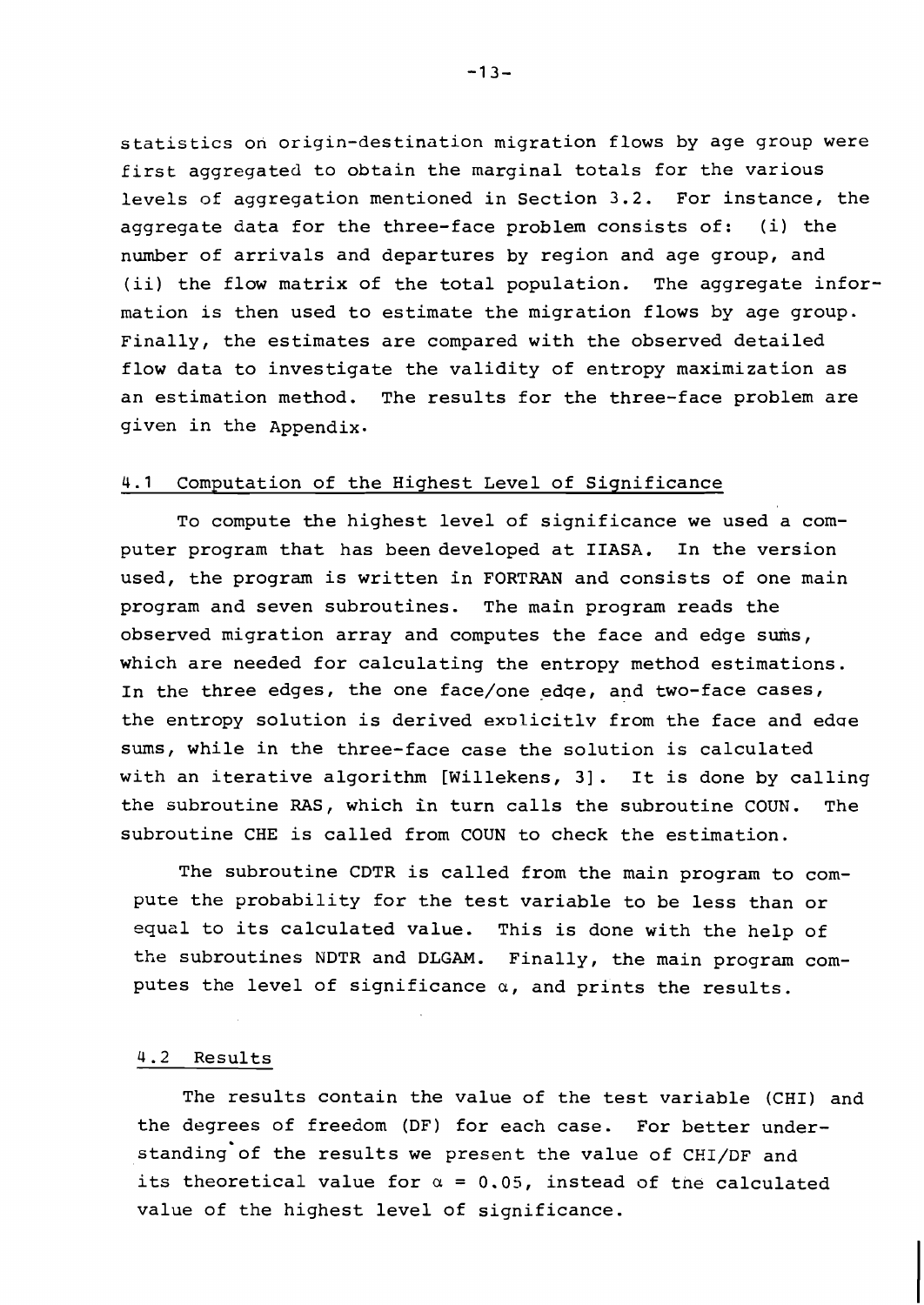#### 4.2.1 Three Edges Given

As mentioned earlier, the a priori information here consists of the total distributions of people leaving and arriving in regions and of their age structure.

| Result                                        |         |        |
|-----------------------------------------------|---------|--------|
|                                               | Austria | Sweden |
| CHI                                           | 55090   | 67480  |
| DF                                            | 264     | 1120   |
| $CHI/_{\rm DF}$                               | 208.7   | 60.29  |
| $\text{CHI}_{\text{DF}}\big _{\alpha} = 0.05$ | 1.15    | 1.07   |

The result shows that the hypothesis could not have been accepted on the 5% level ( $\alpha = 0.05$ ) in a  $\chi^2$ -test. We must therefore reject this hypothesis and the assumption of independence between all three classifications.

#### 4.2.2 One Face and One Edge Given

In this case the information can be given in three different ways :

**i.** The face gives the age structure of arrivals and the edge gives the total distribution of departures.

#### Result

|                              | Austria | Sweden |
|------------------------------|---------|--------|
| CHI                          | 53490   | 65130  |
| DF                           | 213     | 1001   |
| $CHI/_{DF}$                  | 251.1   | 65.06  |
| $CHI/_{DF} _{\alpha} = 0.05$ | 1.17    | 1.07   |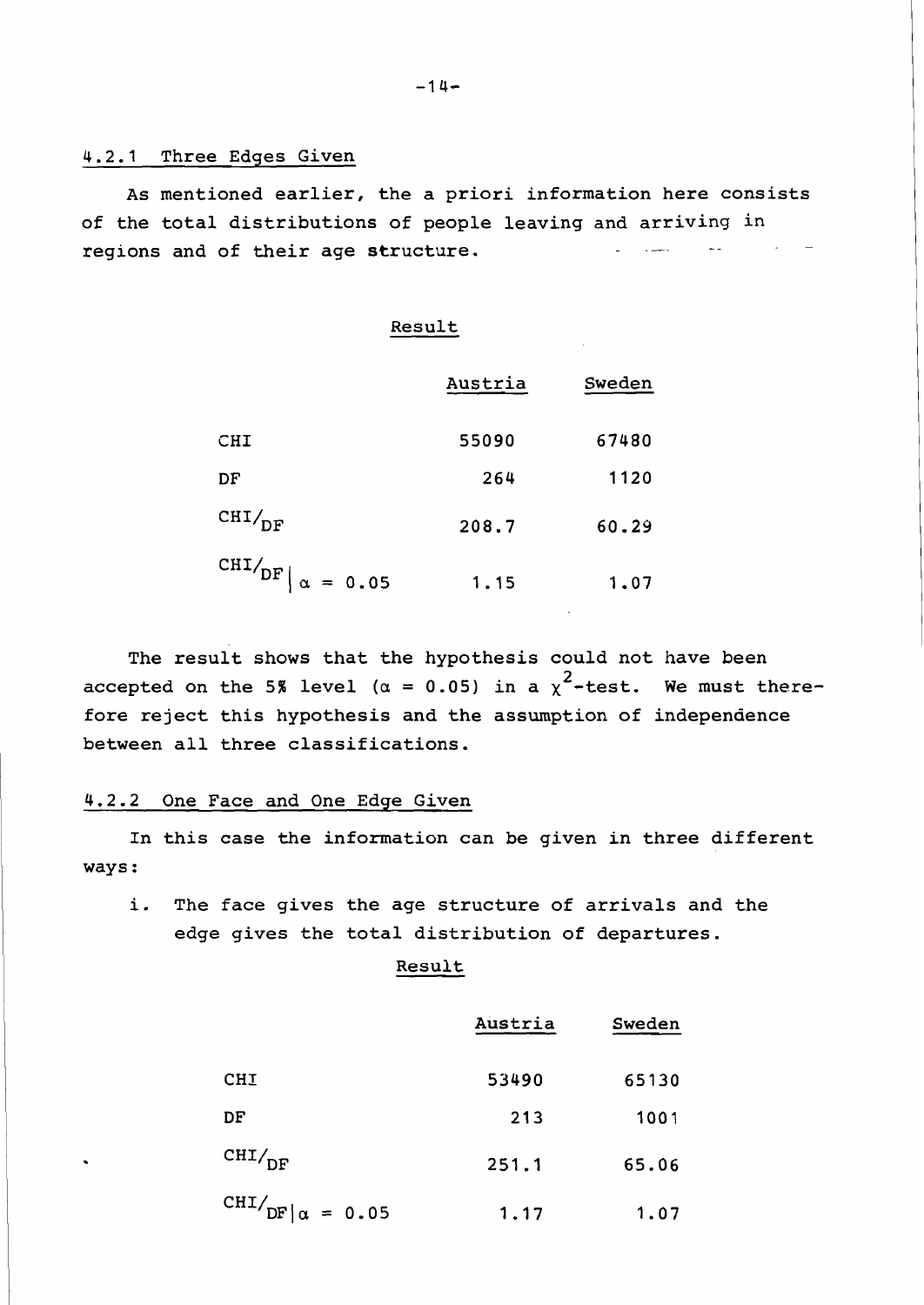The hypothesis cannot be accepted on the 5% level. This implies that the underlying assumption of independence between departures and the other classifications is invalid.

ii. The face gives the age structure of departures and the edge gives the total distribution of arrivals.

|                                | Result                                              |        |  |  |
|--------------------------------|-----------------------------------------------------|--------|--|--|
|                                | Austria                                             | Sweden |  |  |
| CHI                            | 52540                                               | 64780  |  |  |
| DF                             | 213                                                 | 1001   |  |  |
| $\texttt{CHI}/\texttt{DF}$     | 246.7                                               | 64.72  |  |  |
| $CHI/_{DF}$<br>$\alpha = 0.05$ | 1.17<br>$\mathbf{a} = \mathbf{a} \times \mathbf{b}$ | 1.07   |  |  |

The hypothesis cannot be accepted on the 5% level, which implies that the underlying assumption of independence between arrivals and the other classifications is invalid.

iii. The face gives the total origin-destination flow matrix and the edge gives the age distribution.

#### Result

|                                                 | Austria | Sweden |
|-------------------------------------------------|---------|--------|
| CHI                                             | 3616    | 5764   |
| DF                                              | 255     | 1071   |
| $\texttt{\tiny CHI}\xspace_{\texttt{\tiny DF}}$ | 14.18   | 5.38   |
| $\text{CHI}_{\text{DF}   \alpha} = 0.05$        | 1.15    | 1.07   |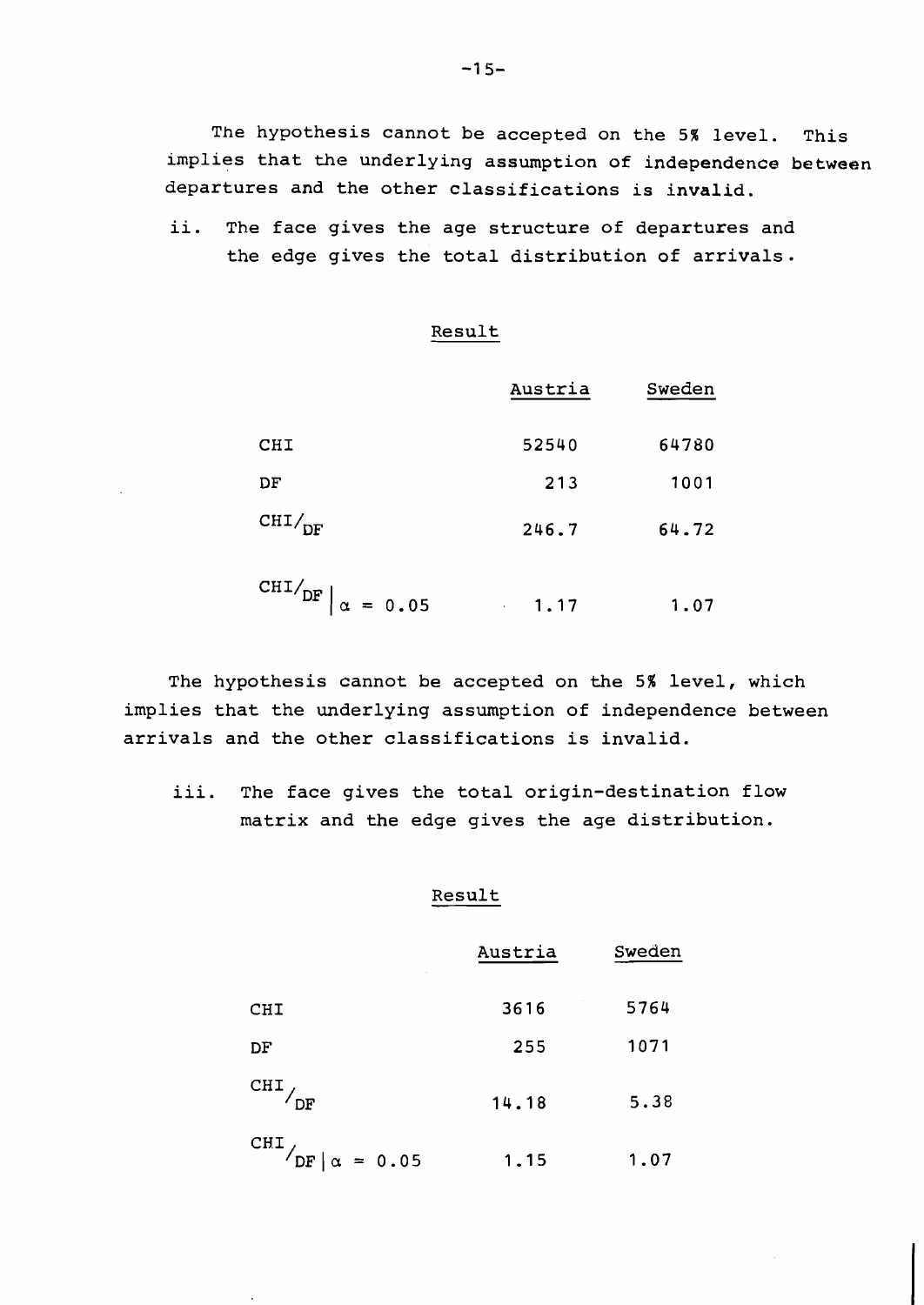The hypothesis also cannot be accepted on the 5% level in this case. However, the result is here much better than in the previous cases, i and ii. We accordingly conclude that the assumption of independence between age and the other classifications is more adequate, though not sufficiently adequate.

#### **4.2.3** Two Faces Given

Even in this case the information can be given in three different ways:

i. The faces give the total origin-destination flow matrix and the age structure of the arrivals,

#### Result

|                                | Austria | Sweden |
|--------------------------------|---------|--------|
| CHI                            | 2024    | 3480   |
| DF                             | 204     | 952    |
| $\mathrm{CHI}_{\rm{}/\rm{DF}}$ | 9.92    | 3.65   |
| CHI/ $DF  \alpha = 0.05$       | 1.17    | 1.07   |

The hypothesis must be rejected on the **5%** level. Thus we must even consider the underlying assumption of conditional independence between age and origin as invalid.

ii. The faces give the total origin-destination flow matrix and the age structure of departures.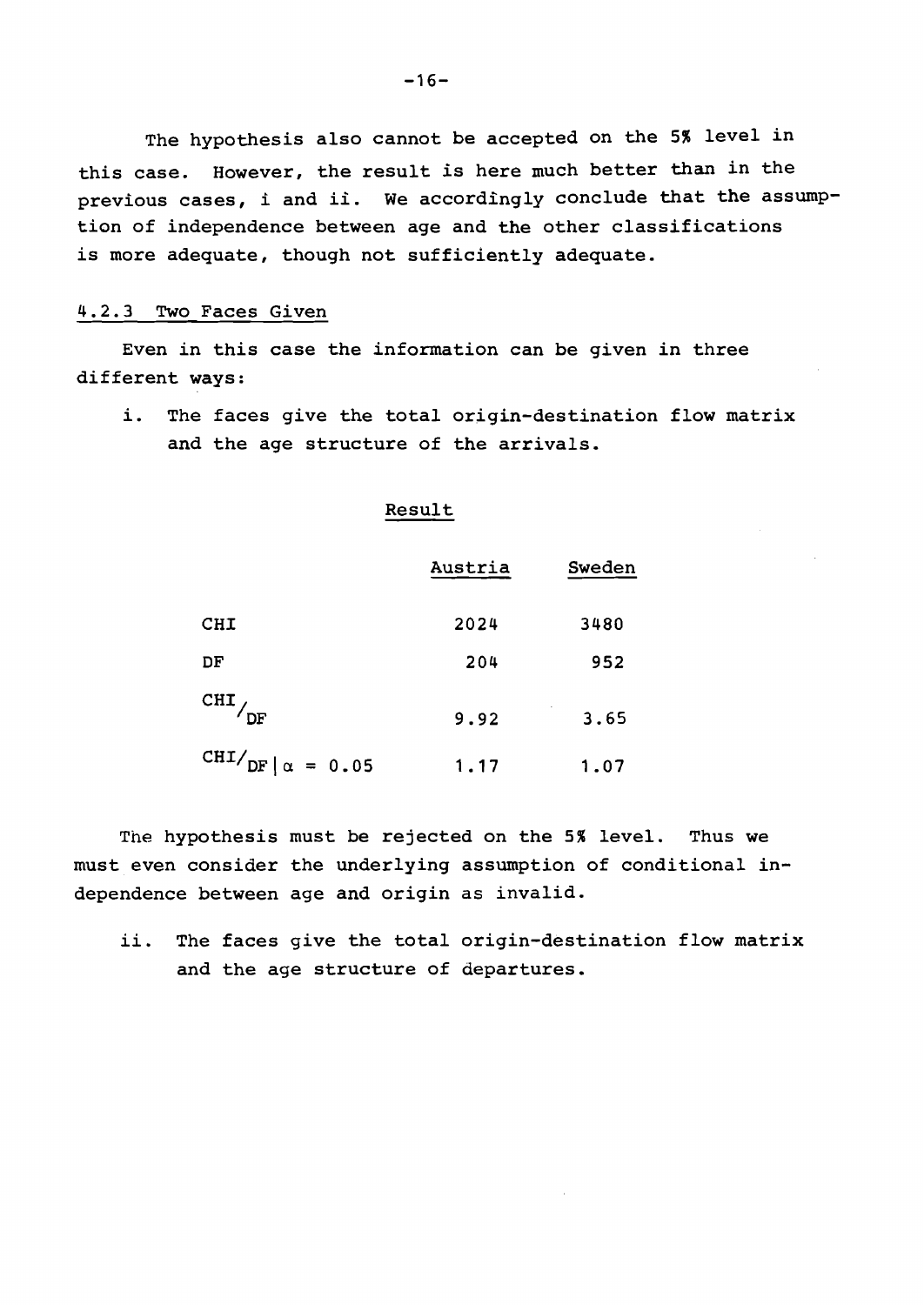|                                               | Austria | Sweden |
|-----------------------------------------------|---------|--------|
| CHI                                           | 1069    | 3056   |
| DF                                            | 204     | 952    |
| $^{\mathrm{CHI}}/_{\mathrm{DF}}$              | 5.24    | 3.21   |
| $\text{CHI}_{\text{DF}}\vert_{\alpha} = 0.05$ | 1.17    | 1.07   |

Even here the result shows that the hypothesis cannot be accepted, and the underlying assumption of conditional independence between age and departures cannot be accepted as sufficiently **<sup>I</sup>** adequate.

iii. The faces give the age structure of departures and arrivals.

#### Result

|                                          | Austria | Sweden |
|------------------------------------------|---------|--------|
| <b>Contract</b><br>CHI                   | 50950   | 62420  |
| DF                                       | 162     | 882    |
| $^{\rm CHI} \rm /_{\rm DF}$              | 314.5   | 70.77  |
| <b>CHI</b><br>$\sqrt{DF  \alpha} = 0.05$ | 1,19    | 1.08   |

The result clearly implies the hypothesis to be rejected. A comparison with i and ii reveals the assumptions of independence there, though not sufficiently adequate, seems to be much more valid than the assumption of conditional independence between arrivals and departures in this case.

Result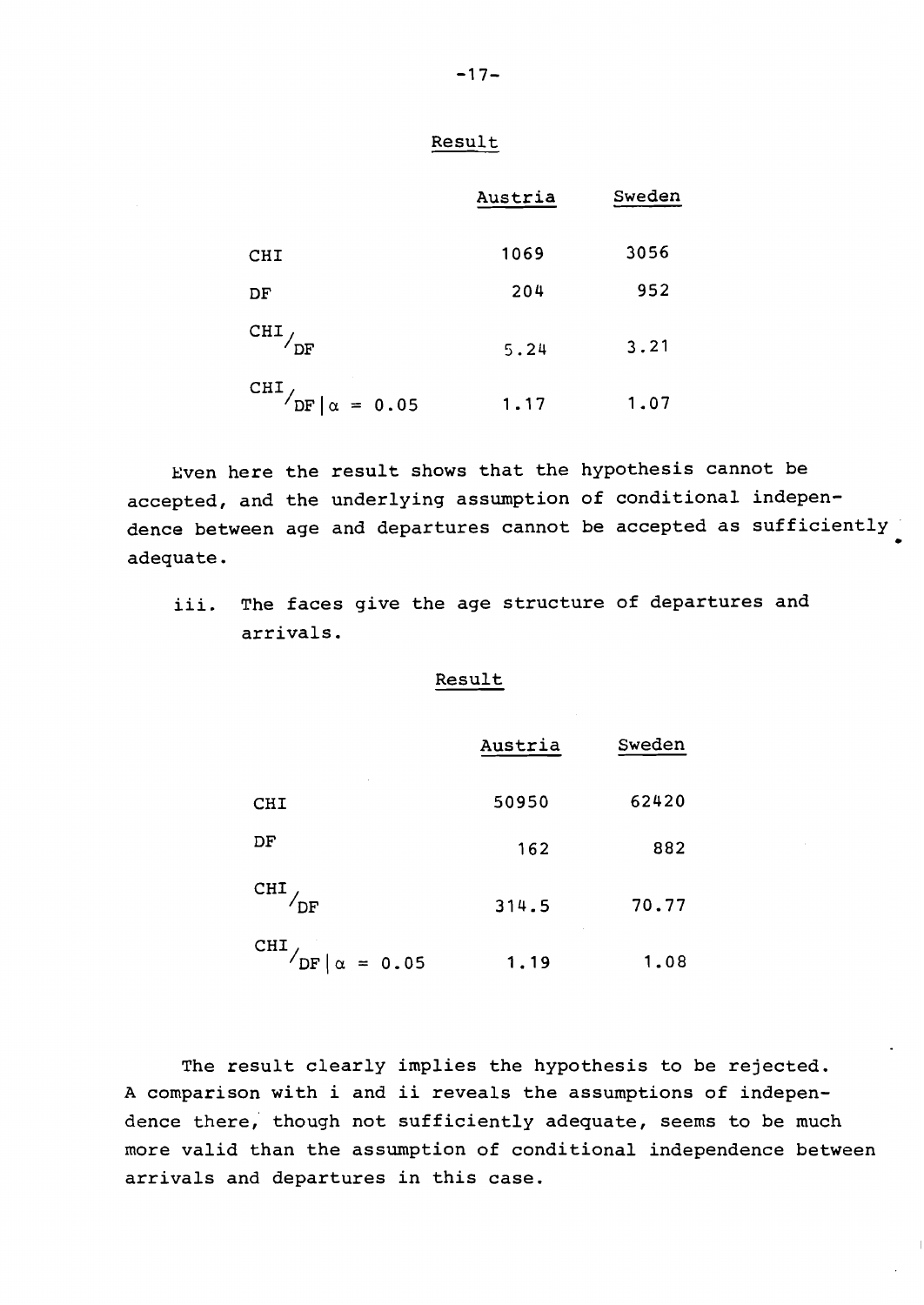#### Three Faces Given 4.2.4

Here we know all three faces, giving us the total origindestination flow matrix, the age structure of the departures and the age structure of the arrivals.

#### Result

| ٠                                        | Austria | Sweden                           |
|------------------------------------------|---------|----------------------------------|
| CHI                                      | 272.6   | 1288<br>$\overline{\phantom{a}}$ |
| DF                                       | 153     | 833                              |
| $^{\mathrm{CHI}}_{\rm{DF}}$              | 1.782   | 1.546                            |
| $\text{CHI}_{\text{DF}   \alpha} = 0.05$ | 1.19    | 1.09                             |

Even here the values of  $\frac{CHI}{DF}$  are too high to accept the hypothesis on the **5%** level.

#### **5.** CONCLUSIONS

The calculations demonstrate that the values of the highest level of significance of the hypothesis  $X^{Obs} = X^{est}$  must be rejected in all cases.

Nevertheless, it is often necessary to use estimated data in the absence of real data, or in the absence of sufficiently disaggregated data. Some conclusions can be drawn from the resalts presented, concerning the kind of aggregated data providing the most accurate estimations.

A comparison between the different values of CHI and  $\mathrm{CHI}_{\big/ \mathrm{DF}}$ reveals, as could be expected, that the estimated matrices are significantly more accurate when three faces are known, than in the other cases.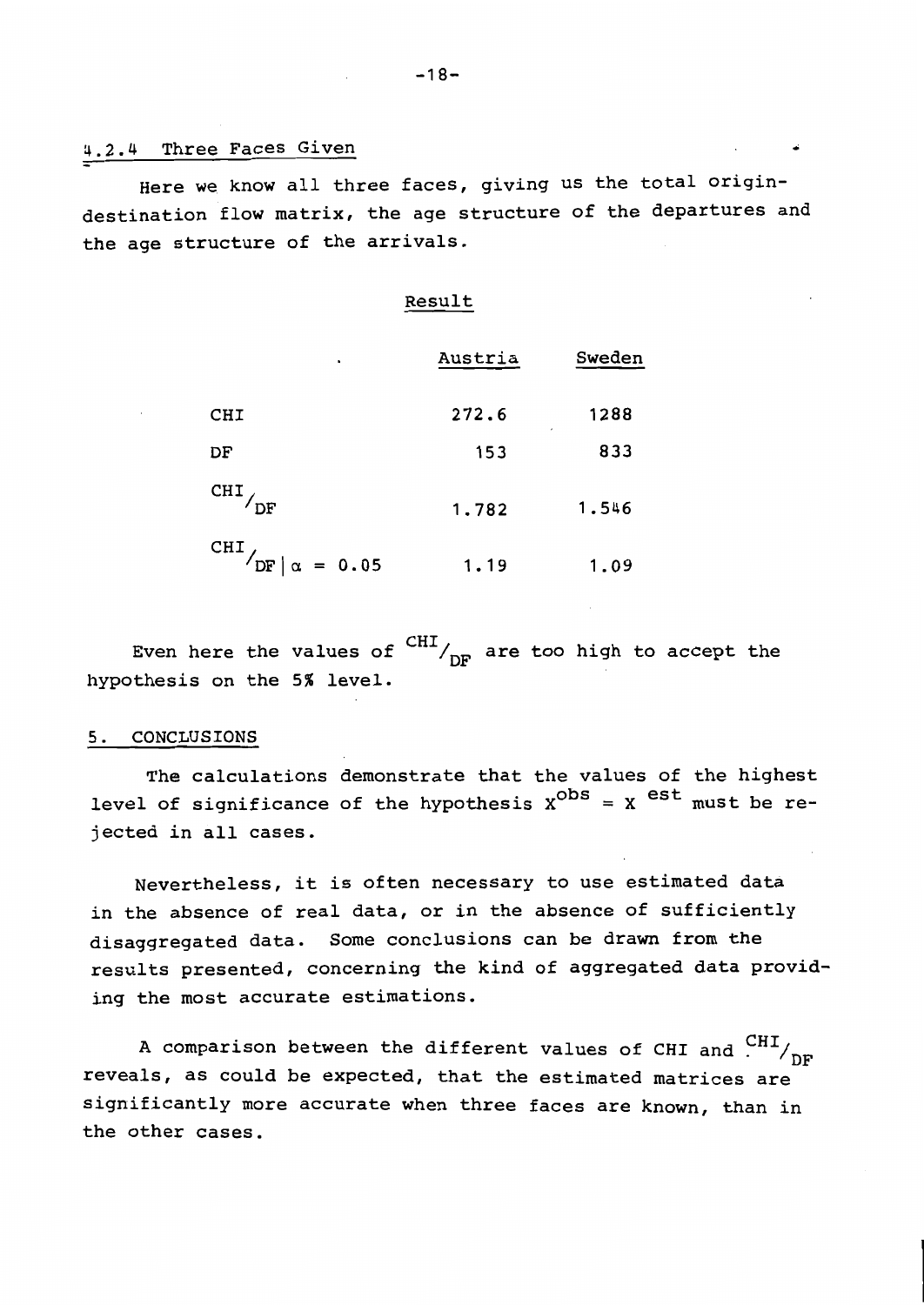Comparing the other cases we find that two known faces will provide better estimations in two of the three cases, the third case being the one with known age structures of departures and arrivals. In this case the estimations are made assuming conditional independence between the origin and the destination. The inaccuracy in these estimations implies that the assumption is inadequate, while the assumptions of conditional independence between, respectively, origin and age in the other cases seem to be more valid.

Among the different cases with one face and one edge known, better accuracy is found when the face gives the total origindestination flow matrix and the edge gives the age distribution. Here the estimation is made with the assumption of independence between age and the other classifications. The other two solutions, made with the assumption of independence between, respectively, departures and the other classifications and arrivals and the other classifications, are substantially worse, implying the inadequacy of these assumptions.

When three edges are known the solution is derived under the assumption of independence between all three classifications. The inaccuracy of the estimated matrices implies the rejection of this assumption.

TO summarize, it is obvious that the only kind of assumption that seems reasonable is one between age and the other classifications. If disaggregated data are not available this means that, to provide an acceptable estimation, we definitely need a total origin-destination flow matrix and an age structure. The additional knowledge of the age structure of departures or arrivals does not make a very big difference. This result indicates the potential applications of model migration schedules in estimation procedures.

The entropy approach is based on a uniform a priori distribution (see Section 2.2). One way of improving the entropy maximizing estimation is to use some other a priori distribution. We present here two suggestions for further analysis.

 $-19-$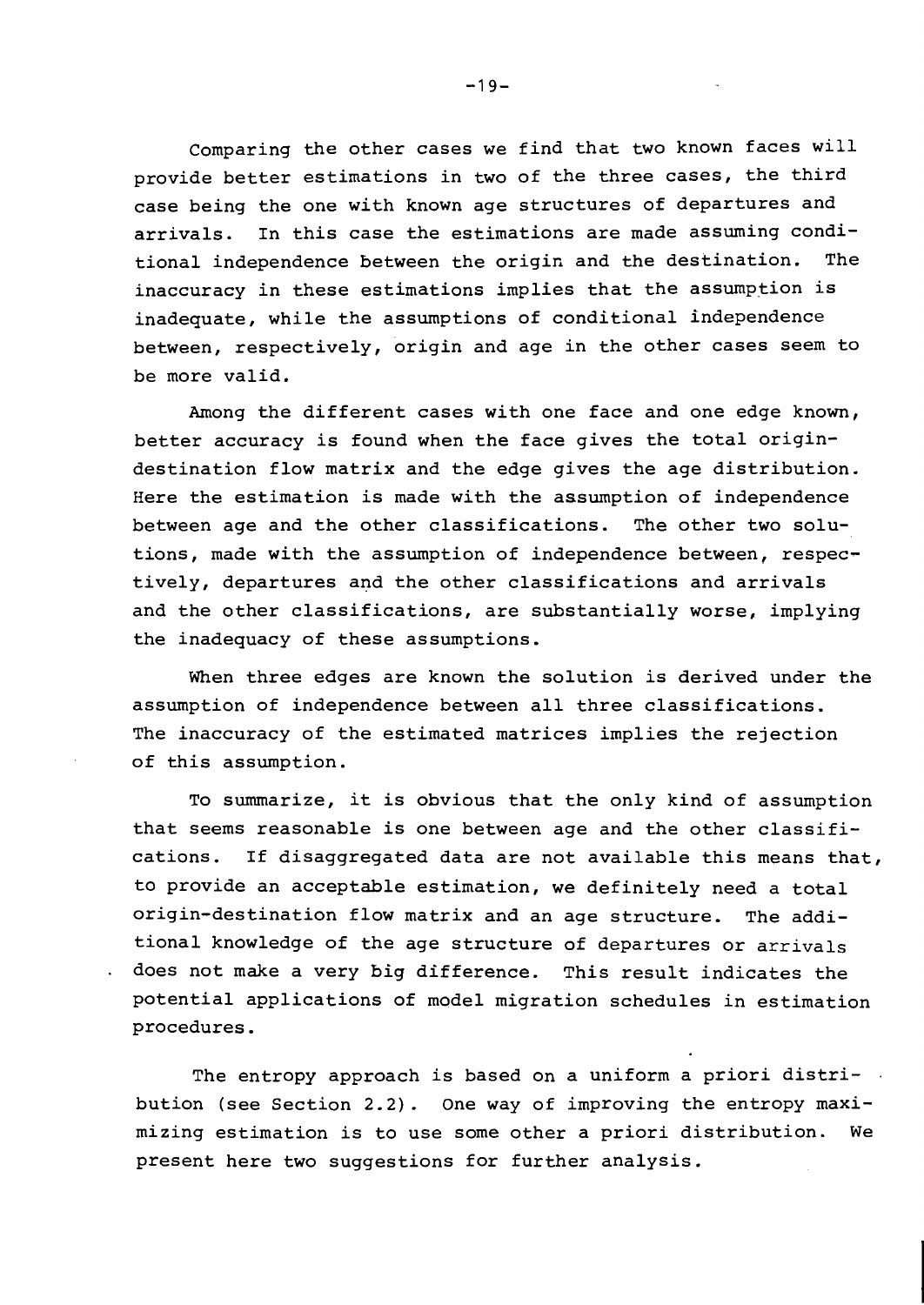- i. If disaggregated migration data are available for some previous year these can be used as an a priori distribution.
- ii. If common patterns can be found between all countries providing disaggregated migration data, or categories among them, these can be used to estimate relatively good a priori distributions for other countries.

#### REFERENCES

- **[I]** Rogers, A., Introduction to Multiregional Mathematical Demography, New York: John Wiley, 1975.
- [2] Rogers, A. and F. Willekens, Spatial Population Dynamics, RR-75-24, in Papers Regional Science Association, Vcl. 36, 1976, pp. 3-34.
- [3] Willekens, F., The Recovery of Detailed Migration Patterns from Aggregate Data: An Entropy Maximizing Approach, RM-77-58, International Institute for Applied Systems Analysis: Laxenburg, Austria, 1977.
- [4] Wilson, A.G., Entropy in Urban and Regional Modeling, London, 1970.
- [5] Kullback, S., Information Theory and Statistics, New York-London, 1959.
- [GI Csizdr, J., Information-Type Measures of Difference of Probability Distributions and Minimisation Problems, in Studia Sci. Math. Hungar., Vol. 4, 1969, pp. 401-419.
- [7] Csizár, J., I-divergence Geometry of Probability Distributions and Minimization Problems, in Studia Sci. Math.. Hungar.
- [a] CsizBr, J. On Generalized Entropy, in Studia **Sci.** Math. Hungar., Vol. 4, 1969, pp. 401-419.
- [Sl' Ireland, C.T. and **S.** Kullback, Contingency Tables with Given Marginals in Biometrica, Vol. 55, 19, pp. 179-188, 1968.
- [10] Sinkhorn, R., Diagonal Equivalence to Matrices with Prescribed Row and Column Sums, in The American Mathematical Monthly, Vol. 74, 1967, pp. 402-405.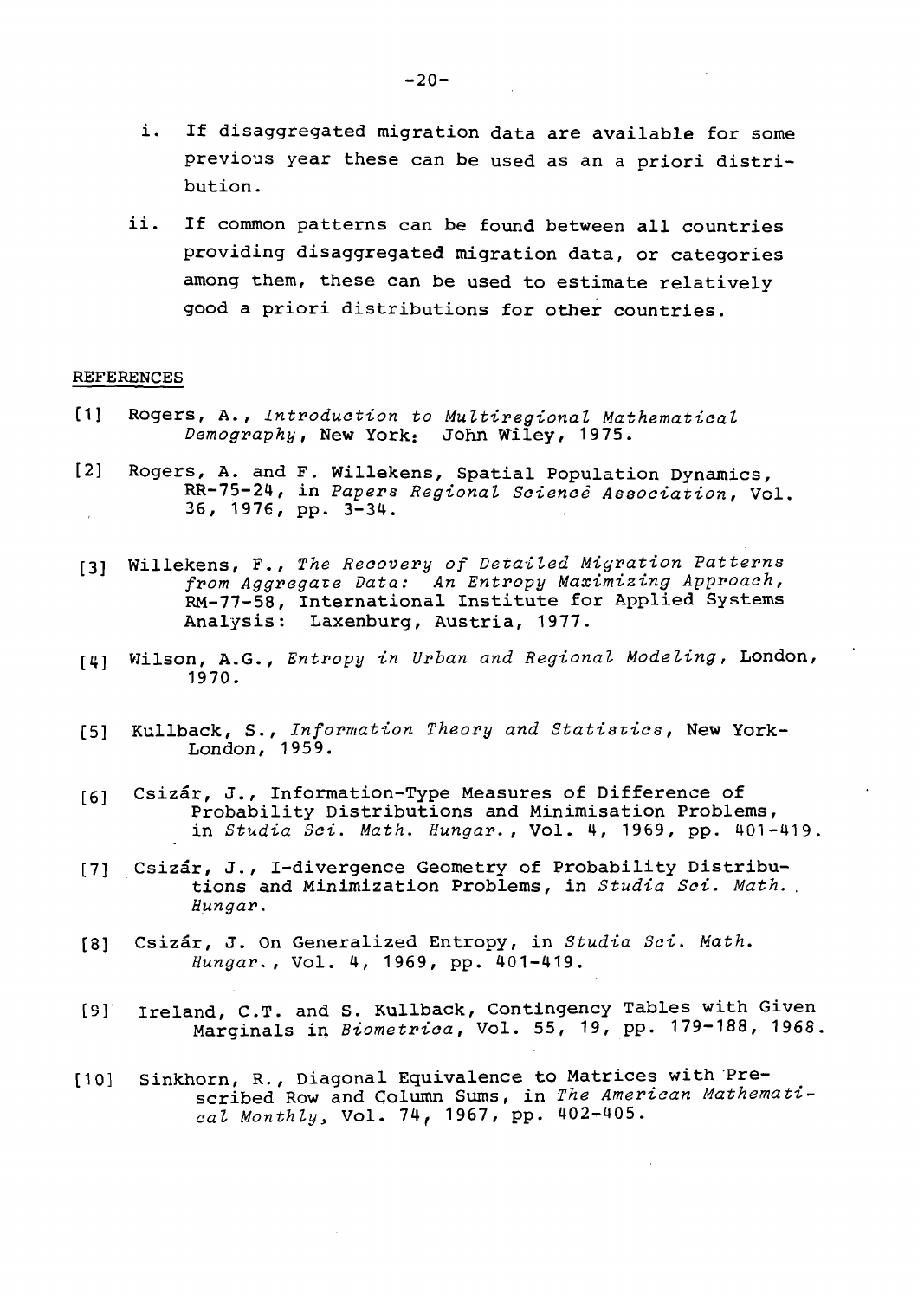#### **APPENDIX**

 $\blacksquare$ 

bserved and (3F) estimated migration flows by 5-year<br>ge groups for Austria (1971, 4 regions), and Sweden ge groups for Austr<br>1974, 8 regions).\*

\*The age groups are 0-4, 5-9, 10-14, ... 80-84, **85+.** 

 $\omega \rightarrow \pi$ 

 $\mathbf{r}$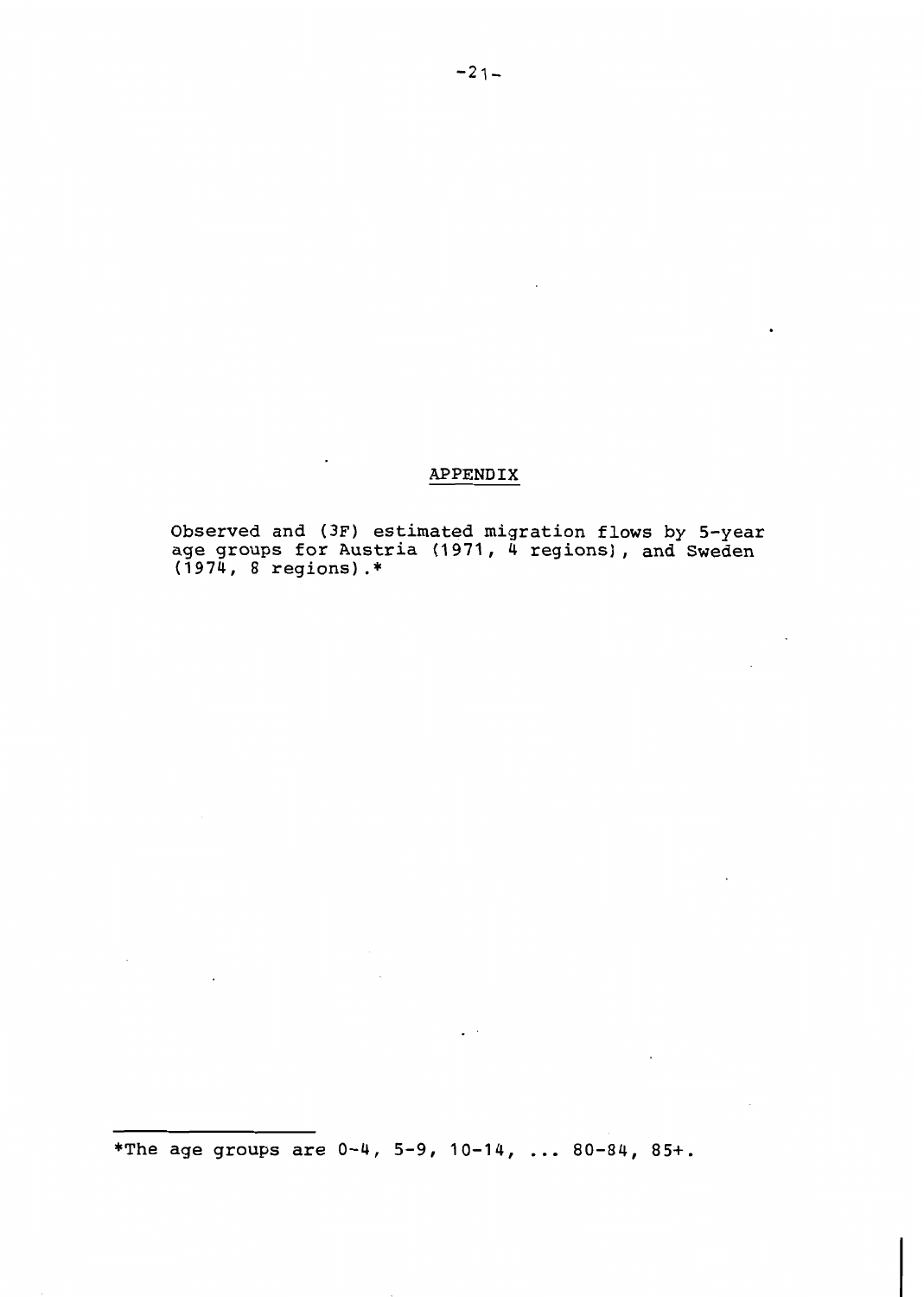## **AUSTRIA**

| Τo   | 1     | 2     | 3     | 4     |
|------|-------|-------|-------|-------|
| From |       |       |       |       |
| 1    | 0     | 670   | 877   | 236   |
|      | (0)   | (675) | (874) | (234) |
| 2    | 853   | 0     | 575   | 481   |
|      | (881) | (0)   | (557) | (471) |
| 3    | 814   | 363   | 0     | 268   |
|      | (764) | (402) | (0)   | (280) |
| 4    | 229   | 395   | 281   | ٥     |
|      | (251) | (352) | (302) | (0)   |

# Age group: 1

## **Age group:** 2

i.

| To   | 1     | 2     | 3     | 4     |
|------|-------|-------|-------|-------|
| From |       |       |       |       |
| 1    | 0     | 328   | 468   | 134   |
|      | (0)   | (328) | (482) | (120) |
| 2    | 530   | 0     | 329   | 256   |
|      | (493) | (0)   | (348) | (274) |
| 3    | 448   | 282   | 0     | 187   |
|      | (483) | (251) | (0)   | (184) |
| 4    | 108   | 124   | 184   | 0     |
|      | (111) | (154) | (150) | (0)   |

### Age group: 3

| Τo   | 1      | 2     | 3      | 4      |
|------|--------|-------|--------|--------|
| From |        |       |        |        |
| 1    | 0      | 537   | 828    | 232    |
|      | (0)    | (482) | (820)  | (294)  |
| 2    | 1342   | O     | 1044   | 1276   |
|      | (1373) | (0)   | (1072) | (1216) |
| 3    | 771    | 344   | 0      | 453    |
|      | (746)  | (370) | (0)    | (452)  |
| 4    | 151    | 171   | 246    | 0      |
|      | (149)  | (197) | (222)  | (0)    |

 $\blacksquare$ 

 $\ddot{\phantom{a}}$ 

 $\ddot{\phantom{1}}$ 

 $\ddot{\phantom{a}}$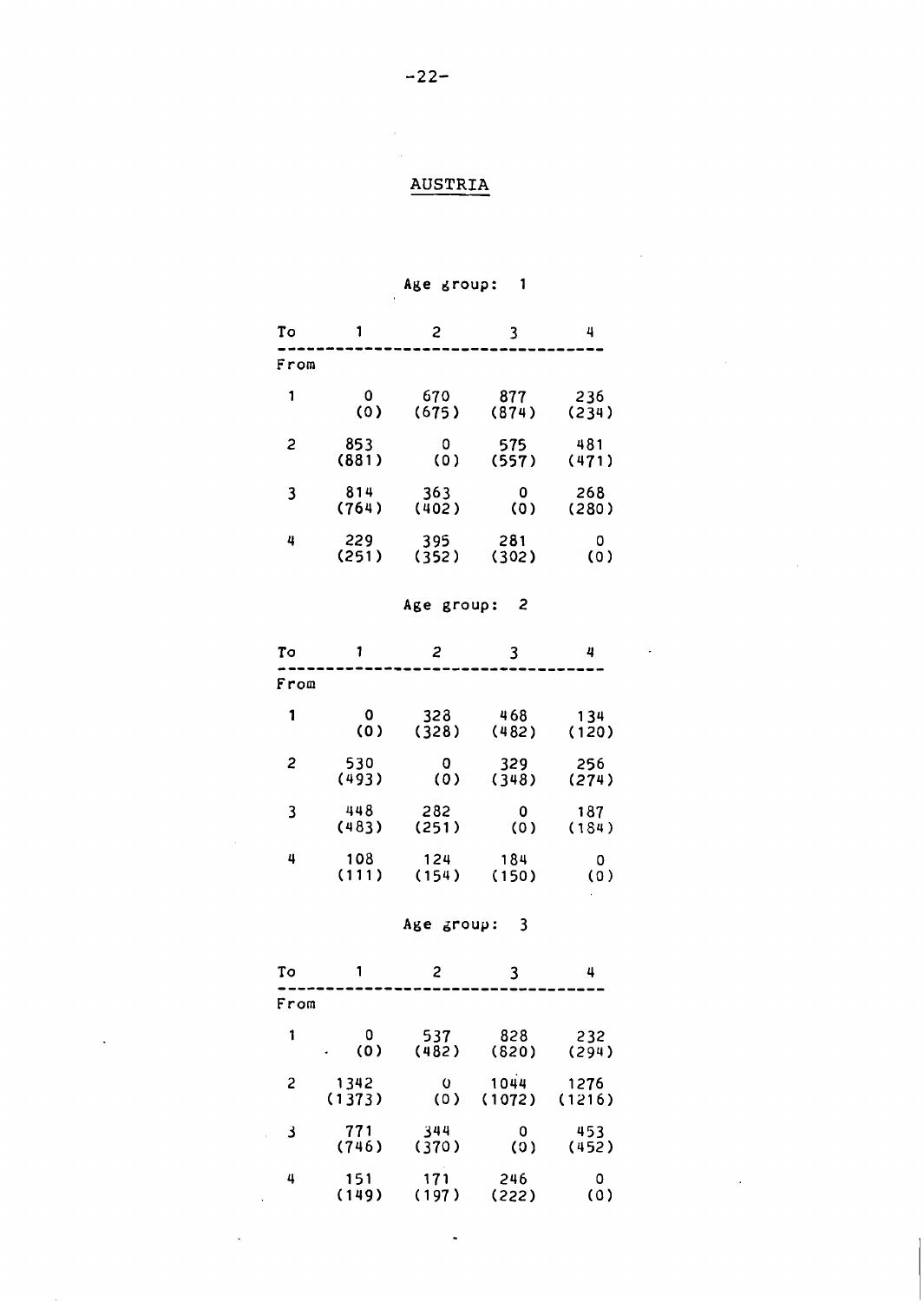$\mathcal{L}^{\text{max}}_{\text{max}}$  ,  $\mathcal{L}^{\text{max}}_{\text{max}}$ 

| upe Pinahi |                |                            |                |                           |  |  |
|------------|----------------|----------------------------|----------------|---------------------------|--|--|
| To         | 1              | 2                          | 3              | 4                         |  |  |
| From       |                |                            |                |                           |  |  |
| 1          | 0<br>(0)       | 1280<br>(1351)             | 2192<br>(2026) | 700<br>(795)              |  |  |
| 2          | 3760<br>(3804) | 0<br>(0)                   | 1950<br>(2018) | 2613<br>(2501)            |  |  |
| 3          | 2892<br>(2892) | 1123<br>(1103)             | 0<br>(0)       | 1282<br>(1302)            |  |  |
| 4          | 772<br>(739)   | 809<br>(753)               | 659<br>(749)   | 0<br>(0)                  |  |  |
|            |                | Age group:                 | 5              |                           |  |  |
| To         | 1              | 2                          | 3              | 4                         |  |  |
| From       |                |                            |                |                           |  |  |
| 1          | 0<br>(0)       | 1289<br>(1337)             | 2231<br>(2246) | 707<br>(644)              |  |  |
| 2          | 2081<br>(2095) | 0<br>(0)                   | 1381           | 1163<br>$(1327)$ $(1203)$ |  |  |
| 3          | 1861<br>1.0001 | 701<br>$1.7.9$ M $\lambda$ | ٥<br>$\sim$    | 683<br>$1 - 1 - 1$        |  |  |

| (1806) | (734) | (O)   | (710) |
|--------|-------|-------|-------|
| 640    | 816   | 779   | Ω     |
| (678)  | (736) | (821) | (0)   |

## **Age group: 6**

| Τo | 1              | 2            | 3              | 4            |  |
|----|----------------|--------------|----------------|--------------|--|
|    | From           |              |                |              |  |
|    | 1<br>0<br>(0)  | 910<br>(939) | 1464<br>(1477) | 433<br>(391) |  |
| 2  | 1225<br>(1185) | 0<br>(0)     | 800<br>(734)   | 600<br>(656) |  |
| -3 | 998<br>(1028)  | 482<br>(467) | 0<br>(0)       | 405<br>(390) |  |
| 4  | 389<br>(395)   | 491<br>(479) | 493<br>(499)   | 0<br>(0)     |  |

 $\mathcal{L}^{\text{max}}$ 

 $\mathcal{L}^{\text{max}}_{\text{max}}$  ,  $\mathcal{L}^{\text{max}}_{\text{max}}$ 

 $\bar{\lambda}$ 

 $\sim 10^{11}$  .

 $\frac{1}{2} \sum_{i=1}^{n} \frac{1}{2} \sum_{j=1}^{n} \frac{1}{2} \sum_{j=1}^{n} \frac{1}{2} \sum_{j=1}^{n} \frac{1}{2} \sum_{j=1}^{n} \frac{1}{2} \sum_{j=1}^{n} \frac{1}{2} \sum_{j=1}^{n} \frac{1}{2} \sum_{j=1}^{n} \frac{1}{2} \sum_{j=1}^{n} \frac{1}{2} \sum_{j=1}^{n} \frac{1}{2} \sum_{j=1}^{n} \frac{1}{2} \sum_{j=1}^{n} \frac{1}{2} \sum_{j=1}^{n$ 

4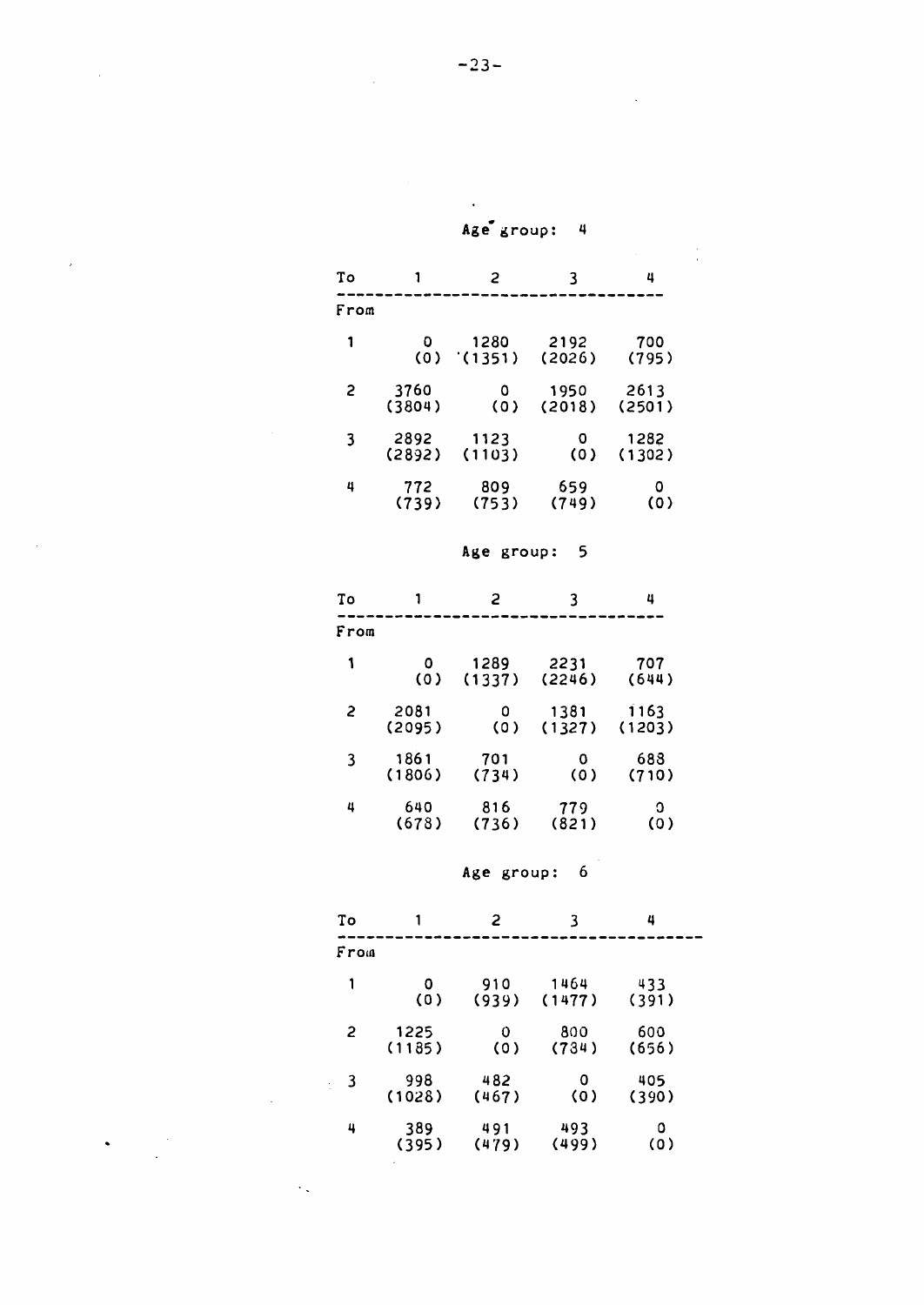|  | Age group: |  |
|--|------------|--|
|--|------------|--|

 $\ddot{\phantom{a}}$  .

| Τo   | 1            | 2            | 3            | 4            |
|------|--------------|--------------|--------------|--------------|
| From |              |              |              |              |
| 1    | (0)          | 368<br>(378) | 588<br>(596) | 167<br>(149) |
| 2    | 464<br>(465) | 0<br>(0)     | 346<br>(334) | 252<br>(263) |
| 3    | 485<br>(492) | 255<br>(241) | 0<br>(0)     | 184<br>(191) |
| 4    | 173<br>(165) | 212<br>(216) | 221<br>(226) | 0<br>(0)     |
|      |              |              |              |              |

#### **Age group: 8**

| Τo   |       | 2     | 3     | 4     |
|------|-------|-------|-------|-------|
| Frou |       |       |       |       |
| 1    | ٥     | 293   | 480   | 142   |
|      | (0)   | (295) | (492) | (127) |
| 2    | 408   | 0     | 276   | 219   |
|      | (391) | (0)   | (282) | (230) |
| 3    | 379   | 213   | ٥     | 158   |
|      | (402) | (187) | (0)   | (162) |
| 4    | 119   | 116   | 173   | 0     |
|      | (113) | (140) | (155) | (0)   |

## **Age group: 9**

| To   | 1     | 2     | 3     | 4     |
|------|-------|-------|-------|-------|
| From |       |       |       |       |
| 1    | 0     | 312   | 438   | 121   |
|      | (0)   | (281) | (474) | (116) |
| 2    | 411   | 0     | 240   | 156   |
|      | (409) | (0)   | (224) | (174) |
| -3   | 411   | 141   | 0     | 136   |
| , .  | (419) | (147) | (0)   | (122) |
| 4    | 128   | 87    | 146   | 0     |
|      | (121) | (113) | (127) | (0)   |

 $\ddot{\phantom{0}}$ 

 $\overline{\phantom{a}}$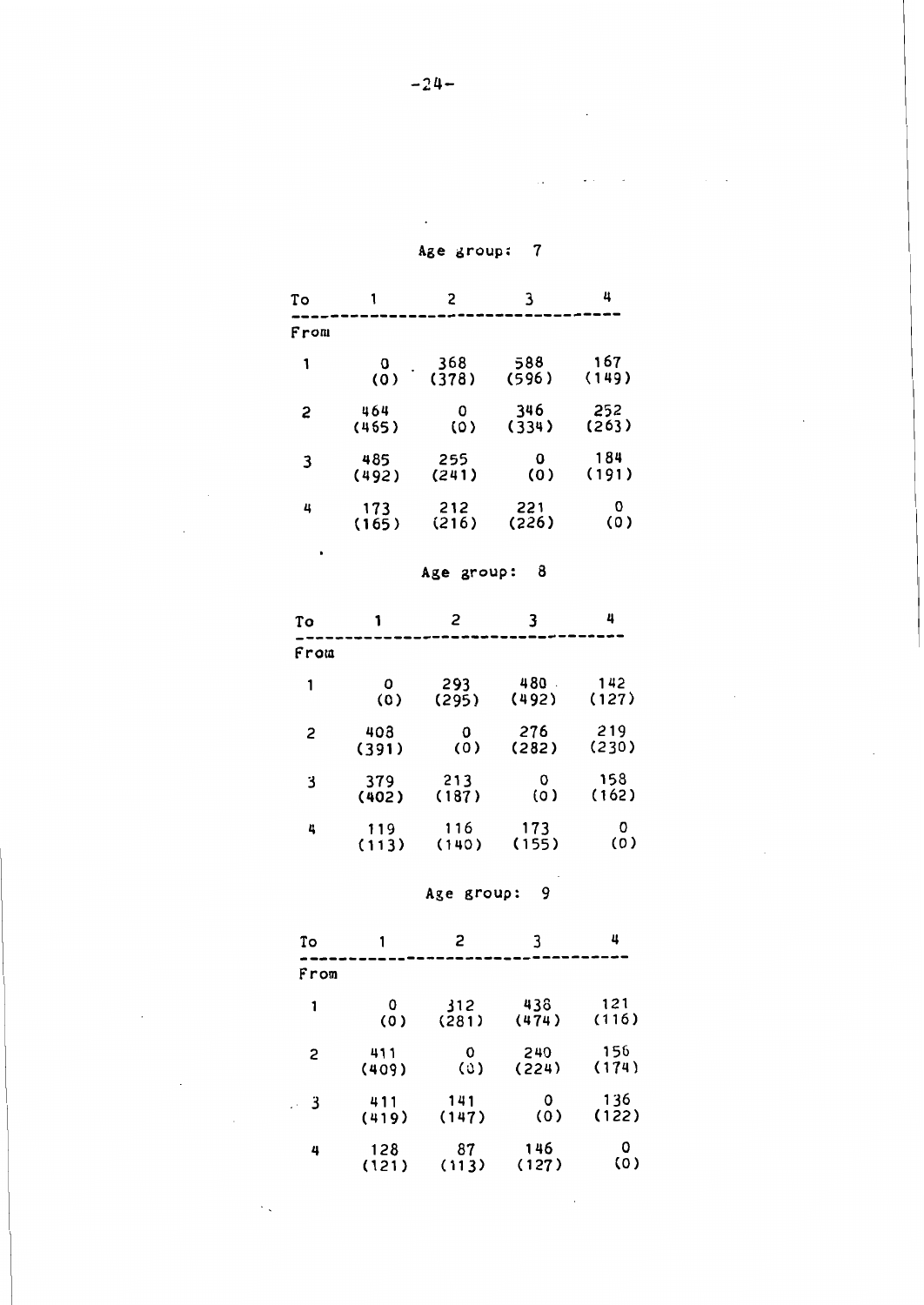$\mathcal{L}^{\text{max}}_{\text{max}}$  . The  $\mathcal{L}^{\text{max}}_{\text{max}}$ 

الجامعة كالمنابذ والمتاري

| To   |       | 2     | 3     | 4     |
|------|-------|-------|-------|-------|
| From |       |       |       |       |
| 1    | 0     | 222   | 289   | 68    |
|      | (0)   | (204) | (306) | (69)  |
| 2    | 269   | 0     | 149   | 99    |
|      | (276) | (0)   | (141) | (100) |
| 3    | 275   | 102   | 0     | 70    |
|      | (277) | (102) | (0)   | (68)  |
| 4    | 81    | 50    | 77    | 0     |
|      | (70)  | (69)  | (69)  | (0)   |

## **Age group: 11**

| To   |              | 2            | $\overline{3}$ | 4            |
|------|--------------|--------------|----------------|--------------|
| From |              |              |                |              |
| 1    | 0<br>(0)     | 241<br>(229) | 312<br>(314)   | 65<br>(75)   |
| 2    | 263<br>(255) | 0<br>(0)     | 134<br>(148)   | 117<br>(111) |
| 3    | 273<br>(272) | 119<br>(124) | 0<br>(0)       | 86<br>(81)   |
| 4    | 65<br>(73)   | 81<br>(38)   | 95<br>(80)     | 0<br>(0)     |

# **Age group: 12**

| Τo   |       | 2     | 3     | 4    |
|------|-------|-------|-------|------|
| From |       |       |       |      |
| 1    | 0     | 280   | 331   | 78   |
|      | (0)   | (262) | (347) | (81) |
| 2    | 296   | 0     | 132   | 93   |
|      | (288) | (0)   | (134) | (99) |
| 3    | 295   | 114   | O     | 80   |
|      | (303) | (115) | (0)   | (71) |
| 4    | 84    | 64    | 89    | O    |
|      | (82)  | (83)  | (73)  | (0)  |

 $\label{eq:2.1} \mathcal{L}^{\text{max}}_{\text{max}}(\mathcal{L}^{\text{max}}_{\text{max}}, \mathcal{L}^{\text{max}}_{\text{max}})$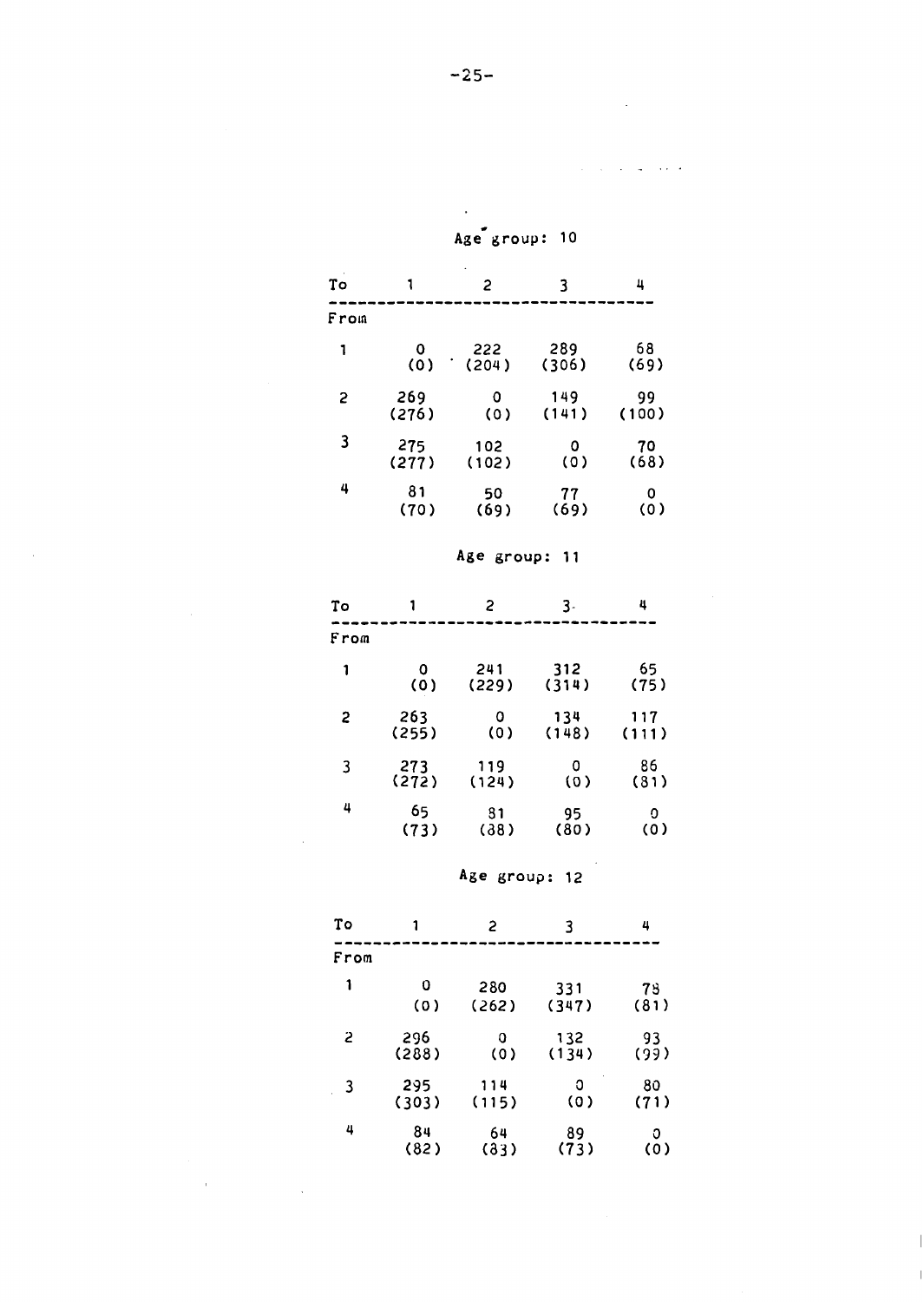$\ddot{\phantom{0}}$ 

 $\mathcal{L}^{\text{max}}_{\text{max}}$  , where  $\mathcal{L}^{\text{max}}_{\text{max}}$ 

 $\ddot{\phantom{a}}$ 

 $\hat{\boldsymbol{\epsilon}}$ 

 $\sim 10^7$ 

| To   |       | 2     | 3     | 4    |
|------|-------|-------|-------|------|
| From |       |       |       |      |
| 1    | 0     | 269   | 357   | 74   |
|      | (0)   | (259) | (374) | (67) |
| 2    | 253   | 0     | 137   | 65   |
|      | (244) | (0)   | (135) | (76) |
| 3    | 263   | 114   | ٥     | 62   |
|      | (270) | (111) | (0)   | (58) |
| 4    | 60    | 51    | 74    | 0    |
|      | (59)  | (65)  | (62)  | (0)  |

## Age group: 14

 $\sim$ 

| To   | 1     | 2     | 3     | 4    |
|------|-------|-------|-------|------|
| From | ٠     |       |       |      |
| 1    | ٥     | 210   | 280   | 53   |
|      | (0)   | (203) | (290) | (50) |
| 2    | 190   | ٥     | 102   | 48   |
|      | (184) | (0)   | (101) | (55) |
| 3    | 198   | 34    | 0     | 46   |
|      | (203) | (34)  | (0)   | (42) |
| 4    | 43    | 37    | 51    | ٥    |
|      | (42)  | (46)  | (44)  | (0)  |

## Age group: 15

| To   | 1     | 2     | 3     | 4    |
|------|-------|-------|-------|------|
| From |       |       |       |      |
| 1    | 0     | 138   | 182   | 33   |
|      | (0)   | (132) | (189) | (32) |
| 2    | 121   | 0     | 65    | 31   |
|      | (117) | (0)   | (65)  | (35) |
| 3    | 125   | 54    | ٥     | 30   |
|      | (129) | (54)  | (0)   | (26) |
| 4    | 28    | 21    | 33    | ٥    |
|      | (26)  | (29)  | (27)  | (0)  |

 $\mathcal{O}(\mathbf{x})$ 

 $-26-$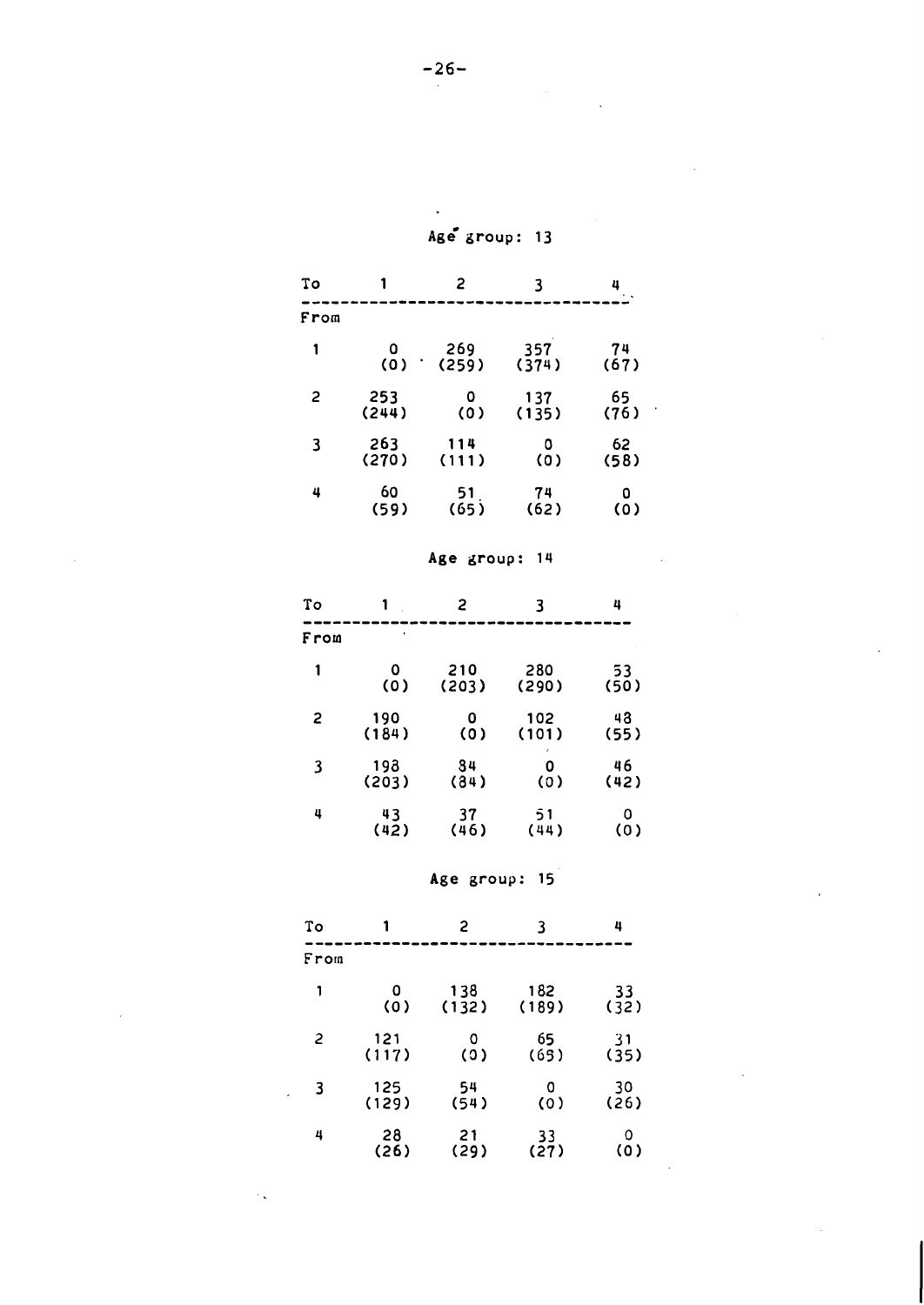$\bar{\zeta}$ 

 $\begin{array}{c} \hline \end{array}$ 

 $\bar{1}$ 

 $\bullet$ 

 $\mathcal{L}^{\mathcal{L}}(\mathcal{L}^{\mathcal{L}})$  and  $\mathcal{L}^{\mathcal{L}}(\mathcal{L}^{\mathcal{L}})$  and  $\mathcal{L}^{\mathcal{L}}(\mathcal{L}^{\mathcal{L}})$  and  $\mathcal{L}^{\mathcal{L}}(\mathcal{L}^{\mathcal{L}})$ 

| To   |      | 2    | 3     | 4    |
|------|------|------|-------|------|
| From |      |      |       |      |
| 1    | 0    | 74   | 101   | 19   |
|      | (0)  | (71) | (105) | (18) |
| 2    | 65   | 0    | 36    | 17   |
|      | (63) | (0)  | (36)  | (20) |
| 3    | 66   | 27   | ٥     | 16   |
|      | (67) | (28) | (0)   | (14) |
| 4    | 14   | 13   | 19    | 0    |
|      | (14) | (16) | (16)  | (0)  |

## **Age group: 17**

| To   |            | 2        | 3          | 4               |
|------|------------|----------|------------|-----------------|
| From |            |          |            |                 |
| 1    | ٥          | 26       | 35         | 7               |
|      | (0)        | (24)     | (37)       | (6)             |
| 2    | 22<br>(21) | 0<br>(0) | 12<br>(11) | $\frac{5}{(6)}$ |
| 3    | 22         | 8        | 0          | 5               |
|      | (22)       | (8)      | (0)        | (4)             |
| 4    | 5          | 3        | 6          | 0               |
|      | (5)        | (5)      | (5)        | (0)             |

## **Age group: 18**

| To   |                                             | 2                     | 3               | 4                   |
|------|---------------------------------------------|-----------------------|-----------------|---------------------|
| From |                                             |                       |                 |                     |
| 1    | 0<br>(0)                                    | 13<br>(13)            | 18<br>(19)      | $\frac{3}{(3)}$     |
| 2    | 11<br>(11)                                  | 0<br>(0)              | $\frac{7}{(7)}$ | $\frac{3}{(3)}$     |
| 3    | 11<br>(11)                                  | 6<br>(6)              | 0<br>(0)        | $\mathsf{S}$<br>(2) |
| 4    | $\overline{\mathbf{c}}$<br>$\overline{(2)}$ | $\overline{c}$<br>(3) | 3<br>(2)        | 0<br>(0)            |

 $\ddot{\phantom{a}}$ 

 $\mathcal{L}^{\text{max}}_{\text{max}}$ 

 $\label{eq:2.1} \frac{1}{\sqrt{2\pi}}\int_{0}^{\infty}\frac{1}{\sqrt{2\pi}}\left(\frac{1}{\sqrt{2\pi}}\right)^{2\alpha} \frac{1}{\sqrt{2\pi}}\int_{0}^{\infty}\frac{1}{\sqrt{2\pi}}\left(\frac{1}{\sqrt{2\pi}}\right)^{2\alpha} \frac{1}{\sqrt{2\pi}}\frac{1}{\sqrt{2\pi}}\int_{0}^{\infty}\frac{1}{\sqrt{2\pi}}\frac{1}{\sqrt{2\pi}}\frac{1}{\sqrt{2\pi}}\frac{1}{\sqrt{2\pi}}\frac{1}{\sqrt{2\pi}}\frac{1}{\sqrt{$ 

 $\sim 3\, \mu$  and  $\sim 1$ 

 $\sim$   $\epsilon$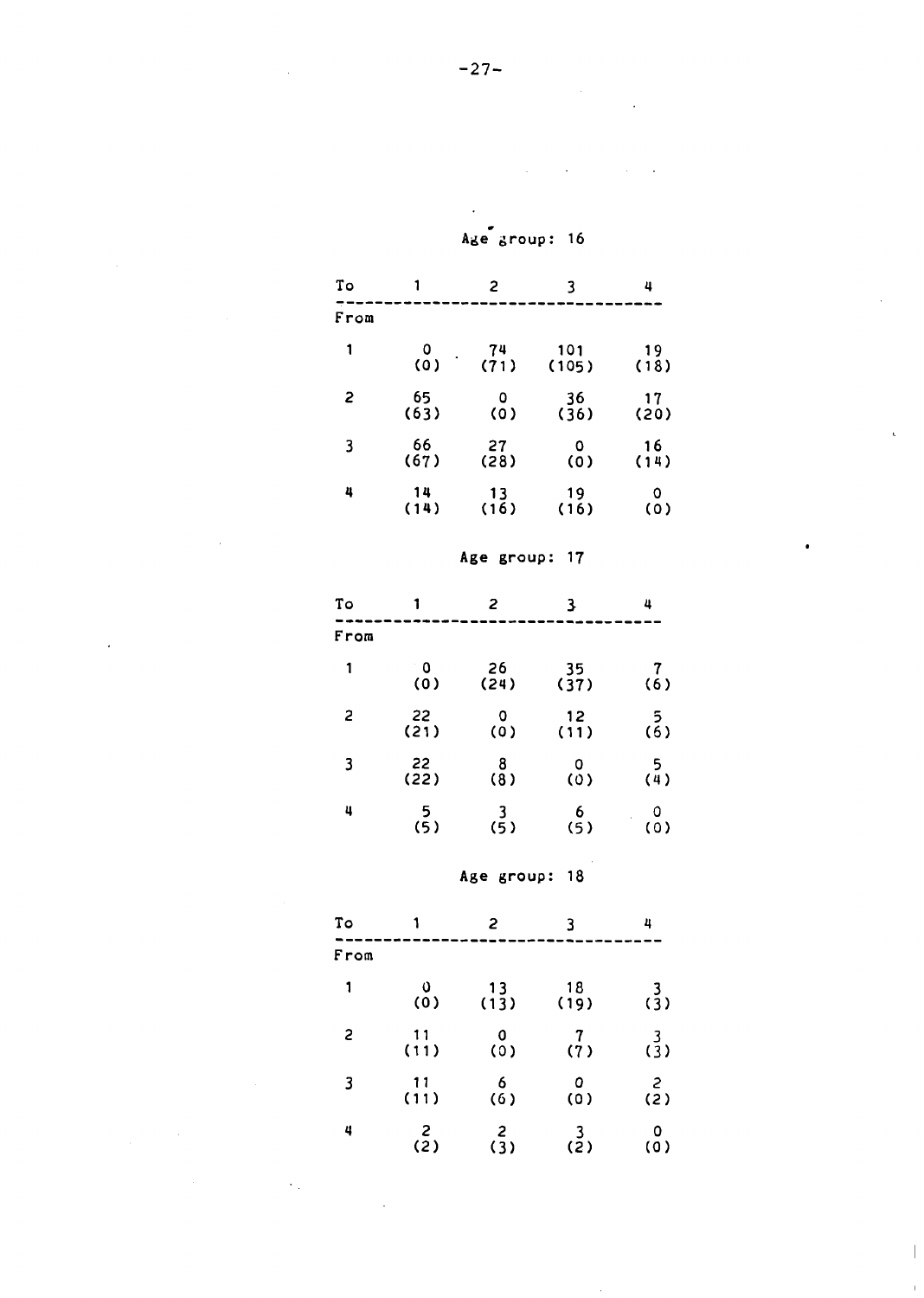## **SWEDEN**

 $\mathcal{L}^{\text{max}}$ 

 $\sim$ 

Age group: 1

| Τo                      | 1                       | $\mathbf{2}$                  | 3            | 4                  | 5              | 6            | 7                                | 8                                   |
|-------------------------|-------------------------|-------------------------------|--------------|--------------------|----------------|--------------|----------------------------------|-------------------------------------|
| From                    |                         |                               |              |                    |                |              |                                  |                                     |
| $\mathbf{1}$            | $\mathbf 0$             | 1356                          | 330          | 343                | 382            | 657          | 356                              | 325                                 |
|                         | (0)                     | (1289)                        | (339)        | (362)              | (396)          | (653)        | (359)                            | (351)                               |
| $\overline{c}$          | 814                     | 0                             | 371          | 331                | 524            | 679          | 228                              | 275                                 |
|                         | (814)                   | (0)                           | (372)        | (302)              | (528)          | (705)        | (220)                            | (283)                               |
| $\overline{\mathbf{3}}$ | 200                     | 323                           | $\mathbf 0$  | 350                | 425            | 96           | 36                               | 56                                  |
|                         | (196)                   | (348)                         | (0)          | (359)              | (401)          | (95)         | (31)                             | (56)                                |
| 4                       | 274<br>(253)            | 247<br>(259)                  | 372<br>(385) | $\mathbf 0$<br>(0) | 393<br>(387)   | 123<br>(114) | 37<br>(48)<br>$\mathbf{\hat{v}}$ | 73<br>(72)                          |
| 5                       | 314                     | 433                           | 359          | 374                | $\mathbf 0$    | 332          | 120                              | 155                                 |
|                         | (299)                   | (437)                         | (364)        | (386)              | (0)            | (339)        | (111)                            | (152)                               |
| 6                       | 237                     | 449                           | 76           | 67                 | 256            | $\mathbf{O}$ | 135                              | 135                                 |
|                         | (256)                   | (471)                         | (67)         | (63)               | (262)          | (0)          | (129)                            | (107)                               |
| $\boldsymbol{7}$        | 149                     | 133                           | 26           | 44                 | 62             | 115          | $\mathbf 0$                      | 142                                 |
|                         | (149)                   | (133)                         | (27)         | (36)               | (72)           | (112)        | (0)                              | (142)                               |
| 8                       | 134                     | 167                           | 56           | 37                 | 92             | 101          | 119                              | 0                                   |
|                         | (155)                   | (171)                         | (37)         | (38)               | (87)           | (86)         | (133)                            | (0)                                 |
|                         |                         |                               |              | Age group:         | $\overline{c}$ |              |                                  |                                     |
| To                      | 1                       | 2                             | 3            | 4                  | 5              | 5            | $\boldsymbol{7}$                 | 8                                   |
| From                    |                         |                               |              |                    |                |              |                                  |                                     |
| $\mathbf{1}$            | $\mathbf 0$             | 920                           | 261          | 267                | 257            | 397          | 230                              | 211                                 |
|                         | (0)                     | (384)                         | (247)        | (261)              | (263)          | (412)        | (243)                            | (233)                               |
| $\overline{c}$          | 613                     | $\mathbf{0}$                  | 264          | 238                | 357            | 440          | 161                              | 209                                 |
|                         | (614)                   | (0)                           | (279)        | (224)              | (361)          | (458)        | (153)                            | (193)                               |
| 3                       | 152                     | 246                           | 0            | 228                | 282            | 78           | 10                               | 33                                  |
|                         | (144)                   | (240)                         | (0)          | (260)              | (267)          | (60)         | (21)                             | (37)                                |
| 4                       | 199                     | 160                           | 261          | $\mathbf 0$        | 232            | 73           | 34                               | 44                                  |
|                         | (177)                   | (169)                         | (268)        | (0)                | (245)          | (59)         | (31)                             | (45)                                |
| 5                       | 229                     | 284                           | 265          | $-274$             | $\mathbf 0$    | 221          | 84                               | 94                                  |
|                         | (219)                   | (299)                         | (265)        | (278)              | (0)            | (213)        | (75)                             | (100)                               |
| $\mathfrak s$           | 175                     | 320                           | 66           | 59                 | 187            | 0            | 85                               | 35                                  |
|                         | (195)                   | (337)                         | (51)         | (48)               | (181)          | (0)          | (91)                             | (74)                                |
| $\boldsymbol{7}$        | $111$<br>(111)          | 83<br>(93)                    | 12<br>(20)   | 28<br>(26)         | 50<br>(49)     | 80<br>(71)   | $\mathbf{O}$<br>(0)              | 101<br>$\ddot{\phantom{0}}$<br>(95) |
| ჭ                       | S <sub>4</sub><br>(102) | $\mathcal{A}$<br>114<br>(105) | 25<br>(24)   | 27<br>(24)         | 53<br>(52)     | 43<br>(49)   | 91<br>(81)                       | $\mathbf 0$<br>(0)                  |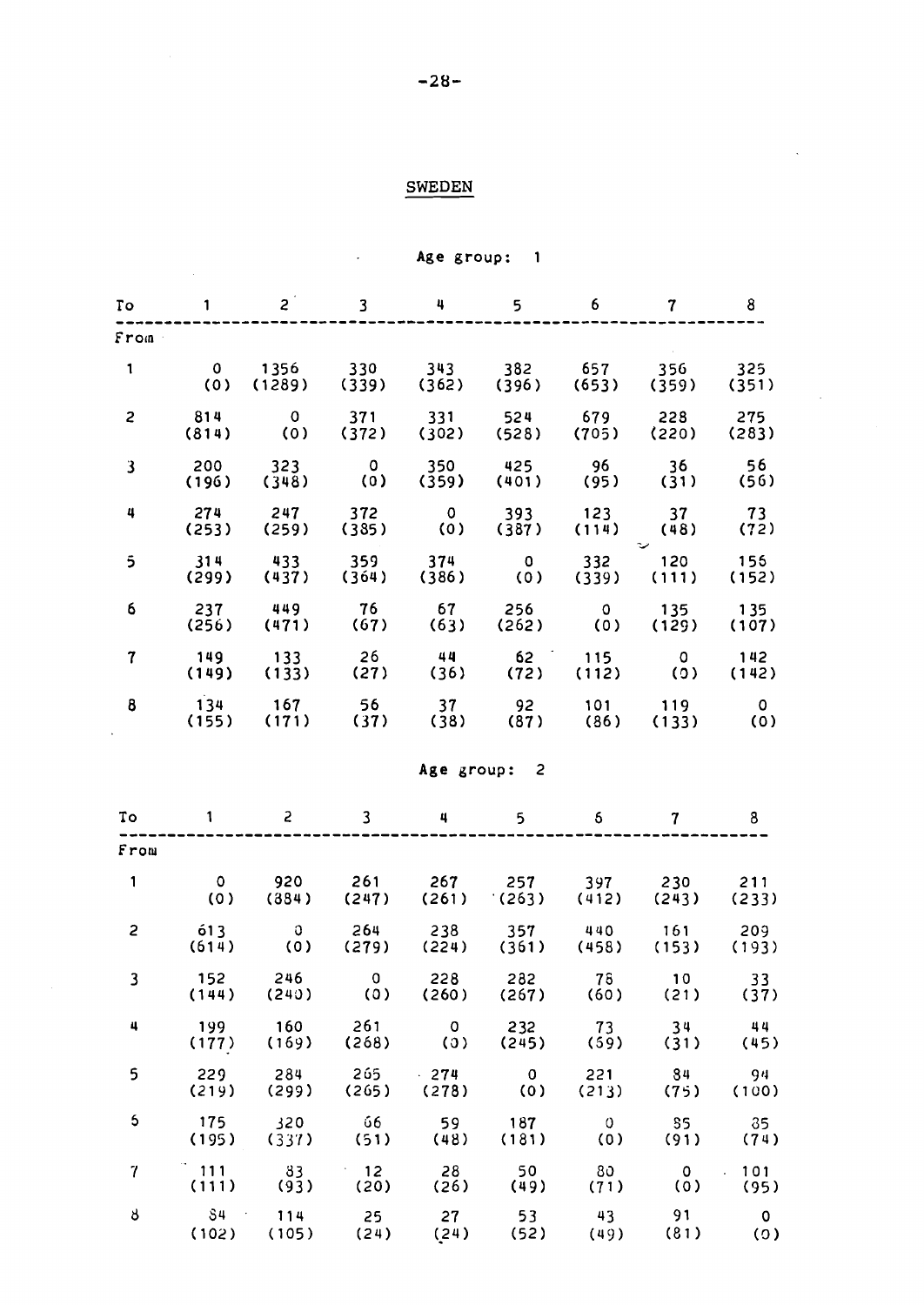**Age** group: **3** 

J.

 $\sim$ 

 $\mathcal{L}_{\rm{max}}$ 

 $\mathcal{L}^{\text{max}}_{\text{max}}$  , where  $\mathcal{L}^{\text{max}}_{\text{max}}$ 

| To                      | 1            | $\overline{c}$          | 3                       | 4            | 5           | 6               | 7                        | 8               |
|-------------------------|--------------|-------------------------|-------------------------|--------------|-------------|-----------------|--------------------------|-----------------|
| From                    |              |                         |                         |              |             |                 |                          |                 |
| $\mathbf 1$             | $\circ$      | 476                     | 153                     | 176          | 165         | 234             | 155                      | 176             |
|                         | (0)          | (484)                   | (142)                   | (174)        | (159)       | (228)           | (145)                    | (104)           |
| $\mathbf{2}$            | 357          | 0                       | 135                     | 151          | 214         | 252             | 76                       | 105             |
|                         | (355)        | (0)                     | (157)                   | (146)        | (212)       | (247)           | (89)                     | (84)            |
| $\mathbf{3}$            | 105          | 112                     | $\overline{\mathbf{0}}$ | 174          | 150         | 32 <sub>2</sub> | $\cdot$ 10               | 19              |
|                         | (84)         | (129)                   | (0)                     | (170)        | (158)       | (33)            | (12)                     | (16)            |
| 4                       | 101          | 88                      | 158                     | $\mathbf{0}$ | 123         | 38              | -23                      | 19              |
|                         | (100)        | (89)                    | (147)                   | (0)          | (141)       | (36)            | (18)                     | (19)            |
| 5                       | 157          | 161                     | 142                     | 171          | 0           | 106             | 43                       | 53              |
|                         | (129)        | (162)                   | (151)                   | (184)        | (0)         | (117)           | (45)                     | (45)            |
| 6                       | 108          | 215                     | 33                      | $-32$        | 119         | $\mathbf{O}$    | 52                       | 36              |
|                         | (123)        | (197)                   | (31)                    | (34)         | (117)       | (0)             | (58)                     | (35)            |
| $\boldsymbol{7}$        | 55           | 59                      | - 16                    | 17           | 41          | 44              | $\mathsf{O}$             | 41              |
|                         | (70)         | (54)                    | (12)                    | (19)         | (31)        | (42)            | (0)                      | (45)            |
| $\mathbf 8$             | 47           | 68                      | 19                      | 24           | 41          | 27              | 62                       | $\circ$         |
|                         | (69)         | (65)                    | (16)                    | (18)         | (35)        | (30)            | (55)                     | (0)             |
|                         |              |                         |                         | Age group: 4 |             |                 |                          |                 |
| Τo                      | 1            | 2                       | $\overline{\mathbf{3}}$ | 4            | 5           | 6               | $\overline{\mathcal{L}}$ | 8               |
| From                    |              |                         |                         |              |             |                 |                          |                 |
| 1                       | $\mathbf 0$  | 577                     | - 190                   | 250          | 200         | 265             | 166                      | 153             |
|                         | (0)          | (635)                   | (184)                   | (241)        | (215)       | (280)           | (125)                    | (120)           |
| $\overline{\mathbf{c}}$ | 898          | $\overline{\mathbf{0}}$ | 235                     | 234          | 336         | 419             | 93                       | 110             |
|                         | (929)        | (0)                     | (242)                   | (241)        | (343)       | (362)           | (92)                     | (116)           |
| 3                       | 267          | 304                     | 0                       | 396          | 344         | 49              | 16                       | 29              |
|                         | (296)        | (272)                   | (0)                     | (380)        | (345)       | (55)            | (17)                     | (30)            |
| 4                       | 222          | 169                     | 257                     | $\mathbf 0$  | 255         | 49              | 27                       | 29              |
|                         | (276)        | (146)                   | (240)                   | (0)          | (241)       | (56)            | (19)                     | (28)            |
| 5                       | 247          | 242                     | 233                     | 283          | 0           | 134             | 42                       | 75              |
|                         | (313)        | (236)                   | (217)                   | (232)        | (0)         | (159)           | (43)                     | (57)            |
| 6                       | 530          | 500                     | 54                      | 89           | 284         | $\mathbf 0$     | 93                       | 47 <sub>1</sub> |
|                         | (500)        | (476)                   | (75)                    | (87)         | (292)       | (0)             | (93)                     | (75)            |
| $\boldsymbol{7}$        | 363<br>(344) | 147<br>(159)            | 47<br>(35)              | 53<br>(58)   | 117<br>(95) | 97<br>(116)     | 0<br>$\cdot$<br>(0)      | 100<br>(117)    |
| 3                       | 531          | 213                     | 33                      | 52           | 123         | 7ΰ              | 78                       | $\overline{0}$  |
|                         | (401)        | (228)                   | (54)                    | $-(68)$      | (128)       | (100)           | (126)                    | (0)             |

 $\sim$ 

 $\sim 10^7$ 

 $\ddot{\phantom{a}}$ 

 $\sim$ 

 $\bar{z}$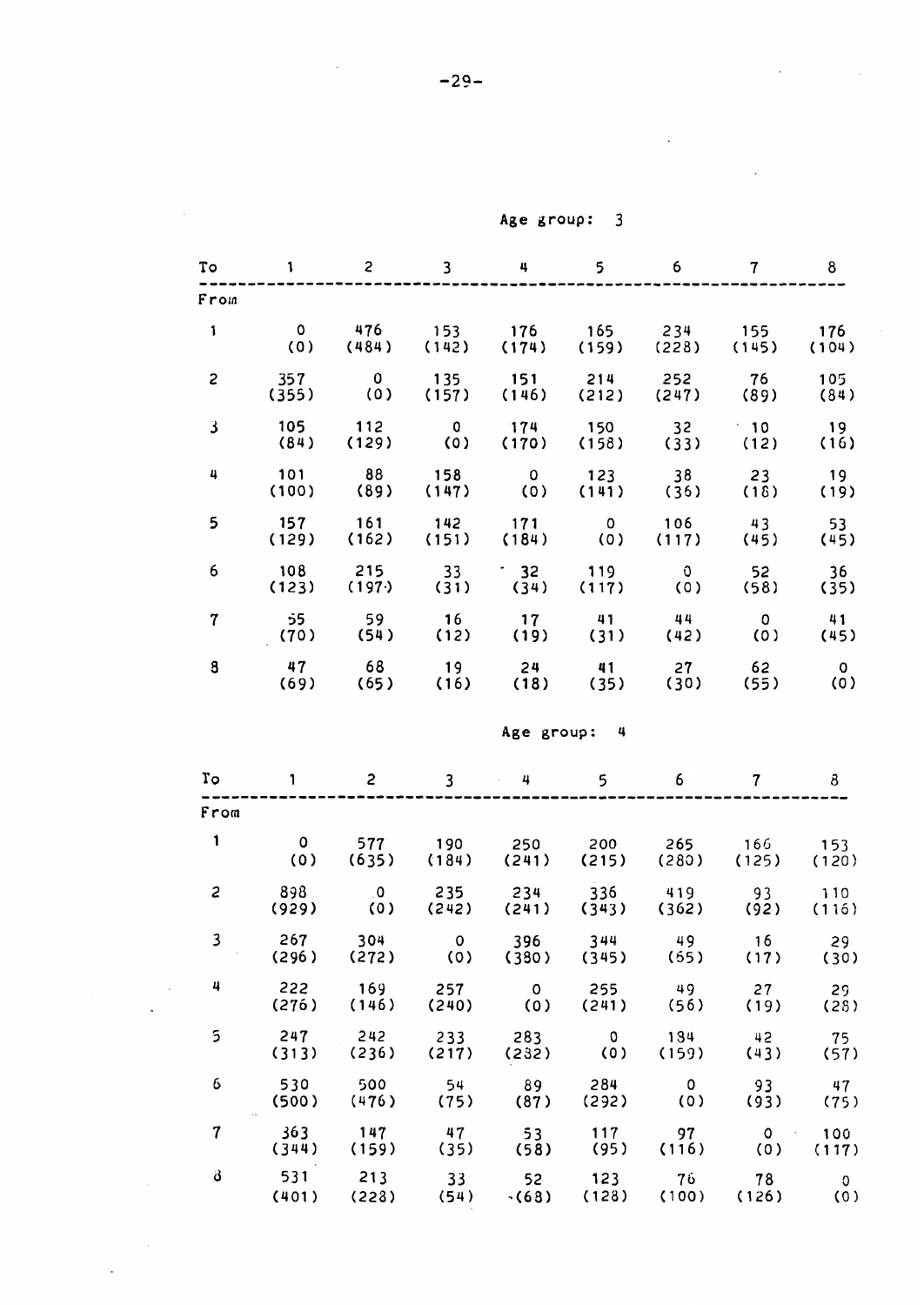$\hat{\mathcal{A}}$ 

 $\sim 10$ 

 $\ddot{\phantom{0}}$ 

 $\langle \cdot \rangle$ 

 $\sim$   $\sim$ 

**Age** group: 5

 $\mathcal{L}_{\text{max}}$ 

 $\label{eq:1} \frac{1}{\sqrt{2\pi}}\int_{0}^{\pi} \frac{1}{\sqrt{2\pi}}\left(\frac{1}{\sqrt{2\pi}}\right)^{2} \frac{1}{\sqrt{2\pi}}\int_{0}^{\pi}\frac{1}{\sqrt{2\pi}}\left(\frac{1}{\sqrt{2\pi}}\right)^{2} \frac{1}{\sqrt{2\pi}}\frac{1}{\sqrt{2\pi}}\frac{1}{\sqrt{2\pi}}\frac{1}{\sqrt{2\pi}}\frac{1}{\sqrt{2\pi}}\frac{1}{\sqrt{2\pi}}\frac{1}{\sqrt{2\pi}}\frac{1}{\sqrt{2\pi}}\frac{1}{\sqrt{2\pi}}$ 

| Τo                      | 1            | 2            | 3          | 4                         | 5            | 6            | 7                | 8            |
|-------------------------|--------------|--------------|------------|---------------------------|--------------|--------------|------------------|--------------|
| From                    |              |              |            |                           |              |              |                  |              |
| 1                       | 0            | 1512         | 354        | 460                       | 538          | 650          | 356              | 479          |
|                         | (0)          | (1590)       | (379)      | (507)                     | (534)        | (635)        | (355)            | (349)        |
| 2                       | 2054         | O            | 532        | 513                       | 920          | 865          | 262              | 340          |
|                         | (2068)       | (0)          | (520)      | (528)                     | (839)        | (357)        | (272)            | (351)        |
| 3                       | 617          | 708          | 0          | 858                       | 820          | 141          | 55               | 77           |
|                         | (636)        | (686)        | (0)        | (804)                     | (854)        | (148)        | (49)             | (89)         |
| 4                       | 615          | 441          | 658        | 0                         | 685          | 147          | 68               | 93           |
|                         | (690)        | (429)        | (579)      | (0)                       | (700)        | (149)        | (64)             | (95)         |
| 5                       | 705          | 715          | 571        | 748                       | O            | 445          | 155              | 189          |
|                         | (800)        | (707)        | (536)      | (710)                     | (0)          | (432)        | (145)            | (193)        |
| 6                       | 1018         | 1081         | 81         | 136                       | 673          | 0            | 221              | 149          |
|                         | (943)        | (1054)       | (136)      | (161)                     | (641)        | (0)          | (232)            | (193)        |
| $\mathbf 7$             | 682          | 361          | 48         | 98                        | 193          | 223          | 0                | 239          |
|                         | (626)        | (339)        | (61)       | (103)                     | (201)        | (224)        | (0)              | (290)        |
| 8                       | 728<br>(658) | 428<br>(439) | 53<br>(35) | 111<br>$\bullet$<br>(110) | 244<br>(244) | 148<br>(174) | 274<br>(275)     | 0<br>(0)     |
|                         |              |              |            | Age group:                | 6            |              |                  |              |
| To                      | 1            | 2            | 3          | 4                         | 5            | 6            | $\boldsymbol{7}$ | 8            |
| From                    |              |              |            |                           |              |              |                  |              |
| 1                       | 0            | 1897         | 459        | 592                       | 680          | 918          | 522              | 541          |
|                         | (0)          | (1945)       | (476)      | (537)                     | (558)        | (905)        | (510)            | (530)        |
| $\overline{c}$          | $-1718$      | $\mathbf 0$  | 553        | 505                       | 849          | 953          | 330              | 392          |
|                         | (1698)       | (0)          | (522)      | (489)                     | (875)        | (977)        | (312)            | (426)        |
| 3                       | 414          | 522          | 0          | 565                       | 647          | 107          | 54               | 73           |
|                         | (400)        | (514)        | (0)        | (569)                     | (651)        | (129)        | (43)             | (32)         |
| 4                       | 618          | 442          | 582        | $\mathbf{o}$              | 758          | 185          | 59               | 127          |
|                         | (600)        | (445)        | (615)      | (0)                       | (730)        | (180)        | (77)             | (123)        |
| $\overline{\mathbf{z}}$ | 641          | 670          | 515        | 592                       | $\mathbf{o}$ | 495          | 145              | 224          |
|                         | (626)        | (660)        | (512)      | (627)                     | (0)          | (470)        | (159)            | (229)        |
| 6                       | 581          | 769          | 117        | 101                       | 453          | 0            | 181              | 165          |
|                         | (569)        | (758)        | (100)      | (109)                     | (463)        | (0)          | (195)            | (172)        |
| 7                       | 320          | 228          | 39         | 76                        | 113          | 145          | $0 -$            | 267          |
|                         | (338)        | (218)        | (40)       | (63)                      | (130)        | (163)        | (0)              | (232)        |
| $\bf8$                  | 310          | 307          | 59         | 83                        | 172          | 161          | 221              | $\mathbf{0}$ |
|                         | (371)        | (295)        | (59)       | (70)                      | (165)        | (136)        | (217)            | (0)          |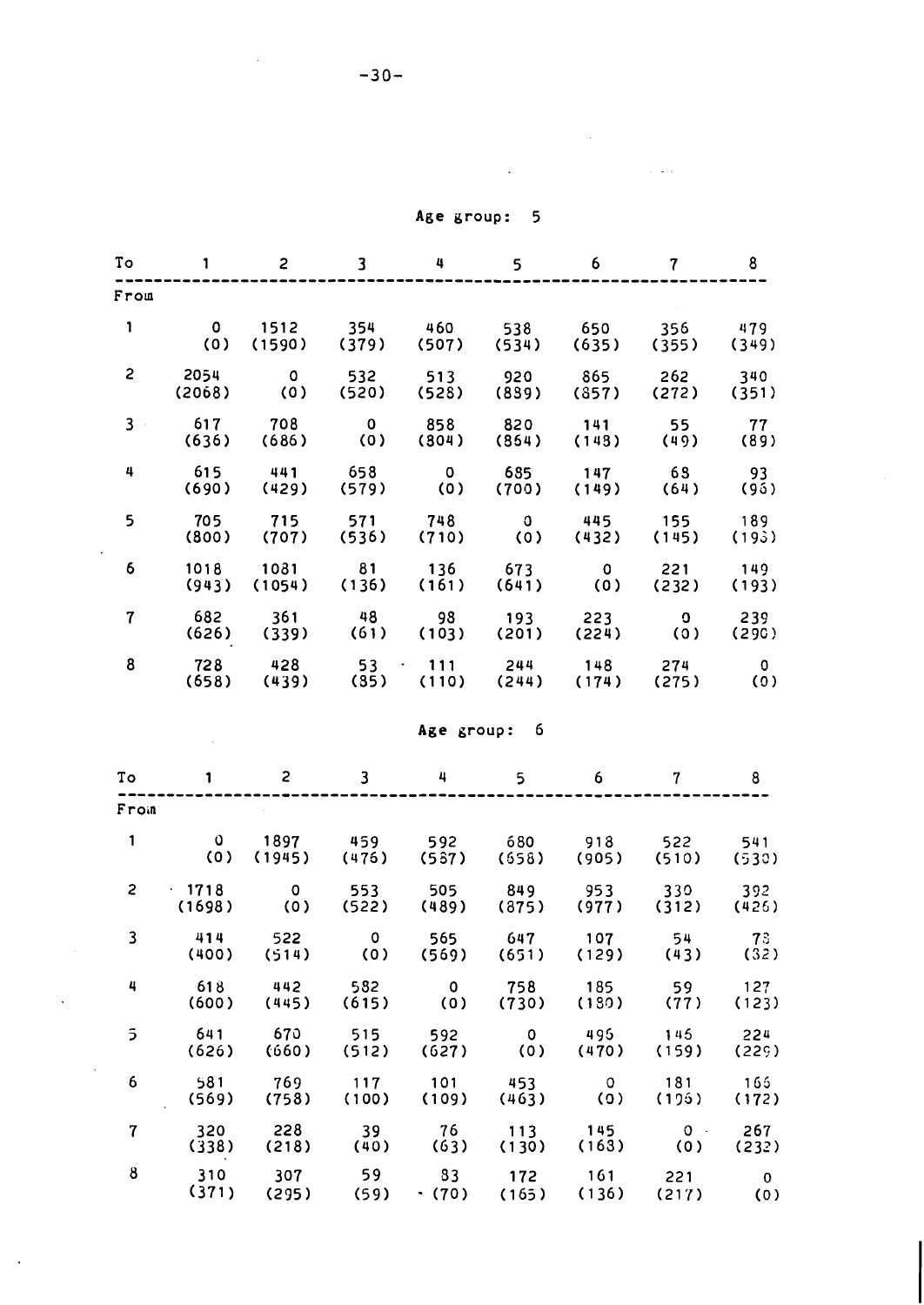$\mathcal{L}^{\text{max}}_{\text{max}}$  and  $\mathcal{L}^{\text{max}}_{\text{max}}$ 

| 8<br>6<br>5<br>Τo<br>1<br>$\mathbf{2}$<br>7 <sup>1</sup><br>3<br>4<br>From<br>1067<br>271<br>$\mathbf{1}$<br>372<br>351<br>498<br>267<br>271<br>$\mathbf 0$<br>(0)<br>(1046)<br>(283)<br>(486)<br>(296)<br>(348)<br>(347)<br>$\mathbf{c}$<br>795<br>$\mathbf{o}$<br>309<br>244<br>480<br>173<br>437<br>(168)<br>(781)<br>(289)<br>(269)<br>(486)<br>(0)<br>(429)<br>$\overline{\mathbf{3}}$<br>286<br>172<br>241<br>307<br>74<br>20<br>$\mathbf 0$<br>(175)<br>(0)<br>(298)<br>(61)<br>(22)<br>(244)<br>(303)<br>4<br>305<br>196<br>335<br>350<br>92<br>48<br>$\mathbf 0$<br>(278)<br>(90)<br>(223)<br>(342)<br>(359)<br>(42)<br>(0)<br>5<br>337<br>366<br>296<br>372<br>$\mathbf 0$<br>231<br>110<br>(308)<br>(255)<br>(313)<br>(358)<br>(375)<br>(0)<br>(93)<br>6<br>228<br>53<br>212<br>$\mathbf 0$<br>104<br>349<br>71<br>(250)<br>(57)<br>(0)<br>(101)<br>(362)<br>(53)<br>(217)<br>22<br>58<br>87<br>$\boldsymbol{7}$<br>133<br>116<br>34<br>0<br>(154)<br>(108)<br>(22)<br>(63)<br>(33)<br>(34)<br>(0)<br>$\bf{8}$<br>140<br>141<br>41<br>37<br>78<br>61<br>108<br>(158)<br>(136)<br>(75)<br>(63)<br>(30)<br>(35)<br>(10S)<br>Age group: 8<br>$\overline{a}$<br>To<br>3<br>4<br>5<br>6<br>1<br>$\mathbf 7$<br>8<br>From<br>1<br>0<br>593<br>153<br>211<br>177<br>246<br>155<br>(187)<br>(0)<br>(556)<br>(143)<br>(214)<br>(270)<br>(152)<br>2<br>419<br>0<br>144<br>178<br>285<br>231<br>85<br>(418)<br>(151)<br>(0)<br>(171)<br>(239)<br>(281)<br>(93)<br>3<br>96<br>113<br>7 <sup>7</sup><br>$\mathbf 0$<br>195<br>176<br>36<br>(92)<br>(11)<br>(133)<br>(0)<br>(187)<br>(167)<br>(35)<br>155<br>4<br>114<br>22<br>153<br>$\mathsf{o}\,$<br>192<br>43<br>(114)<br>(165)<br>(133)<br>(0)<br>(186)<br>(21)<br>(43)<br>$\mathbf 5$<br>175<br>194<br>138<br>209<br>$\mathsf{o}$<br>133<br>40<br>(155)<br>(183)<br>(149)<br>(221)<br>(0)<br>(136)<br>(46)<br>6<br>130<br>186<br>54<br>125<br>41<br>41<br>$\mathsf{o}$<br>(140)<br>(208)<br>(126)<br>(56)<br>(29)<br>(38)<br>(0)<br>18<br>57<br>$\overline{7}$<br>70<br>53<br>42<br>$\circ$<br>17<br>(82)<br>(59)<br>(12)<br>(35)<br>(22)<br>(48)<br>(0)<br>$\bf8$<br>62<br>16<br>72<br>24<br>38<br>53<br>53<br>(82)<br>(73)<br>(15)<br>(22)<br>(40)<br>(56)<br>(35) |  |  | Age group: 7 |  |                       |
|-------------------------------------------------------------------------------------------------------------------------------------------------------------------------------------------------------------------------------------------------------------------------------------------------------------------------------------------------------------------------------------------------------------------------------------------------------------------------------------------------------------------------------------------------------------------------------------------------------------------------------------------------------------------------------------------------------------------------------------------------------------------------------------------------------------------------------------------------------------------------------------------------------------------------------------------------------------------------------------------------------------------------------------------------------------------------------------------------------------------------------------------------------------------------------------------------------------------------------------------------------------------------------------------------------------------------------------------------------------------------------------------------------------------------------------------------------------------------------------------------------------------------------------------------------------------------------------------------------------------------------------------------------------------------------------------------------------------------------------------------------------------------------------------------------------------------------------------------------------------------------------------------------------------------------------------------------------------------------------------------------------------------------------------------------------------------------------------------------------------------------------------------------------------------------------------------------------------------|--|--|--------------|--|-----------------------|
|                                                                                                                                                                                                                                                                                                                                                                                                                                                                                                                                                                                                                                                                                                                                                                                                                                                                                                                                                                                                                                                                                                                                                                                                                                                                                                                                                                                                                                                                                                                                                                                                                                                                                                                                                                                                                                                                                                                                                                                                                                                                                                                                                                                                                         |  |  |              |  |                       |
|                                                                                                                                                                                                                                                                                                                                                                                                                                                                                                                                                                                                                                                                                                                                                                                                                                                                                                                                                                                                                                                                                                                                                                                                                                                                                                                                                                                                                                                                                                                                                                                                                                                                                                                                                                                                                                                                                                                                                                                                                                                                                                                                                                                                                         |  |  |              |  |                       |
|                                                                                                                                                                                                                                                                                                                                                                                                                                                                                                                                                                                                                                                                                                                                                                                                                                                                                                                                                                                                                                                                                                                                                                                                                                                                                                                                                                                                                                                                                                                                                                                                                                                                                                                                                                                                                                                                                                                                                                                                                                                                                                                                                                                                                         |  |  |              |  | (292)                 |
|                                                                                                                                                                                                                                                                                                                                                                                                                                                                                                                                                                                                                                                                                                                                                                                                                                                                                                                                                                                                                                                                                                                                                                                                                                                                                                                                                                                                                                                                                                                                                                                                                                                                                                                                                                                                                                                                                                                                                                                                                                                                                                                                                                                                                         |  |  |              |  | 202<br>(218)          |
|                                                                                                                                                                                                                                                                                                                                                                                                                                                                                                                                                                                                                                                                                                                                                                                                                                                                                                                                                                                                                                                                                                                                                                                                                                                                                                                                                                                                                                                                                                                                                                                                                                                                                                                                                                                                                                                                                                                                                                                                                                                                                                                                                                                                                         |  |  |              |  | 42<br>(40)            |
|                                                                                                                                                                                                                                                                                                                                                                                                                                                                                                                                                                                                                                                                                                                                                                                                                                                                                                                                                                                                                                                                                                                                                                                                                                                                                                                                                                                                                                                                                                                                                                                                                                                                                                                                                                                                                                                                                                                                                                                                                                                                                                                                                                                                                         |  |  |              |  | 71<br>(63)            |
|                                                                                                                                                                                                                                                                                                                                                                                                                                                                                                                                                                                                                                                                                                                                                                                                                                                                                                                                                                                                                                                                                                                                                                                                                                                                                                                                                                                                                                                                                                                                                                                                                                                                                                                                                                                                                                                                                                                                                                                                                                                                                                                                                                                                                         |  |  |              |  | 119<br>(127)          |
|                                                                                                                                                                                                                                                                                                                                                                                                                                                                                                                                                                                                                                                                                                                                                                                                                                                                                                                                                                                                                                                                                                                                                                                                                                                                                                                                                                                                                                                                                                                                                                                                                                                                                                                                                                                                                                                                                                                                                                                                                                                                                                                                                                                                                         |  |  |              |  | 107<br>(34)           |
|                                                                                                                                                                                                                                                                                                                                                                                                                                                                                                                                                                                                                                                                                                                                                                                                                                                                                                                                                                                                                                                                                                                                                                                                                                                                                                                                                                                                                                                                                                                                                                                                                                                                                                                                                                                                                                                                                                                                                                                                                                                                                                                                                                                                                         |  |  |              |  | 130<br>(117)          |
|                                                                                                                                                                                                                                                                                                                                                                                                                                                                                                                                                                                                                                                                                                                                                                                                                                                                                                                                                                                                                                                                                                                                                                                                                                                                                                                                                                                                                                                                                                                                                                                                                                                                                                                                                                                                                                                                                                                                                                                                                                                                                                                                                                                                                         |  |  |              |  | $\mathfrak{g}$<br>(0) |
|                                                                                                                                                                                                                                                                                                                                                                                                                                                                                                                                                                                                                                                                                                                                                                                                                                                                                                                                                                                                                                                                                                                                                                                                                                                                                                                                                                                                                                                                                                                                                                                                                                                                                                                                                                                                                                                                                                                                                                                                                                                                                                                                                                                                                         |  |  |              |  |                       |
|                                                                                                                                                                                                                                                                                                                                                                                                                                                                                                                                                                                                                                                                                                                                                                                                                                                                                                                                                                                                                                                                                                                                                                                                                                                                                                                                                                                                                                                                                                                                                                                                                                                                                                                                                                                                                                                                                                                                                                                                                                                                                                                                                                                                                         |  |  |              |  |                       |
|                                                                                                                                                                                                                                                                                                                                                                                                                                                                                                                                                                                                                                                                                                                                                                                                                                                                                                                                                                                                                                                                                                                                                                                                                                                                                                                                                                                                                                                                                                                                                                                                                                                                                                                                                                                                                                                                                                                                                                                                                                                                                                                                                                                                                         |  |  |              |  |                       |
|                                                                                                                                                                                                                                                                                                                                                                                                                                                                                                                                                                                                                                                                                                                                                                                                                                                                                                                                                                                                                                                                                                                                                                                                                                                                                                                                                                                                                                                                                                                                                                                                                                                                                                                                                                                                                                                                                                                                                                                                                                                                                                                                                                                                                         |  |  |              |  | 128<br>(141)          |
|                                                                                                                                                                                                                                                                                                                                                                                                                                                                                                                                                                                                                                                                                                                                                                                                                                                                                                                                                                                                                                                                                                                                                                                                                                                                                                                                                                                                                                                                                                                                                                                                                                                                                                                                                                                                                                                                                                                                                                                                                                                                                                                                                                                                                         |  |  |              |  | 117<br>(109)          |
|                                                                                                                                                                                                                                                                                                                                                                                                                                                                                                                                                                                                                                                                                                                                                                                                                                                                                                                                                                                                                                                                                                                                                                                                                                                                                                                                                                                                                                                                                                                                                                                                                                                                                                                                                                                                                                                                                                                                                                                                                                                                                                                                                                                                                         |  |  |              |  | 22<br>(20)            |
|                                                                                                                                                                                                                                                                                                                                                                                                                                                                                                                                                                                                                                                                                                                                                                                                                                                                                                                                                                                                                                                                                                                                                                                                                                                                                                                                                                                                                                                                                                                                                                                                                                                                                                                                                                                                                                                                                                                                                                                                                                                                                                                                                                                                                         |  |  |              |  | 22<br>(29)            |
|                                                                                                                                                                                                                                                                                                                                                                                                                                                                                                                                                                                                                                                                                                                                                                                                                                                                                                                                                                                                                                                                                                                                                                                                                                                                                                                                                                                                                                                                                                                                                                                                                                                                                                                                                                                                                                                                                                                                                                                                                                                                                                                                                                                                                         |  |  |              |  | 59<br>(59)            |
|                                                                                                                                                                                                                                                                                                                                                                                                                                                                                                                                                                                                                                                                                                                                                                                                                                                                                                                                                                                                                                                                                                                                                                                                                                                                                                                                                                                                                                                                                                                                                                                                                                                                                                                                                                                                                                                                                                                                                                                                                                                                                                                                                                                                                         |  |  |              |  | 54<br>(44)            |
|                                                                                                                                                                                                                                                                                                                                                                                                                                                                                                                                                                                                                                                                                                                                                                                                                                                                                                                                                                                                                                                                                                                                                                                                                                                                                                                                                                                                                                                                                                                                                                                                                                                                                                                                                                                                                                                                                                                                                                                                                                                                                                                                                                                                                         |  |  |              |  | 60<br>(59)            |
|                                                                                                                                                                                                                                                                                                                                                                                                                                                                                                                                                                                                                                                                                                                                                                                                                                                                                                                                                                                                                                                                                                                                                                                                                                                                                                                                                                                                                                                                                                                                                                                                                                                                                                                                                                                                                                                                                                                                                                                                                                                                                                                                                                                                                         |  |  |              |  | $\mathcal{O}$<br>(0)  |

 $\label{eq:2.1} \frac{1}{\sqrt{2}}\int_{\mathbb{R}^3}\frac{1}{\sqrt{2}}\left(\frac{1}{\sqrt{2}}\right)^2\frac{1}{\sqrt{2}}\left(\frac{1}{\sqrt{2}}\right)^2\frac{1}{\sqrt{2}}\left(\frac{1}{\sqrt{2}}\right)^2\frac{1}{\sqrt{2}}\left(\frac{1}{\sqrt{2}}\right)^2.$ 

 $\label{eq:2.1} \frac{1}{\sqrt{2\pi}}\sum_{i=1}^n\frac{1}{\sqrt{2\pi}}\sum_{i=1}^n\frac{1}{\sqrt{2\pi}}\sum_{i=1}^n\frac{1}{\sqrt{2\pi}}\sum_{i=1}^n\frac{1}{\sqrt{2\pi}}\sum_{i=1}^n\frac{1}{\sqrt{2\pi}}\sum_{i=1}^n\frac{1}{\sqrt{2\pi}}\sum_{i=1}^n\frac{1}{\sqrt{2\pi}}\sum_{i=1}^n\frac{1}{\sqrt{2\pi}}\sum_{i=1}^n\frac{1}{\sqrt{2\pi}}\sum_{i=1}^n\$ 

 $\mathcal{L}^{\text{max}}_{\text{max}}$  ,  $\mathcal{L}^{\text{max}}_{\text{max}}$ 

 $\sim 10^{-10}$  km  $^{-1}$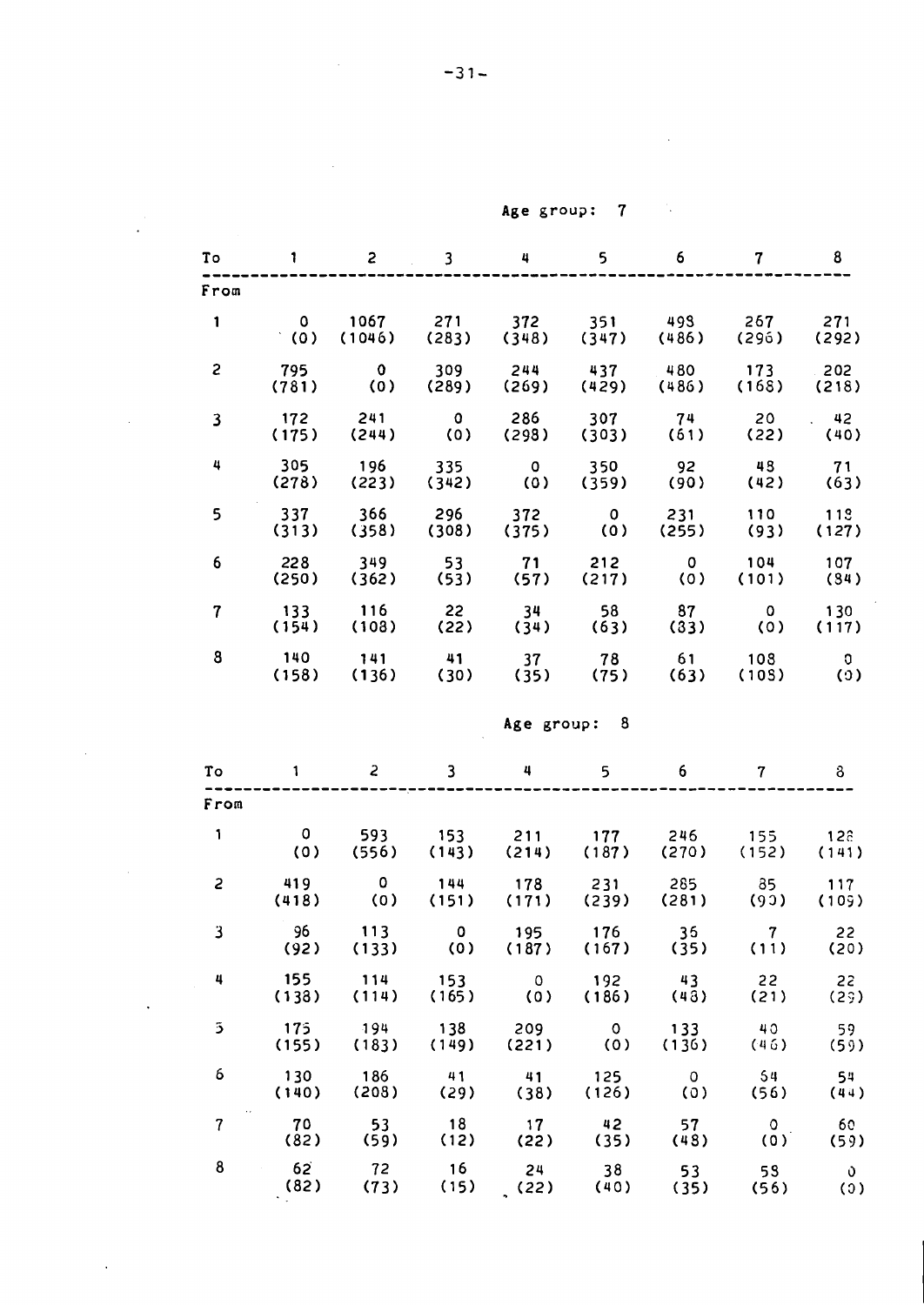| (0)<br>O.          | (30)<br>6٤     | (50)<br>22           | (55)<br>8 <sub>L</sub>  | (21)<br>ει       | $\cdot$ (01)<br>εı | (2h)<br>Lπ.         | У.,<br>(15)<br>Lπ  | 8                        |
|--------------------|----------------|----------------------|-------------------------|------------------|--------------------|---------------------|--------------------|--------------------------|
| (5 <sub>II</sub> ) | (0)            | (52)                 | (81)                    | (11)             | (L)                | (35)                | (Lh)               | L                        |
| -62                | O              | oε                   | 82                      | 6                | 6 <sup>1</sup>     | LZ.                 | 35                 |                          |
| (50)               | (15)           | (0)                  | (12)                    | (55)             | (61)               | (15 <sub>th</sub> ) | (06)               | 9                        |
| 12                 | 35             | 0.                   | L9                      | 56               | 7 tt               | 155.                | 58                 |                          |
| (53)               | (12)           | (L9)                 | (0)                     | (hOL)            | (53)               | (C6)                | (E8)               | ς                        |
| LZ                 | 50             | 0L                   | 0                       | $E6$ .           | LL.                | 32                  | 601                |                          |
| (01)               | (6)            | (12)                 | (8L)                    | (0)              | (83)               | (15)                | (99)               | ħ                        |
| -21                | 0 <sup>1</sup> | -62                  | 69                      | $\mathbf{O}$     | 82                 | πS                  | L9.                |                          |
| (6)                | (9)            | (50)                 | (68)                    | (101)            | (0)                | (SL)                | (LS)               | ε                        |
| 91                 | $\mathbf{L}$   | L Z                  | <b>εε</b>               | 16               | O.                 | SL                  | π9                 |                          |
| (E <sub>tr</sub> ) | (7h)           | (2h!)                | $(\text{full})$         | (28)             | (98)               | (0)                 | (558)              | $\mathbf{z}$             |
| ଃ ସ                | LΕ             | 851                  | りこし                     | L6               | - ε ε              | $\mathbf 0$         | <b>230</b>         |                          |
| (15)               | (6L)           | (051)                | (S6)                    | (EIL)            | (06)               | (60E)               | (0)                | L                        |
| Sh.                | ħL.            | $L$ <sub>h</sub> $L$ | 001                     | SLL <sub>1</sub> | 96                 | <b>125</b>          | $\mathbf{O}$       |                          |
|                    |                |                      |                         |                  |                    |                     |                    | <b>From</b>              |
| $\mathsf{S}$       | $\mathbf{L}$   | 9                    | S.                      | ħ                | ε                  | $\mathcal{Z}$       | L                  | <b>OI</b>                |
|                    |                |                      |                         | Age group: 10    |                    |                     |                    |                          |
| (0)                | (9h)           | (LZ)                 | (15)                    | (81)             | (15)               | (53)                | (59)               | 8                        |
| O.                 | LS             | 77                   | <b>S3</b>               | $\iota$          | 51                 | 29                  | εs                 |                          |
| (30)               | (0)            | (30)                 | (53)                    | (SI)             | (8)                | (9E)                | (SS)               | L                        |
| ıε                 | 0              | Sε                   | 5 11                    | πL               | $\mathbf{1}$       | 82                  | εs                 |                          |
| (5 <sub>0</sub> )  | (7h)           | (0)                  | (88)                    | (82)             | (12)               | (LEI)               | (101)              | 9                        |
| 55                 | 0 <sub>h</sub> | $\mathbf 0$          | π8                      | $\iota$          | εε                 | <b>TET</b>          | ε6                 |                          |
| (LZ)               | (62)           | (8L)                 | (0)                     | (SEL)            | (06)               | (101)               | (†6)               | $\boldsymbol{\varsigma}$ |
| SZ                 | 50             | <b>SL</b>            | $\overline{\mathbf{0}}$ | 9h L             | ା 178              | 88                  | <b>LLL</b>         |                          |
| (hl)               | (L)            | (85)                 | (011)                   | (0)              | (101)              | (n9)                | (h8)               | ħ                        |
| 51                 | 61             | 28                   | <b>EOL</b>              | 0                | 82                 | 0L                  | 86                 |                          |
| (11)               | (6)            | (52)                 | (155)                   | (5h1)            | (0)                | (26)                | (0L)               | ε                        |
| $\hbar$ L          | ε              | ιε                   | 150                     | πSι              | 0                  | 18                  | OL.                |                          |
| (SS)               | (29)           | (8L)                 | (hSI)                   | (SIL)            | (001)              | (0)                 | (6L <sub>z</sub> ) | 2                        |
| S9                 | 09             | <b>ε8ι</b>           | <b>STT</b>              | <b>101</b>       | ε6                 | 0                   | h9Z                |                          |
| (12)               | (901)          | (111)                | (150)                   | (5h1)            | (56)               | (358)               | (0)                | L                        |
| 6 S                | 60 L           | <b>291</b>           | 153                     | 158              | 60L                | 'nSε                | $\mathbf{O}$       |                          |
|                    |                |                      |                         |                  |                    |                     |                    | <b>From</b>              |
| 8                  | L              | 9                    | $\mathcal{S}$           | ħ                | ε                  | S                   | ı                  | 0 <sub>L</sub>           |

 $\mathcal{L}$ 

j. Ť

 $6 :$ dnou $3$  a $8y$ 

 $\sim$ 

 $\bar{z}$ 

 $-35-$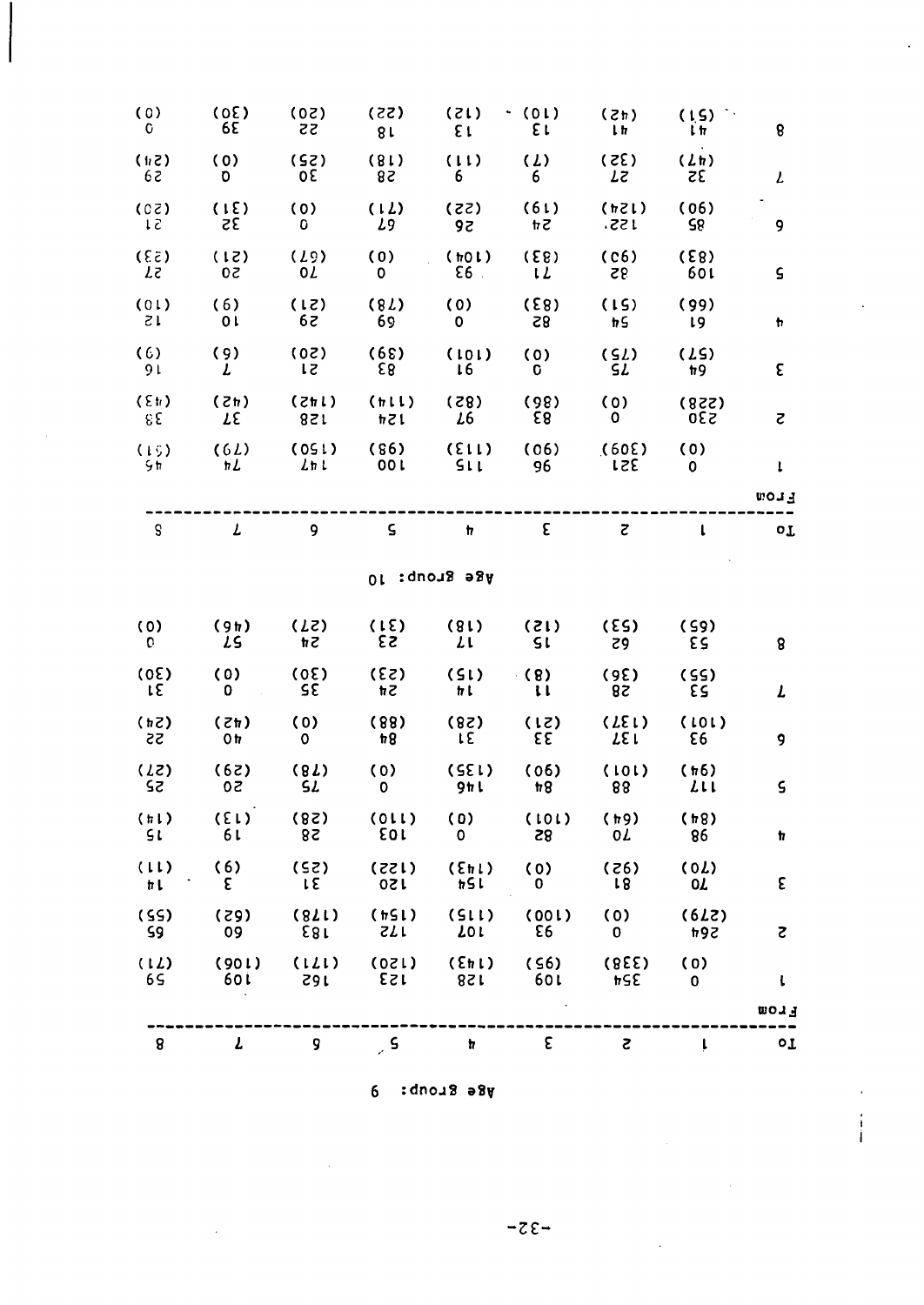$\ddot{\phantom{a}}$ 

Age group: 11

| To               |              | 2              | 3              | 4              | 5            | 6            | 7                | 8               |
|------------------|--------------|----------------|----------------|----------------|--------------|--------------|------------------|-----------------|
| From             |              |                |                |                |              |              |                  |                 |
| $\mathbf{1}$     | $\mathbf{0}$ | 291            | 66             | 108            | 92           | 151          | 66               | 32 <sub>2</sub> |
|                  | (0)          | (271)          | (80)           | (110)          | (78)         | (151)        | (71)             | (45)            |
| $\overline{c}$   | 192          | $\mathbf{o}$   | 79             | 70             | 77           | 133          | 45               | 31              |
|                  | (184)        | (0)            | (74)           | (77)           | (87)         | (137)        | (37)             | (30)            |
| 3                | 41           | 55             | $\mathbf 0$    | 83             | 59           | 20           | 5                | 12 <sub>1</sub> |
|                  | (42)         | (58)           | (0)            | (86)           | (62)         | (17)         | (5)              | (6)             |
| 4                | 69           | 41             | 84             | $\mathbf 0$    | 67           | 22           | 7 <sup>1</sup>   | $\mathbf{3}$    |
|                  | (61)         | (49)           | (81)           | (0)            | (68)         | (24)         | (9)              | (8)             |
| 5                | 59           | 77             | 75             | 101            | $\mathbf{O}$ | 55           | 14               | 16              |
|                  | (65)         | (74)           | (69)           | (94)           | (0)          | (63)         | (18)             | (15)            |
| 6                | 82           | 108            | 13             | 27             | 53           | $\mathbf{o}$ | 32               | 16              |
|                  | (77)         | (112)          | (18)           | (22)           | (58)         | (0)          | (29)             | (15)            |
| $\boldsymbol{7}$ | 36           | 27             | 8              | 10             | 15           | 32           | 0                | 23              |
|                  | (42)         | (30)           | (7)            | (11)           | (15)         | (27)         | (0)              | (19)            |
| 8                | 37           | 32             | 11             | 13             | 24           | 28           | 28               | $\mathbf 0$     |
|                  | (45)         | (39)           | (9)            | (12)           | (18)         | (21)         | (29)             | (0)             |
|                  |              |                |                | Age group: 12  |              |              |                  |                 |
| To               | 1            | 2 <sub>1</sub> | 3              | 4              | 5            | 6            | $\boldsymbol{7}$ | 8               |
| From             |              |                |                |                |              |              |                  |                 |
| $\mathbf{1}$     | $\mathbf 0$  | 242            | 67             | 135            | 65           | 112          | 62               | 21              |
|                  | (0)          | (239)          | (67)           | (104)          | (71)         | (124)        | (55)             | (33)            |
| 2                | 136          | $\mathbf{o}$   | 55             | 59             | 55           | 121          | 31               | 23              |
|                  | (135)        | (0)            | (57)           | (67)           | (74)         | (105)        | (31)             | (21)            |
| 3                | 26           | 42             | 0              | 58             | 66           | $\mathbf 7$  | 3                | 4               |
|                  | (28)         | (43)           | (0)            | (68)           | (48)         | (12)         | $(\bar{4})$      | (4)             |
| 4                | 46           | 33             | 51             | $\mathbf 0$    | 52           | 10           | 5                | 7 <sup>7</sup>  |
|                  | (38)         | (34)           | (55)           | (0)            | (50)         | (16)         | (6)              | (5)             |
| 5                | 38           | 59             | 47             | 74             | $\mathbf 0$  | 43           | 10               | 10 <sub>1</sub> |
|                  | (42)         | (53)           | (48)           | (73)           | (0)          | (42)         | (13)             | (9)             |
| 6                | 41           | 75             | 15             | $6\phantom{a}$ | 41           | $\mathbf 0$  | 24               | 17 <sub>1</sub> |
| $\epsilon$       | (47)         | (75)           | (11)           | (16)           | (41)         | (0)          | (20)             | (9)             |
| $\boldsymbol{7}$ | 44           | 15             | $\overline{c}$ | 10             | 14           | 23           | 0                | 12 <sub>2</sub> |
|                  | (32)         | (25)           | (5)            | (10)           | (13)         | (21)         | (0)              | (13)            |
| $\bf 8$          | 21           | 33             | 13             | 6              | $\bf{3}$     | 19           | 28               | $\overline{O}$  |
|                  | (30)         | (29)           | (7)            | (10)           | (14)         | (15)         | (22)             | (0)             |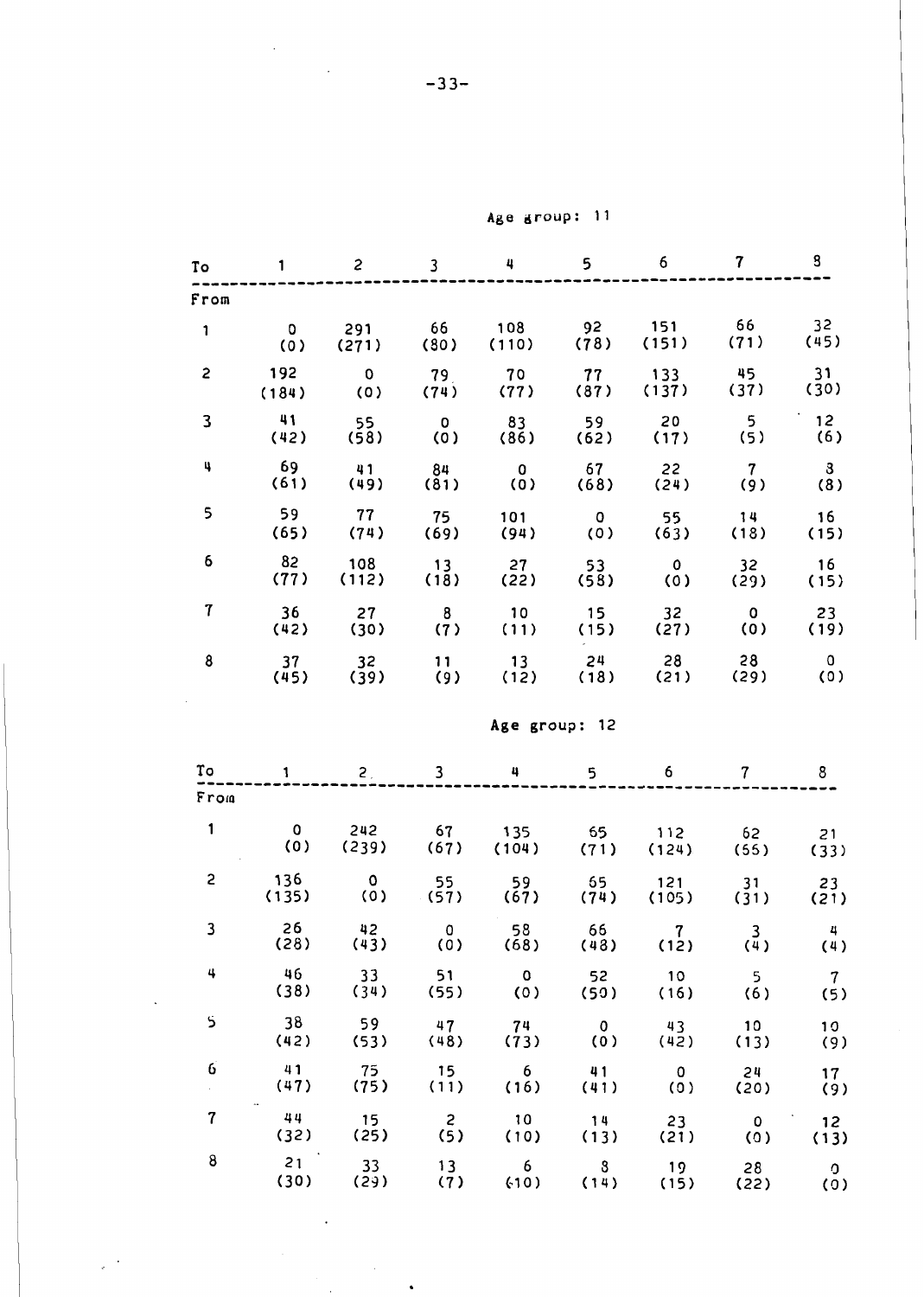$\mathcal{L}_{\text{max}}$ 

 $\mathcal{L}_{\mathcal{A}}$ 

 $\label{eq:2} \frac{1}{2} \int_{\mathbb{R}^3} \frac{1}{\sqrt{2}} \, \frac{1}{\sqrt{2}} \, \frac{1}{\sqrt{2}} \, \frac{1}{\sqrt{2}} \, \frac{1}{\sqrt{2}} \, \frac{1}{\sqrt{2}} \, \frac{1}{\sqrt{2}} \, \frac{1}{\sqrt{2}} \, \frac{1}{\sqrt{2}} \, \frac{1}{\sqrt{2}} \, \frac{1}{\sqrt{2}} \, \frac{1}{\sqrt{2}} \, \frac{1}{\sqrt{2}} \, \frac{1}{\sqrt{2}} \, \frac{1}{\sqrt{2}} \, \frac{1}{\sqrt{2}} \, \frac$ 

 $\mathcal{L}^{\mathcal{A}}$ 

| To               | 1                  | 2                  | 3                       | 4                       | 5              | 6              | 7                       | 8                                                |
|------------------|--------------------|--------------------|-------------------------|-------------------------|----------------|----------------|-------------------------|--------------------------------------------------|
| From             |                    |                    |                         |                         |                |                |                         |                                                  |
| 1                | $\mathbf 0$        | 265                | 91                      | 135                     | 79             | 163            | 65                      | 22                                               |
|                  | (0)                | (259)              | (84)                    | (130)                   | (88)           | (150)          | (74)                    | (35)                                             |
| 2                | 118                | $\pmb{\mathsf{O}}$ | 57                      | 70                      | 81             | 105            | 32                      | 31                                               |
|                  | (121)              | (0)                | (62)                    | (73)                    | (79)           | (109)          | (31)                    | (19)                                             |
| 3                | 28                 | 50                 | $\circ$                 | 68                      | 54             | 15             | $\mathbf{1}$            | 4                                                |
|                  | (26)               | (42)               | (0)                     | (78)                    | (54)           | (13)           | (4)                     | (3)                                              |
| 4                | 24                 | 36                 | 48                      | $\mathbf 0$             | 56             | 3              | $\overline{\mathbf{3}}$ | $\overline{\mathbf{3}}$                          |
|                  | (30)               | (23)               | (51)                    | (0)                     | (46)           | (14)           | (5)                     | (4)                                              |
| 5                | 53                 | 47                 | 53                      | 92                      | $\mathbf 0$    | 42             | 12 <sub>2</sub>         | 11                                               |
|                  | (41)               | (55)               | (56)                    | (86)                    | (0)            | (48)           | (14)                    | (9)                                              |
| 6                | 41                 | 66                 | 21                      | 22                      | 47             | $\mathbf 0$    | 30                      | 6                                                |
|                  | (46)               | (77)               | (14)                    | (18)                    | (47)           | (0)            | (22)                    | (9)                                              |
| 7                | 36                 | 23                 | $\overline{\mathbf{3}}$ | 15                      | 13             | 28             | $\mathbf 0$             | 16                                               |
|                  | (33)               | (27)               | (7)                     | (13)                    | (16)           | (25)           | (0)                     | (14)                                             |
| 8                | 27                 | 29                 | 9                       | $\boldsymbol{7}$        | 15             | 16             | 31                      | 0                                                |
|                  | (29)               | (29)               | (8)                     | (11)                    | (16)           | (17)           | (24)                    | (0)                                              |
|                  |                    |                    |                         | Age group: 14           |                |                |                         |                                                  |
| To               | 1                  | 2                  | $\overline{\mathbf{3}}$ | 4                       | 5              | 6              | $\mathbf 7$             | 8                                                |
| From             |                    |                    |                         |                         |                |                |                         |                                                  |
| $\mathbf{1}$     | $\mathbf 0$        | 188                | 65                      | 94                      | 54             | 141            | 35                      | 25                                               |
|                  | (0)                | (205)              | (64)                    | (89)                    | (60)           | (124)          | (40)                    | (23)                                             |
| $\overline{c}$   | $\binom{124}{122}$ | $\mathbf 0$<br>(0) | 49<br>(47)              | 50<br>(50)              | 50<br>(53)     | 89<br>(90)     | 12<br>(16)              | 16<br>(12)                                       |
| 3                | 25                 | 37                 | 0                       | 47                      | 48             | 15             | 4                       | 0                                                |
|                  | (28)               | (36)               | (0)                     | (57)                    | (39)           | (12)           | (2)                     | (2)                                              |
| 4                | 35                 | 27                 | 40                      | $\mathbf 0$             | 39             | 11             | $\overline{c}$          | $\mathbf{1}$                                     |
|                  | (34)               | (25)               | (43)                    | (0)                     | (35)           | (13)           | (3)                     | (3)                                              |
| 5                | 35                 | 48                 | 45                      | 75                      | o              | 37             | 7 <sup>1</sup>          | 5                                                |
|                  | (44)               | (45)               | (45)                    | (62)                    | (0)            | (42)           | (8)                     | (6)                                              |
| $\boldsymbol{6}$ | 49                 | 77                 | 11                      | 13                      | 41             | $\mathbf 0$    | 15 <sub>1</sub>         | 4                                                |
|                  | (54)               | (71)               | (12)                    | (15)                    | (38)           | (0)            | (14)                    | (7)                                              |
| $\boldsymbol{7}$ | 37<br>(28)         | 22<br>(18)         | 4<br>(4)                | 4<br>(7)                | 5<br>(9)<br>٠  | 11<br>(18)     | $\mathbf{o}$<br>(0)     | $\begin{smallmatrix} 9 \\ (8) \end{smallmatrix}$ |
| 8                | 33                 | 22                 | $6\phantom{a}$          | $\overline{\mathbf{3}}$ | $\overline{7}$ | $\overline{7}$ | 20                      | $\mathbf{o}$                                     |
|                  | (28)               | (22)               | (6)                     | (7)                     | (11)           | (13)           | (12)                    | (0)                                              |

 $\frac{1}{2}$ 

 $\mathcal{A}$ 

÷.

 $\ddot{\phantom{1}}$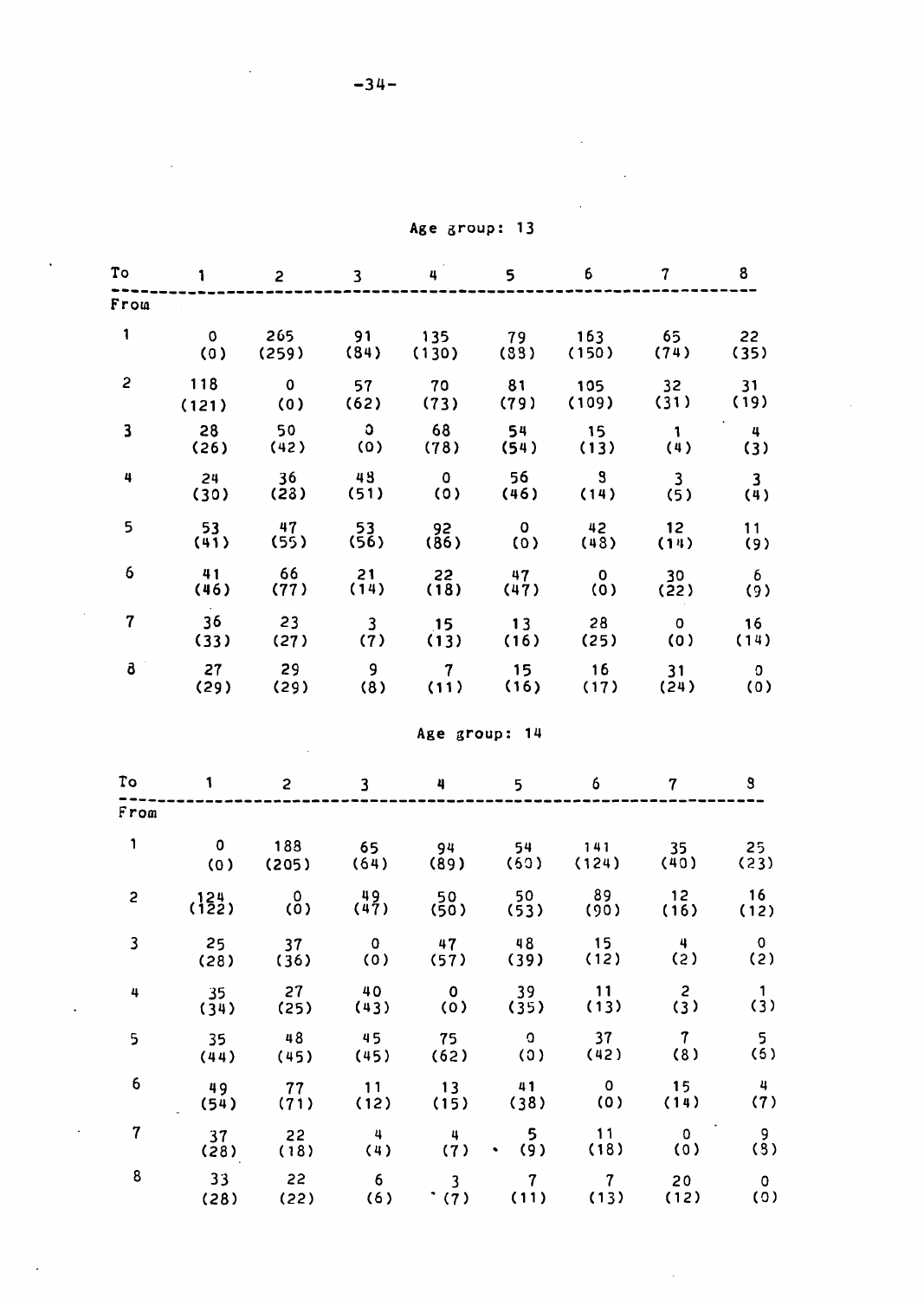$\sim 10^{11}$  km s  $^{-1}$ 

 $\hat{\zeta}$ 

 $\sim 10^{-10}$ 

 $\sim 10^{-1}$ 

Age group: 15

 $\label{eq:2.1} \frac{1}{\sqrt{2\pi}}\int_{\mathbb{R}^3}\frac{1}{\sqrt{2\pi}}\left(\frac{1}{\sqrt{2\pi}}\right)^2\frac{1}{\sqrt{2\pi}}\frac{1}{\sqrt{2\pi}}\frac{1}{\sqrt{2\pi}}\frac{1}{\sqrt{2\pi}}\frac{1}{\sqrt{2\pi}}\frac{1}{\sqrt{2\pi}}\frac{1}{\sqrt{2\pi}}\frac{1}{\sqrt{2\pi}}\frac{1}{\sqrt{2\pi}}\frac{1}{\sqrt{2\pi}}\frac{1}{\sqrt{2\pi}}\frac{1}{\sqrt{2\pi}}\frac{1}{\sqrt{2\pi}}\frac$ 

| To                      | 1                              | $\overline{c}$      | 3                       | 4                       | 5                   | 6                             | $\overline{7}$                 | 8                                      |
|-------------------------|--------------------------------|---------------------|-------------------------|-------------------------|---------------------|-------------------------------|--------------------------------|----------------------------------------|
| From                    |                                |                     |                         |                         |                     |                               |                                |                                        |
| $\mathbf{1}$            | $\mathbf 0$                    | 80                  | 29                      | 37                      | 33 <sup>°</sup>     | 44                            | 19                             | 9                                      |
|                         | (0)                            | (87)                | (29)                    | (43)                    | (23)                | (42)                          | (18)                           | (8)                                    |
| $\overline{a}$          | 67                             | $\mathbf{o}$        | 29                      | 22                      | 21                  | 39                            | 7 <sup>7</sup>                 | 5 <sub>1</sub>                         |
|                         | (58)                           | (0)                 | (26)                    | (29)                    | (25)                | (37)                          | (9)                            | (5)                                    |
| $\mathbf{3}$            | 15                             | 24                  | $\overline{\mathbf{0}}$ | 45                      | 16                  | 8                             | $\overline{\mathbf{3}}$        | $\overline{1}$                         |
|                         | (17)                           | (23)                | (0)                     | (41)                    | (23)                | (6)                           | (2)                            | (1)                                    |
| 4                       | 14                             | 22                  | 24                      | $\overline{\mathbf{0}}$ | 20                  | $\mathbf{7}$                  | $\overline{\mathbf{3}}$        | $\circ$                                |
|                         | (19)                           | (15)                | (28)                    | (0)                     | (19)                | (6)                           | (2)                            | (1)                                    |
| 5                       | 22                             | 20                  | 23                      | 45                      | $\bullet$           | 9                             | $\overline{3}$                 | $\bullet$                              |
|                         | (20)                           | (22)                | (23)                    | (34)                    | (0)                 | (16)                          | (4)                            | (3)                                    |
| 6                       | 24                             | 41                  | $\overline{7}$          | $\overline{7}$          | 19                  | $\mathbf 0$                   | 8 <sub>o</sub>                 | 5 <sub>1</sub>                         |
|                         | (27)                           | (38)                | (7)                     | (9)                     | (18)                | (0)                           | (8)                            | (3)                                    |
| $\boldsymbol{7}$        | 16                             | $-16$               | $\overline{\mathbf{3}}$ | $6\overline{6}$         | $\overline{c}$      | 11                            | $\mathbf{0}$                   | $6\overline{6}$                        |
|                         | (18)                           | (12)                | (3)                     | (6)                     | (6)                 | (10)                          | (0)                            | (5)                                    |
| $\mathbf{8}$            | 12 <sup>12</sup>               | $\frac{1}{4}$       | 5 <sup>1</sup>          | $\overline{\mathbf{3}}$ | $\mathbf{7}$        | - 4                           | 6 <sup>6</sup>                 | $\overline{O}$                         |
|                         | (11)                           | (9)                 | (3)                     | (4)                     | (4)                 | (5)                           | (6)                            | (0)                                    |
|                         |                                |                     |                         | Age group: 16           |                     |                               |                                |                                        |
| Τo                      | $\mathbf{1}$                   | $\overline{2}$      | $\mathbf{3}$            | 4                       | 5                   | 6                             | $\overline{7}$                 | 8                                      |
| From                    |                                |                     |                         |                         |                     |                               |                                |                                        |
| $\mathbf{1}$            | $\mathbf{0}$                   | 52                  | 20                      | 19 <sup>°</sup>         | 16                  | 22                            | 15                             | $\overline{3}$                         |
|                         | (0)                            | (51)                | (16)                    | (20)                    | (16)                | (22)                          | (14)                           | (s)                                    |
| $\overline{c}$          | 49                             | $\overline{0}$      | 11                      | 10                      | 18                  | 13                            | $\overline{3}$                 | $\overline{9}$                         |
|                         | (42)                           | (0)                 | (13)                    | (13)                    | (16)                | (18)                          | $(\overline{6})$               | (5)                                    |
| $\cdot$ 3               | 10<br>(11)                     | 11                  | 0<br>(11) (0) (17) (13) | 17                      | 12 <sub>2</sub>     | $\binom{3}{3}$                | $\overline{\mathbf{3}}$<br>(1) | $\overline{1}$<br>(1)                  |
| 4                       | 17                             | 10 <sub>1</sub>     | 14                      | $\mathbf{O}$            | 15 <sub>1</sub>     | 5                             | $\mathbf{1}$                   | $\mathbf{0}$                           |
|                         | (16)                           | (9)                 | (16)                    | (0)                     | (14)                | (4)                           | (2)                            | (1)                                    |
| $\overline{\mathbf{5}}$ | 13                             | 9                   | 9 <sup>°</sup>          | 16                      | $\mathbf 0$         | 9                             | $\mathbf{1}$                   | $\blacksquare$                         |
|                         | (13)                           | (10)                | (10)                    | (13)                    | (0)                 | (7)                           | (3)                            | (2)                                    |
| $\boldsymbol{6}$        | 14                             | 12 <sub>2</sub>     | $\overline{3}$          | 3 <sup>7</sup>          | 11 <sub>1</sub>     | $\mathbf{0}$                  | 9                              | $\mathbf{1}$                           |
|                         | (15)                           | (16)                | $\overline{3}$          | (3)                     | (9)                 | (0)                           | (4)                            | (2)                                    |
| $\boldsymbol{7}$        | $\mathbf{3}$<br>(9)            | $\mathbf{7}$<br>(4) | $\mathbf{1}$<br>(1)     | $\overline{c}$<br>(2)   | $\mathbf{1}$<br>(2) | $\frac{3}{(3)}$               | $0 -$<br>(0)                   | 7 <sup>7</sup><br>(3)                  |
| $\bf 8$                 | $\overline{\mathbf{5}}$<br>(6) | 4<br>(3)            | $\mathbf{1}$<br>(1)     | $\overline{c}$<br>(1)   | $\mathbf{1}$<br>(2) | $\overline{3}$<br>$(\bar{2})$ | $\mathbf{1}$<br>(3)            | $\begin{pmatrix} 0 \\ 0 \end{pmatrix}$ |

 $\mathcal{L}^{\text{max}}_{\text{max}}$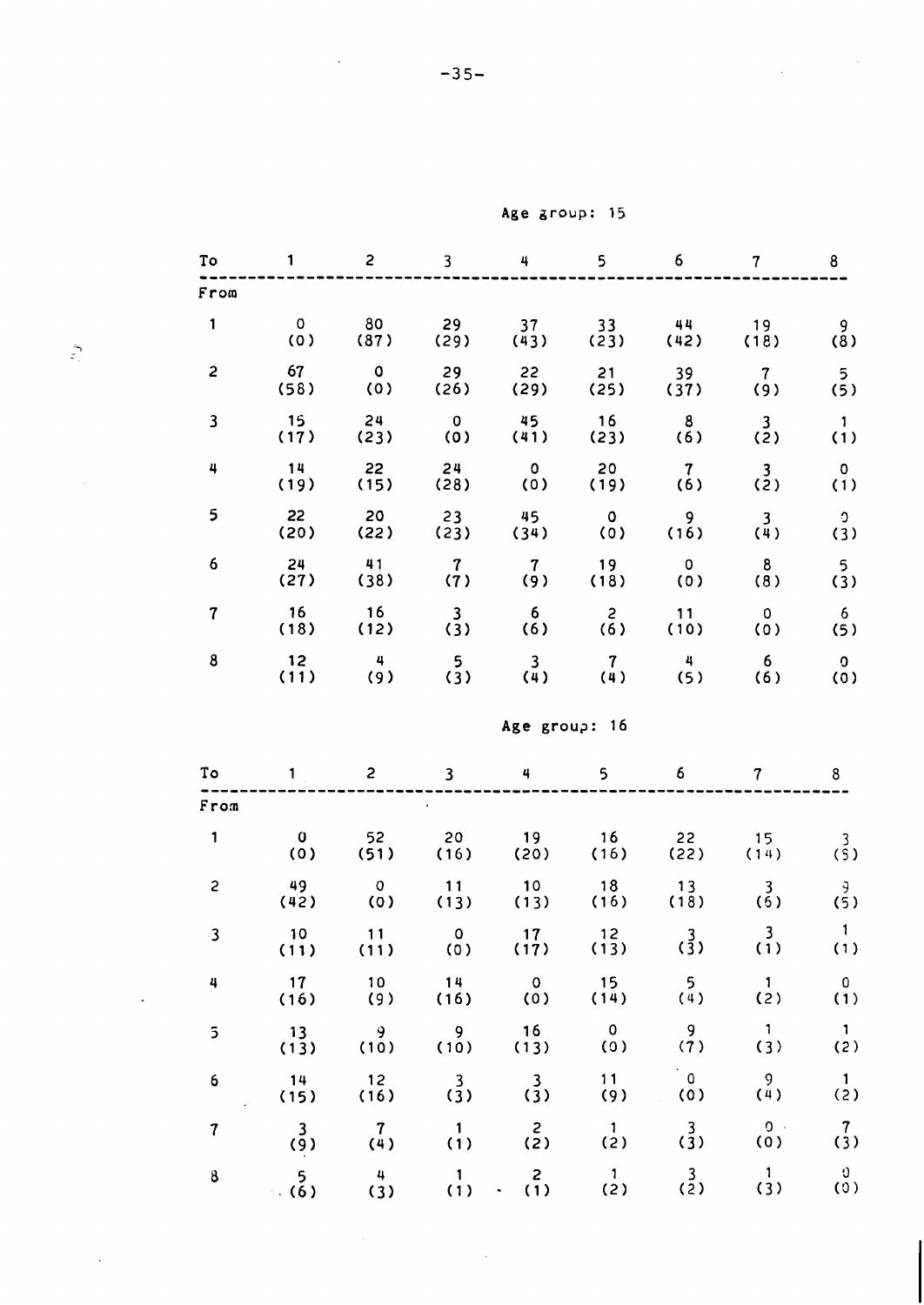$\mathcal{L}_{\mathcal{A}}$ 

 $\ddot{\phantom{a}}$ 

 $\ddot{\phantom{0}}$ 

÷.

 $\ddot{\phantom{a}}$ 

Age group: 17

 $\ddot{\phantom{a}}$ 

 $\sim$   $\sim$ 

 $\hat{\mathcal{A}}$ 

 $\bar{\mathcal{A}}$ 

| To                      | 1                              | 2                          | 3                              | 4                                                               | 5                       | 5                         | 7                                                 | 8                   |
|-------------------------|--------------------------------|----------------------------|--------------------------------|-----------------------------------------------------------------|-------------------------|---------------------------|---------------------------------------------------|---------------------|
| From                    |                                |                            |                                |                                                                 |                         |                           |                                                   |                     |
| 1                       | $\mathbf 0$                    | 35                         | 14                             | 16                                                              | $\mathbf{3}$            | 17                        | 7                                                 | $\overline{c}$      |
|                         | (0)                            | (37)                       | (10)                           | (14)                                                            | (8)                     | (20)                      | (7)                                               | (2)                 |
| $\overline{\mathbf{c}}$ | 21                             | $\mathbf 0$                | $6\overline{6}$                | $6\phantom{.}6$                                                 | $\boldsymbol{8}$        | 21                        | $\mathbf 0$                                       | $\overline{2}$      |
|                         | (25)                           | (0)                        | (7)                            | (8)                                                             | (7)                     | (14)                      | (3)                                               | (1)                 |
| $\mathbf{3}$            | 8                              | $\overline{9}$             | $\mathbf 0$                    | 16                                                              | $\mathbf 7$             | $\mathbf{1}$              | $\mathbf{1}$                                      | $\mathbf 0$         |
|                         | (9)                            | (9)                        | (0)                            | (13)                                                            | (7)                     | (3)                       | (1)                                               | (0)                 |
| 4                       | 16                             | $-5$                       | 8                              | $\mathbf 0$                                                     | $7\phantom{.}$          | $\overline{1}$            | $\mathbf{1}$                                      | $\mathbf{O}$        |
|                         | (10)                           | (6)                        | (10)                           | (0)                                                             | (7)                     | (3)                       | (1)                                               | (0)                 |
| 5                       | 14<br>(10)                     | $\mathbf 7$<br>(9)         | $9(8)$                         | 11<br>(11)                                                      | $\sim$ 0.<br>(0)        | $6\overline{6}$<br>(8)    | $\mathbf{1}$<br>(1)                               | $\mathbf 0$<br>(1)  |
| 6                       | 11                             | 21                         | $\overline{c}$                 | $\mathbf{1}$                                                    | $\frac{1}{2}$           | $\overline{0}$            | $\mathbf{3}$                                      | $\mathbf{2}$        |
|                         | (14)                           | (15)                       | (2)                            | (3)                                                             | (6)                     | (0)                       | (3)                                               | (1)                 |
| $\overline{\mathbf{7}}$ | $\mathbf 7$                    | 4                          | $\mathbf{1}$                   | $\circ$                                                         | $\overline{\mathbf{1}}$ | 5                         | $\mathbf 0$                                       | $\mathbf{1}$        |
|                         | (7)                            | (4)                        | (1)                            | (1)                                                             | (1)                     | (3)                       | (0)                                               | (1)                 |
| 8                       | $\overline{\mathbf{4}}$<br>(6) | -4<br>(4)                  | $\overline{\mathbf{0}}$<br>(1) | $\overline{c}$<br>(1)                                           | $\frac{3}{(2)}$         | $\overline{2}$<br>(2)     | 4<br>(2)                                          | $\mathbf{0}$<br>(0) |
|                         |                                |                            |                                | Age group: 18                                                   |                         |                           |                                                   |                     |
| To                      | 1                              | $\overline{c}$             | 3                              | 4                                                               | 5                       | 6                         | 7                                                 | 8                   |
| From                    |                                |                            |                                |                                                                 |                         |                           |                                                   |                     |
| $\mathbf{1}$            | $\mathbf{o}$                   | $\mathbf 0$                | $\mathbf 0$                    | $\mathbf 0$                                                     | $\mathbf 0$             | $\circ$                   | 0                                                 | $\mathbf 0$         |
|                         | (0)                            | (0)                        | (0)                            | (0)                                                             | (0)                     | (0)                       | (0)                                               | (0)                 |
| 2                       | $\circ$                        | $\overline{\mathbf{0}}$    | $\cdot$ 0                      | $\mathbf 0$                                                     | $\mathbf 0$             | $\mathbf 0$               | $\mathbf{o}$                                      | $\mathbf{O}$        |
|                         | (0)                            | (0)                        | (0)                            | (0)                                                             | (0)                     | (0)                       | (0)                                               | (0)                 |
| 3                       | 0                              | 0                          | $\pmb{\mathsf{O}}$             | $\mathbf 0$                                                     | 0                       | $\mathbf{o}$              | $\mathbf{o}$                                      | $\mathbf 0$         |
|                         | (0)                            | (0)                        | (0)                            | (0)                                                             | (0)                     | (0)                       | (0)                                               | (0)                 |
| 4                       | $\mathbf 0$                    | $\mathbf 0$                | $\mathbf{o}$                   | $\mathbf{o}$                                                    | $\mathbf{o}$            | $\mathbf{o}$              | $\mathbf 0$                                       | $\mathbf{o}$        |
|                         | (0)                            | (0)                        | (0)                            | (0)                                                             | (0)                     | (0)                       | (0)                                               | (0)                 |
| 5                       | $\mathbf{O}$<br>(0)            | $\mathsf{O}\xspace$<br>(0) | $\pmb{\mathsf{O}}$<br>(0)      | $\mathbf 0$<br>(0)<br>$\mathbf{r}$                              | $\mathbf 0$<br>(0)      | $\mathbf 0$<br>(0)        | $\begin{smallmatrix}0\0\end{smallmatrix}$         | $\mathbf{C}$<br>(0) |
| $\mathfrak s$           | $\mathbf 0$                    | $\pmb{\mathsf{O}}$         | $\pmb{0}$                      | $\pmb{\mathsf{O}}$                                              | $\mathbf 0$             | $\mathsf 0$               | $\pmb{\mathsf{O}}$                                | $\circ$             |
|                         | (0)                            | (0)                        | (0)                            | (0)                                                             | (0)                     | (0)                       | (0)                                               | (0)                 |
| $\overline{\mathbf{7}}$ | $\mathbf 0$<br>(0)             | $\pmb{\mathsf{o}}$<br>(0)  | $\pmb{\mathsf{O}}$<br>(0)      | $\pmb{\mathsf{O}}$<br>(0)                                       | $\mathbf 0$<br>(0)      | $\pmb{\mathsf{O}}$<br>(0) | $\pmb{\mathsf{O}}$<br>$\ddot{\phantom{a}}$<br>(0) | $\pmb{0}$<br>(0)    |
| $\bf{8}$                | $\mathbf 0$<br>(0)             | $\mathbf{o}$<br>(0)        | $\mathbf 0$<br>(0)             | $\begin{smallmatrix} & & 0 \\ & \ddots & & 0 \end{smallmatrix}$ | $\mathbf 0$<br>(0)      | $\mathsf{o}\,$<br>(0)     | $\mathbf 0$<br>(0)                                | $\mathbf{O}$<br>(0) |